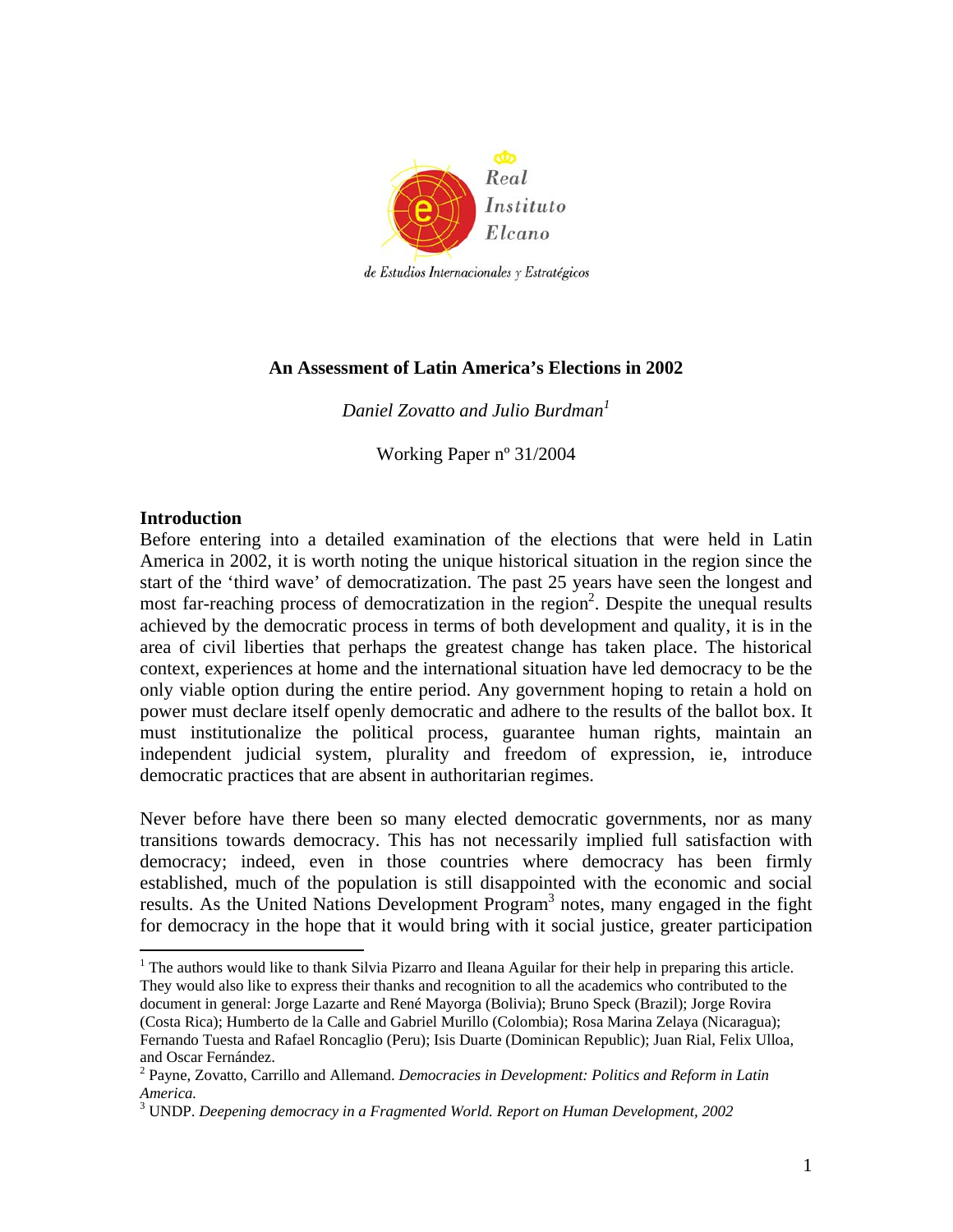in the political process and a peaceful solution to conflict. And, rightly or wrongly, they also believed that democracy would bring economic development. Today, two decades later, we can see that in too many countries, democracy has not improved living standards for many people.

Indeed, in many countries, progress in democratization has been unequal and has not been accompanied by significant improvements in living standards. While political development has been indispensable, all too often it has not been sufficient to guarantee political stability. Economic development was required in order to provide the system with the necessary balance to satisfy the electorate's expectations. The reality of Latin America shows that all countries in the region face important social and economic limitations, and therefore challenges in both economic and social terms, the persistence of which presents a potential threat to political stability and governability.

Disenchantment with politics is reflected time and time again in surveys carried out in Latin America, and seems largely to be motivated by deep-rooted economic and social problems that somehow or other hinder the appearance of greater opportunities and a rising standard of living. The result is apathy, a distancing from the political process, and loss of confidence in the system as a means to solve important problems. In spite of this, the process of democratization continues, although with limitations that are difficult to overcome. Opinion polls and qualitative studies show that governments and the main political parties rapidly lose support. Faced with such a picture, we might well ask ourselves how and why Latin America's democracies survive. Why have we not seen a return to the democracy-authoritarianism cycle?

Some analysts suggest that the survival of democracy is due less to its own merits, than to the lack of individuals aiming to establish a different political system; hence, the perseverance of democracy in Latin America is not an endogenous process arising from its greater legitimacy, but an externally defined mechanism resulting from the absence of agents acting expressly against it.<sup>4</sup> The optimists however, would say that despite its weaknesses and limitations, democracy is the best political system we have, and that although in itself it does not guarantee equality, rapid economic growth or stability, the links between democracy and human development can be strong, even though in almost all countries they need strengthening further<sup>5</sup>.

The region faces a democratic shortfall (albeit with important differences between countries) and a difficult economic and social situation. Despite reforms, economic growth has been slow and volatile. And with poverty levels of 40%, wealth distribution is unequal (the worst in the world). All of this has generated growing concern for the political health of Latin America as regards the deepening, consolidation and durability of democracy. Although the last two decades have seen the end of authoritarian regimes and the spread of democracy was an extraordinary event that brought about extremely important benefits for the population, at the start of the new millennium joy for the

 4 Nohlen, Dieter. *Percepciones sobre la democracia y el Desarrollo Político en América Latina* <sup>5</sup>

Inter.-American Development Bank, *2002 Annual Report*.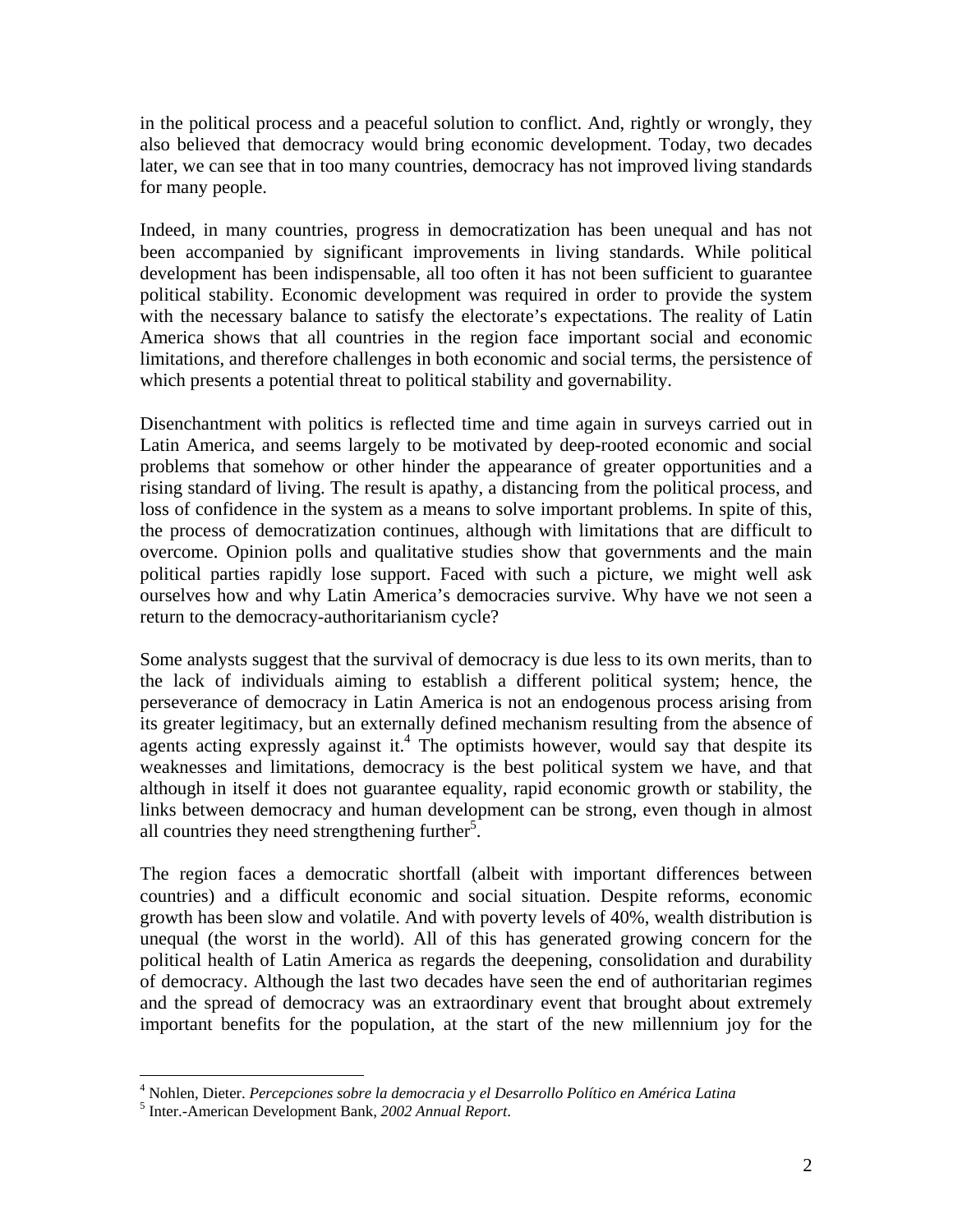inexorable spread of democracy has given way to a more sober prospect, focused on the major challenges facing Latin America on the economic, social, and political fronts.

### **The Electoral Year in Context**

### *The Socio-economic Context*

Data from the Inter-American Development Bank (IADB) and the Economic Commission for Latin America and the Caribbean (CEPAL) show that Latin America faces one of the most critical periods of recent decades. While some economies are experiencing moderate growth, at least five are in recession. Per capita income is lower than five years ago, consumption has stopped, and investment is at its lowest level in ten years. After almost half a decade of externally imposed financial restrictions, and low internal growth, most countries have lost any room for manoeuvre to face the effects of the economic cycle.<sup>6</sup>

According to CEPAL data, Latin America's economic performance fell by 0.5% in 2002. Per capita growth was negative at -1.9% for the second year running. The worst-affected economies were Argentina, Uruguay, and Venezuela, while the others barely managed the same levels of GDP growth as last year. Overall, the region has accumulated negative growth of -0.3% over the last five years based on the average annual per capita GDP from 1998. This negative process is due to a range of factors; in particular the international economic situation, which has seen a decline in trade in the region overall. Investors have also kept away, and the ramifications of the Argentine crisis continue to be felt. Given that practically no country has been able to manage even moderate growth, it can safely be said that the region overall is stuck in a period of economic stagnation<sup>7</sup>. As the CEPAL report all too clearly shows, the most outstanding aspect of economic policy in 2002 was the confirmation that the authorities there have less freedom to manage the economy. This is due both to external restrictive factors, although it is also a response to the imbalances accumulated during the better years.<sup>8</sup>

### *Social Factors*

Given the stagnation throughout the region, the labour market has weakened, with the average unemployment rate for the region rising to 9.1% during 2002, almost one percentage point higher than over the last two years. In Argentina, Colombia, the Dominican Republic, Uruguay and Venezuela, the figure was over 15%. This has had a clear impact on poverty levels. According to CEPAL, poverty levels rose to 43% of the population in 2001, while the extremely poor now make up 18.6%. Estimates for 2002 point to 44% and possibly up to 20%, respectively. Argentina, Paraguay, Uruguay, and Venezuela saw a sharp rise in poverty in  $2002$ .<sup>9</sup>

 $\frac{6}{7}$ Ibid.

 $<sup>7</sup>$  Ibid.</sup>

CEPAL, *Balance preliminar de las economias de América Latina y el Caribe <sup>2002</sup>* <sup>9</sup>

<sup>&</sup>lt;sup>9</sup> Poverty is defined as having a daily income of less than \$2, while 'extreme poverty' is a daily income of less than \$1.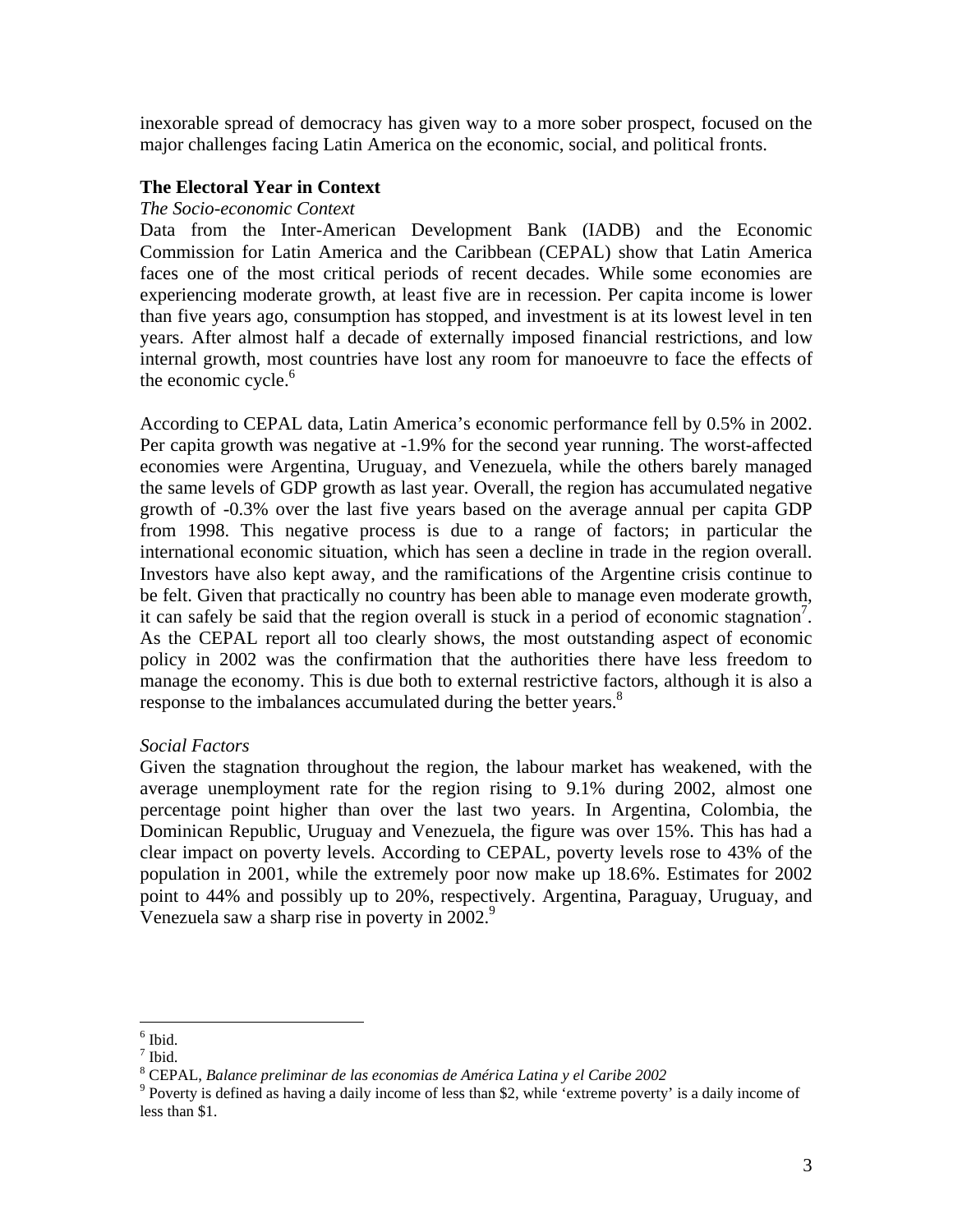### *Popular Opinion*

To economic uncertainty should be added the growing popular discontent in many countries. This has mainly shown itself through a rejection of politics and of politicians. Such attitudes and perceptions are reflected in opinion polls and in the degree to which people take part in the political process. The Latinobarómetro survey for 2002 clearly shows this growing disenchantment. While 56% of Latin Americans say they support democracy, they are very dissatisfied with the way it works. The figures show that around 60% of Latinobarómetro respondents describe themselves as 'unsatisfied democrats'. In contrast, barely 33% of those polled described themselves as 'satisfied democrats', that is to say that they both support the system, and believe that it works. It is important to point out that the 2002 survey shows that the gap in relation to indifference between democracy and authoritarianism is only 18%. However, what is important is that around 50% say that they would not mind putting up with an undemocratic government as long as the economy and the labour situation improve.

When evaluating trust in the institutions of the state, the Congress and political parties suffered the greatest loss of public confidence. Support for Congress fell from 36% in 1997 to 23% in 2002, while political parties fell from 28% to 14% over the same period. Despite overall support for democratic ideals, and a rejection of authoritarian alternatives, the majority of people are disillusioned with the way their political systems work. Neither the governments, nor in the wider sense the democratic process, have fulfilled people's expectations in respect of the production of goods, the solving of social problems or the functioning of the political process itself. Dissatisfaction is general, although its political consequences differ from country to country.

In some countries, opinion polls suggest a wish to return to strong leadership, which in some cases has helped former members of the military that had already tried to seize power, or authoritarian leaders, to take office once again, albeit this time through the ballot box. In other cases, the general sense of dissatisfaction has launched the careers of outsiders, candidates whose links to the traditional parties were either weak or nonexistent. In some cases, politicians distanced themselves from their traditional party, and effectively re-launched their careers, this time on the basis of populist and anti-party rhetoric and their own personal appeal.<sup>10</sup> These trends are substituting what once would have been an openly authoritarian solution, and the growth of such trends in the coming years could well damage the institutions of democracy, contributing to 'deconstruction'.<sup>11</sup> The elections of 2002 show a growth in these trends, as seen in cases as diverse as those of Lucio Gutiérrez in Ecuador, Álvaro Uribe in Colombia, or the appearance of third forces in Costa Rica or Bolivia.

In some countries, the party system has been weakened, and with it the credibility of Congress, of other democratic institutions and of politicians –both as a whole and

1

<sup>&</sup>lt;sup>10</sup> 'Populism', a widely used and ill-defined term, is used here to refer to the collection of movements and political trends that reject the neo-liberalist policies adopted by many countries in the region in the 1990s, and doing so through charismatic leaders and demagogy, i.e. nationalist economic policies, or unsustainable distribution of wealth. Chávez in Venezuela is a clear example of this. 11 Nohlem, *op. cit.*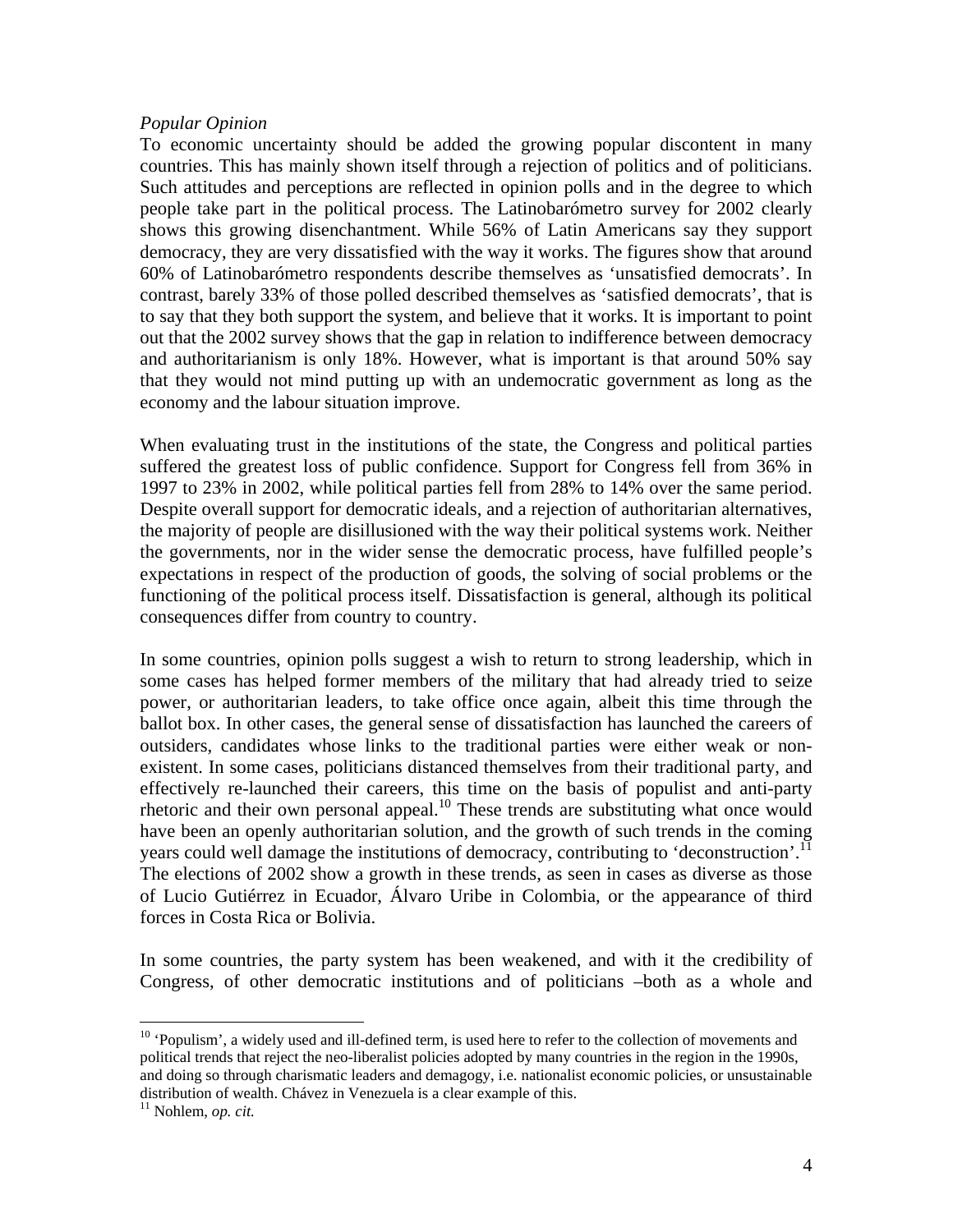individually considered–. In some cases, this has brought about the virtual disappearance of many long-standing political parties, and has made it more difficult for the traditional representational institutions to carry out their work. A consequence has been to make democratic competition more uncertain and tense, representation to become more personalised and accountability between voters and politicians to weaken. In some cases, this loss of belief in elected officials has weakened the ability of the state to offer an effective answer to economic and social problems, mainly due to the public's lack of confidence in the integrity and common sense of any action they should undertake.

In spite of the low levels of confidence in the political system, 52% of Latin Americans said they believed that there can be no democracy without Congress or political parties. This figure has remained constant over the last three years (50% in 2001 and 57% in 1999-2000), and would seem to validate the thesis held by some academics that despite the electorate's hostile perception of parties and their elites, they are still seen as the only way to make the political system work.<sup>12</sup> In short, the data for 2002 show that people are learning to distinguish between support for democracy as a system and support for those involved in it. Most people see the political elites as the problem, not the system *per se*. As Marta Lagos has pointed out, it is not that people are shunning democracy, rather their bad governments. At the centre of the question are the expectations that the governing elites have generated but so far failed to meet<sup>13</sup>. It would seem that a learning process is underway within which the electorate support the structures of democracy, but base their support of the governing elites increasingly on their results.

# **Analysis of the Electoral Process in 2002**

The elections celebrated in 2002 are in large part a reflection of the political and economic reality of the region, both in terms of results and the way they took place. Eight countries held elections, and in all cases the events were well-run and well-organized.

- In Costa Rica, general elections were held in February, with a second presidential round in April, and a first set of municipal elections, separate from the general election, was held in December.
- In Nicaragua, regional elections were held on the Atlantic coast.
- Colombia held legislative elections in March, with the presidential election in May.
- The Dominican Republic held legislative and municipal elections in May.
- In Bolivia, there were presidential and legislative elections in July.
- In October, Brazil and Ecuador held general elections, with subsequent second rounds.
- Peru held regional and municipal elections in November.

Including second rounds where necessary, some 13 elections were held in 2002. An analysis of each electoral process follows.

<sup>12</sup> Alcántara and Freidenburg*. Los Partidos Políticos en América Latina.* 13 Lagos, Marta. Latinobarómetro: *Informe de Prensa 2002*.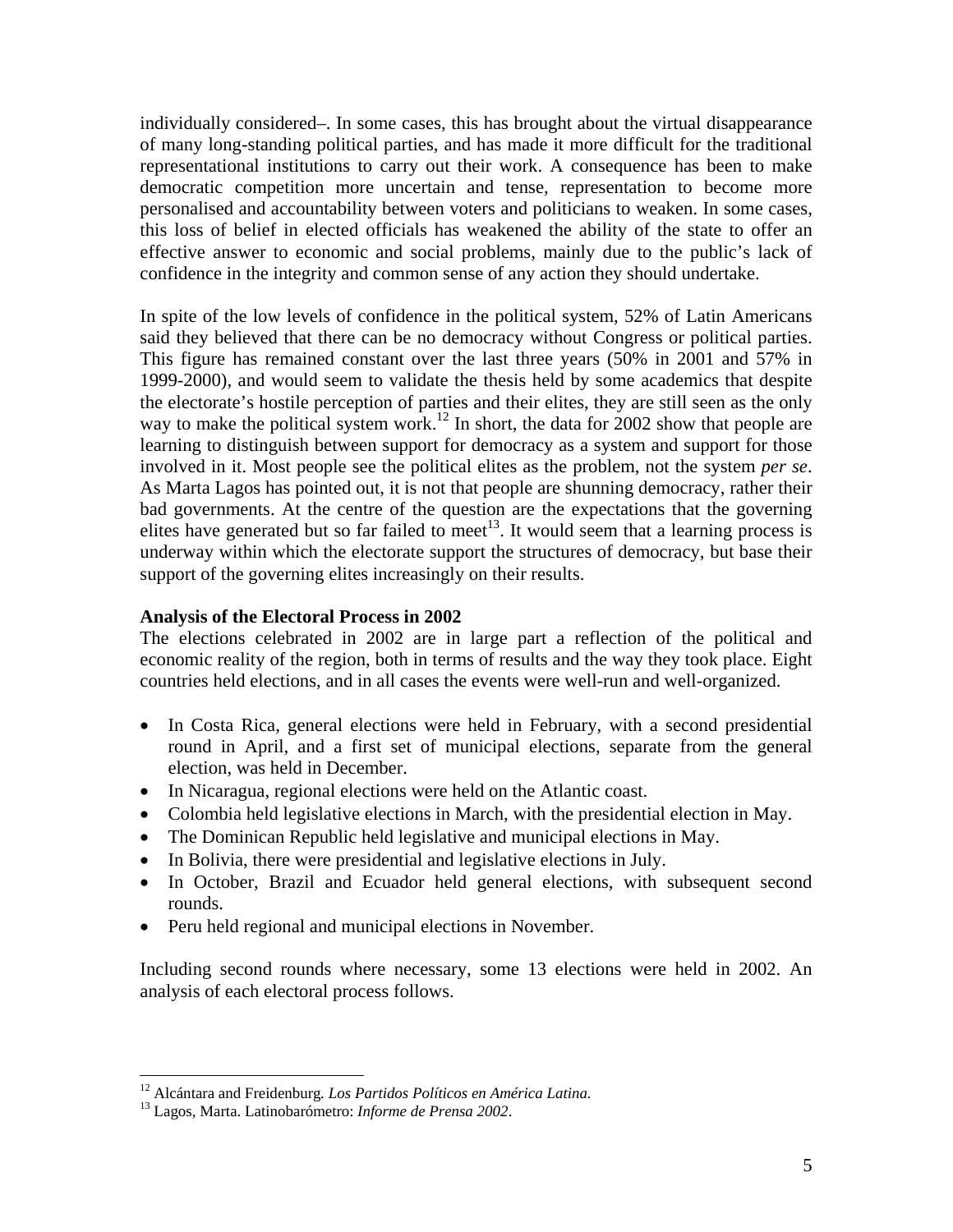### **Costa Rica 2002: the fragmentation of power and an increase in the abstention rate (February 3 and April 7, general elections; December 1, municipal)**

Election day, February 3, passed without incident, although a number of new aspects presented themselves. The presidential elections, polarized for more than half a century between the Social Christian Unity Party (PUSC), and the National Liberation Party (PLN), saw the emergence of a new party, the Citizens' Action Party (PAC). For the first time, a *ballotage* or second ballot was necessary, so close was the contest. The PUSC candidate was Abel Pacheco, a psychiatrist and a well-known figure on the political scene. The PLN was represented by Rolando Araya, a long-standing figure within his party. PLN renegade and populist Ottón Solís stood for the PAC. The PUSC, whose origins lie in left-wing populism, has gradually become the party now most identified with neo-liberal policies, particularly during the presidency of Miguel Ángel Rodríguez. The PLN maintained its social-democrat profile. While the new force led by Solís campaigned on a platform of renewal, calling for a clampdown on corruption and a return to ethical values. None of the three was able to win the 40% required to win the first round. The governing PUSC party won 590,277 votes (38.6%), while the PLN managed 475,030 votes, garnering 31%. The two candidates then went on to a second round on April 7. The PUSC was ahead of its rival by more than 115,000 votes in the first round, and won by more than 200,000 in the second, which explains the eight percentage point difference in the second round between the two parties.

| <b>Candidate/Party</b>   | <b>1st Round</b><br>(Feb-3-02) | %    | <b>2nd Round</b><br><u>(Apr-7-02)</u> | $\frac{0}{0}$ |
|--------------------------|--------------------------------|------|---------------------------------------|---------------|
| Abel Pacheco (PUSC)      | 590.277                        | 38.6 | 776.278                               | 58.0          |
| Rolando Araya (PLN)      | 475,030                        | 31.1 | 563.202                               | 42.0          |
| Partido Acción Ciudadana | 400.681                        | 26.2 | --                                    | --            |
| Movimiento Libertario    | 25,815                         | 1.7  | $- -$                                 | --            |
| Renovación Costarricense | 16.404                         | 1.1  | --                                    |               |
| <b>Others</b>            | 16.553                         | 13.0 | --                                    |               |
| <b>Total valid votes</b> | 1,529,845                      | 100  | 1,339,480                             | 100           |
| Un-used                  | 7.241                          | 2.1  | 6.006                                 | 0.3           |
| Spoiled                  | 32.332                         | 0.5  | 27.457                                | 2.0           |
| <b>Total</b>             | 1.569.418                      | 100  | 1.372.942                             | 100           |

**Figure 1. Costa Rica: Presidential Elections 2002, National Total** 

Source: Observatorio Electoral Latinoamericano. Prepared using data provided by the TSE.

While all parties suffered due to high levels of voter apathy, and of course the appearance of a third force, it was the PLN who lost out most. It not only lost a large number of votes, but was also unable to carry a single province. The PUSC won in all the country's seven regions, in many with a significant majority. In relation to the elections of 1998, when it won 44.6% of the vote, the PLN saw its popularity fall by 13.5 points. But the PUSC also lost support, although to a lesser extent. Its share of the vote in the presidential elections increased due to the so-called hard-core of the party being joined by supporters attracted by Pacheco himself. However, the PAC was the 'revelation', not only for its strong performance, but because its presence increased the sense of plurality and brought about the need for a second round. The PLN was worst hit by the PAC's appearance, given Ottón Solís' roots in the party. Some political analysts, such as Rodolfo Cerdas, warned that the two main parties' lack of credibility would not only divide the vote, but weaken the two-party system that Costa Rica had established over the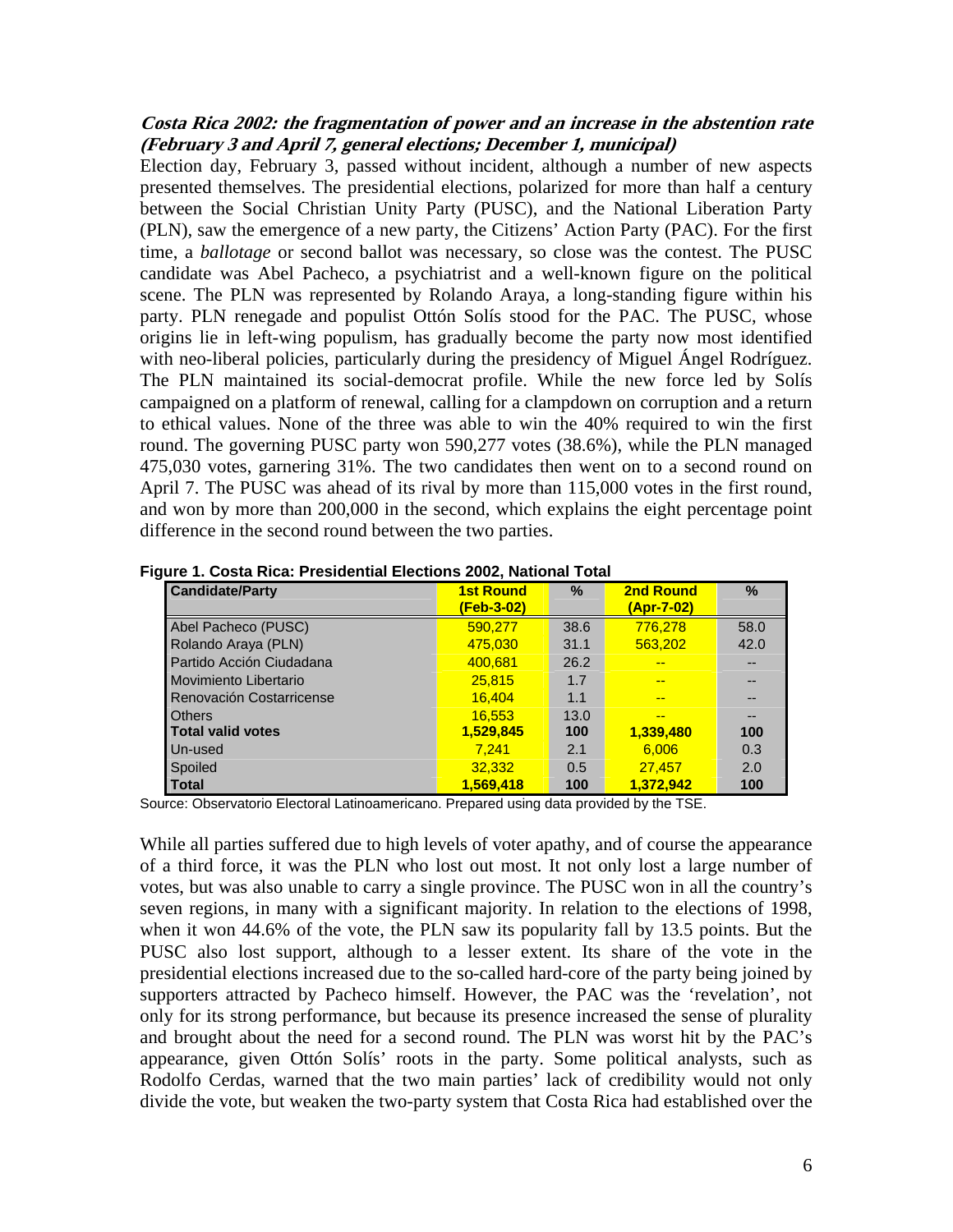years. Time alone will tell if the 2002 elections were the result of particular circumstances, or the expression of a move towards greater party pluralism.

The second electoral round on April 7 saw Pacheco take 58% of the vote against Araya's 42%. This was the first time in Costa Rican history that a second round became necessary, and also the first time that the PUSC won a consecutive term in office. In the last 50 years, only the PLN had been able to accomplish this, through the governments of José Figueres and Daniel Oduber (1970-74 and 1974-78) and Luis Alberto Monge and Oscar Arias in 1982-86 and 1986-90 respectively.

An analysis of the election shows a slight increase in the abstention rate during the first round, with an increase in the second –31% and 39% respectively–. Some commentators have attributed this growth to high numbers of PAC voters failing to turn out in the second round, explained by the lack of a *ballotage* culture in Costa Rica. F. Sánchez uses the neologism of *dis-alignment*, one of the principal features of which is an increase in the abstention rate. $^{14}$ 

As regards the parliamentary elections, it is worth pointing out that neither of the major parties won a Congressional majority. The legislative elections for 2002 –as with the presidential poll– brought 16 years of alternating governments between the PLN and the PUSC. As a result, Parliament is now divided into three main blocks, with the PLN holding 17 seats, the PUSC 19 and the PAC 14. The Libertarian Movement holds six seats. The number of political forces represented in Congress was also changed. Between 1998 and 2002, seven parties were represented, but during the period 2002 to 2006, only five will be present in Congress. This will mean a greater need for alliances to ensure governability.

| <b>Party</b>                    | <b>Seats</b> | $\frac{9}{6}$ |
|---------------------------------|--------------|---------------|
| Partido Unidad Social Cristiana | 19           | 33.3%         |
| Partido Liberación Nacional     | 17           | 29.8%         |
| Partido Acción Ciudadana        | 14           | 24.7%         |
| Movimiento Libertario           | 6            | 10.5%         |
| Renovación Costarricense        |              | 1.7%          |
| <b>Total</b>                    | 57           | 100%          |

**Figure 2. Costa Rica: Composition of Parliament, 2002-04** 

Source: Observatorio Electoral Latinoamericano based on official data from the TSE.

#### **Figure 3. Costa Rica: 2002 Parliamentary Elections, National Total**

| <b>Party</b>                   | <b>Votes</b> | $\frac{9}{6}$ |
|--------------------------------|--------------|---------------|
| <b>Unidad Social Cristiana</b> | 453,201      | 29.8          |
| Liberación Nacional            | 412,383      | 27.1          |
| Partido Acción Ciudadana       | 334,162      | 22.0          |
| Movimiento Libertario          | 142,152      | 9.3           |
| Renovación Costarricense       | 54,699       | 3.6           |
| Fuerza Democrática             | 30,172       | 2.0           |
| <b>Others</b>                  | 95,085       | 6.2           |

<sup>&</sup>lt;sup>14</sup> Sánchez, F. *Desalineamiento electoral en Costa Rica*. This article was published in number 98-2002 (IV) of the *Revista de Ciencias Sociales de la Universidad de Costa Rica*.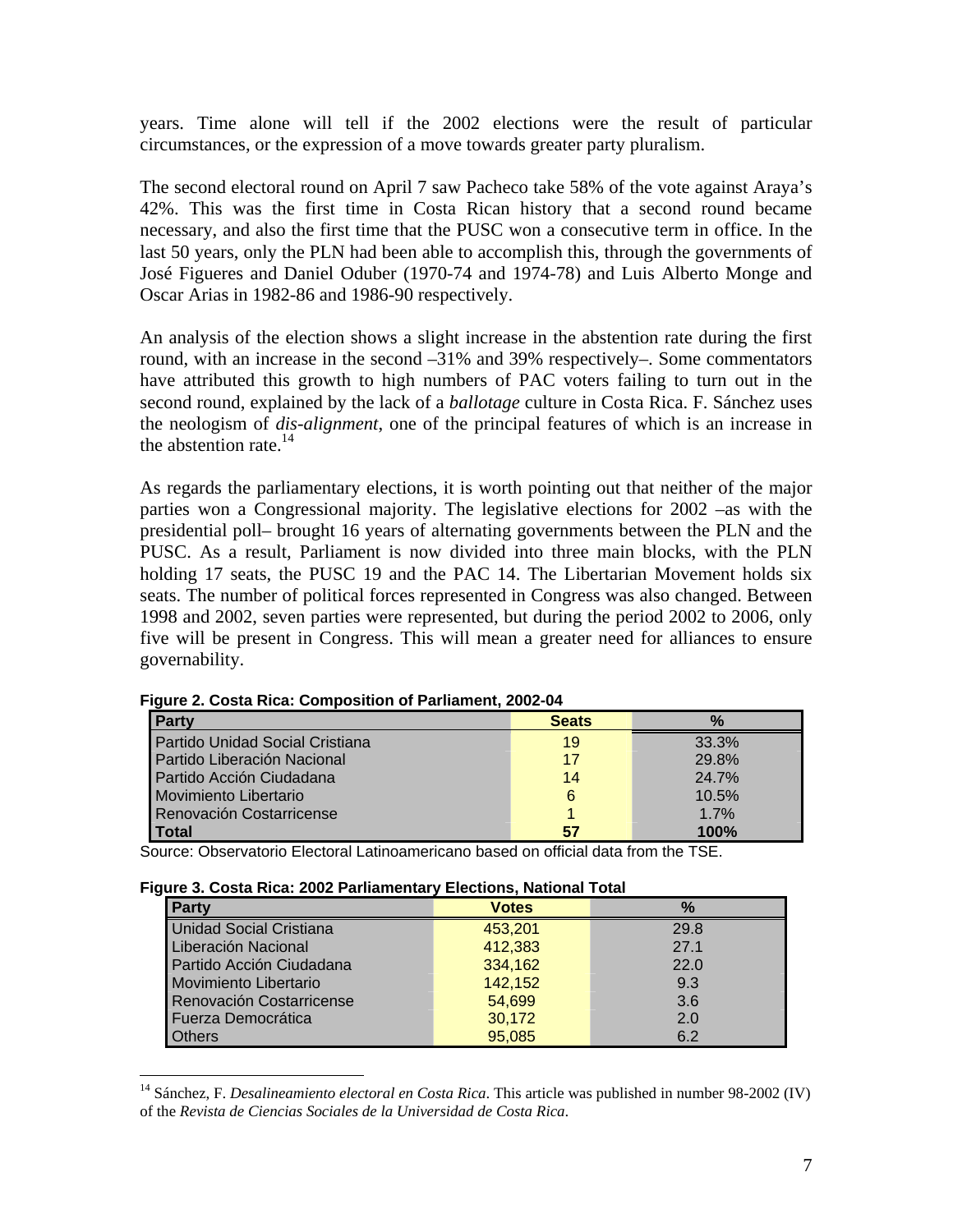| Total valid votes | 1,521,854 | 100.0 |
|-------------------|-----------|-------|
| <b>Blank</b>      | 19.023    | 1.2   |
| Spoiled           | 28.461    | 1.8   |
| Total             | 1,569,338 | 100.0 |

Source: Observatorio Electoral Latinoamericano using TSE data.

The new Parliament reveals a break in voting patterns that has created a new balance of power. Neither the mobilization of the 'hard-core' PUSC vote that enabled its candidate to win the elections, nor the charismatic figure of Abel Pacheco persuaded PLN voters that did not support Araya to go over to the PUSC. The PLN, which also appealed to its loyal core of supporters, was similarly unable to win a parliamentary majority, as many of its traditional voters went over to the PAC.

The interesting thing about the PAC vote is that aside from the party's ability to attract voters from the PLN at both the presidential and legislative elections, it was also able to garner the undecided vote. The Libertarian Movement was unable to win much support for its presidential candidate, but fared well in the legislative elections. The three smaller parties, the RC, PAC, and ML, now occupy a strategic place in the parliamentary process. In the absence of a parliamentary majority, the PUSC must now look to the smaller parties for support<sup>15</sup>. The growth of the PAC and the ML's greater number of seats mean that both are now in a position to influence the balance of power in parliament.

For the first time, on December 1, local elections were held separately from the parliamentary and presidential polls<sup>16</sup>. Throughout the country's 81 municipalities, some 2,331,459 voters were eligible to vote for 162 deputies and 4,722 members of district councils. Three main characteristics emerged in the electoral process: an unprecedentedly high abstention rate (77.7%), the implementation of a pilot scheme for electronic voting and the emergence of parties operating purely at the cantonal level. Many explanations were offered regarding the growth of voter apathy. Aside from a general disenchantment with the political process and less interest in local politics than national, a number of other possible explanations emerged: the elections coincided with the beginning of the school holidays; and there had been little information about the elections or their importance. Fernando Zeledón pointed out in the *Observatorio Electoral* that it was a mistake to hold the elections during the rainy season –polling was suspended in the Caribbean province of Limón as a result– as it contributed to increase the abstention rate.

In 133 of the 6,028 voting booths, an electronic system was introduced. Of the 46,241 people eligible to use the system, 40% still opted to vote by the traditional method. The plan showed that the idea of voting electronically was however, viable. As a result, the Supreme Electoral Tribunal has decided to go fully electronic in  $2006<sup>17</sup>$ . The growth of

<sup>&</sup>lt;sup>15</sup> Sánchez (2003) points out that the split vote is indicative of a drop in party royalty, and a third characteristic of the electoral *dis-alignment* that emerged during the elections.<br><sup>16</sup> In May 1998, the government passed Law 7794, which changed the Municipal Code, allowing for the

election of mayors on a different date to other polls at a national level. This move was aimed at

decentralizing the state.<br><sup>17</sup> A study by the University of Costa Rica on extending the electronic voting process showed that 94% of voters were in favor; 84.7% of those who had voted in this way, and 66% of the total electorate said the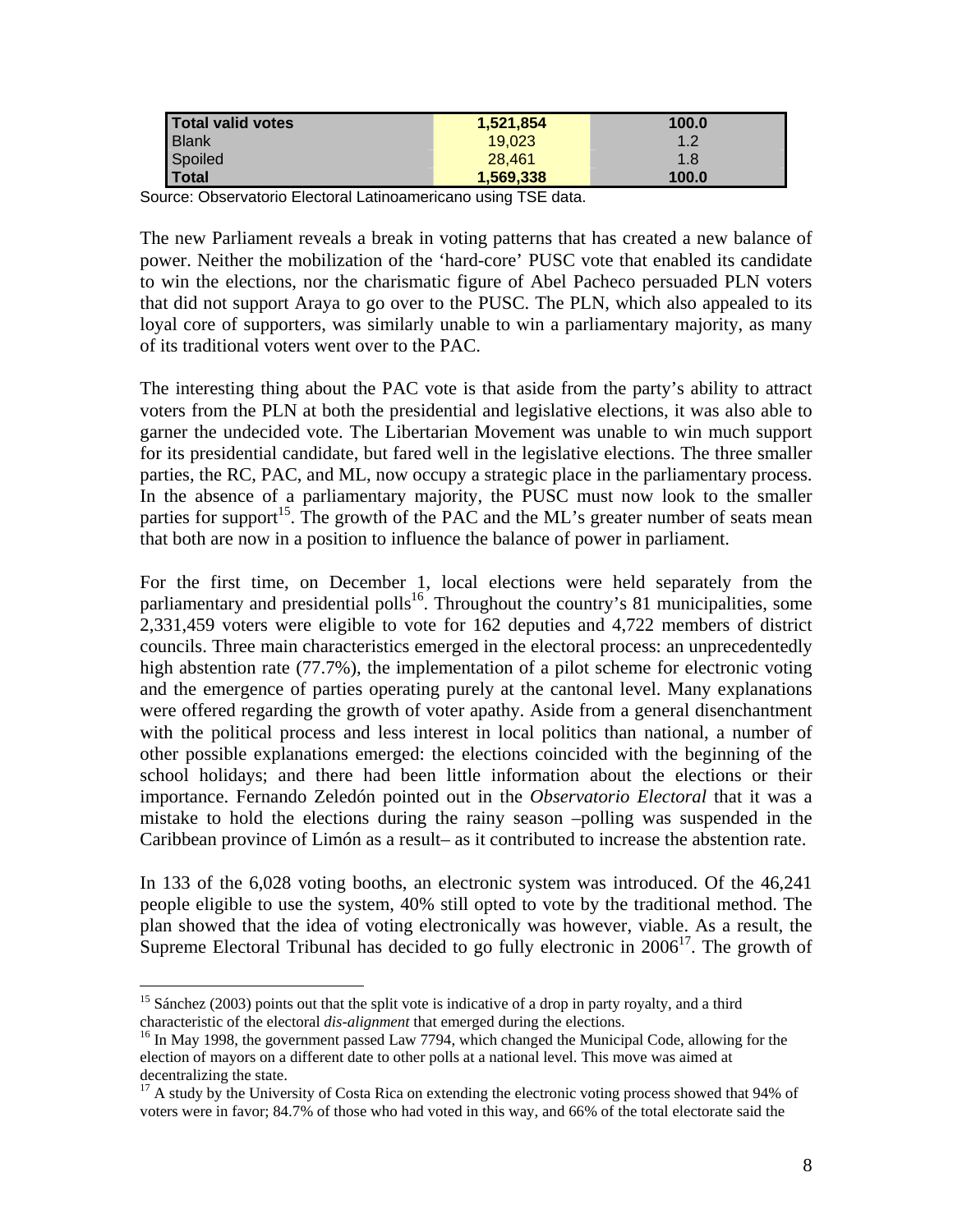parties functioning purely at cantonal level had been underway since 1998. In the last elections, 11 such parties presented mayoral and other municipal candidates; in those elections, for the first time, a cantonal party, the *Yunta Progresista Escazuceña*, gained a majority of seats in the municipal council and displaced the two traditional ruling parties in the canton. Other regional parties, such as Del Sol and Curridabat Siglo XXI, changed the balance of power. In 2002, the number of parties increased substantially. In the February election 19 local parties presented candidates, while in December 34 were present, although their results were not all that good.

An analysis of the results according to political groupings shows that the PLN and PUSC candidates were the clear winners, taking 93% of the country's 71 town halls –47 went to the PUSC and 28 to the PLN–. Five non-traditional parties won control of municipalities: Acción Ciudadana and Curridibat Siglo XXI in San José province; Independiente Obrero and Auténtico Paraiseño in Cartago; and Guanacaste Independiente in Guanacaste.

| Party                           | <b>Total</b> |
|---------------------------------|--------------|
| Partido Unidad Social Cristiana | 182,834      |
| Partido Liberación Nacional     | 121,649      |
| Movimiento Libertario           | 18,450       |
| Renovación Costarricense        | 14.210       |
| Partido Acción Ciudadana        | 64,681       |
| <b>Otros</b>                    | 53,145       |
| Total valid votes               | 454,969      |
| Spoiled                         | 11,922       |
| Un-used                         | 5.028        |

**Figure 4. Costa Rica: 2002 Municipal Elections, National Total**

Source: Observatorio Electoral Latinoamericano using TSE data.

The results of this election can be explained in several ways. On the one hand, the law does not provide for financing of parties at municipal level. At the same time, they were held in the same year as the presidential elections –which went to a second round–. In short, many parties had run out of money and their electoral teams were worn out. As a result, the most important factor in the elections was the lack of information provided to voters: no money meant that electoral programmes could not be printed, and without that, it was impossible to get people to attend electoral meetings. It should be said that the media did make an effort to inform people of what their options were however.

# **Nicaragua: a new test for a regional system already under question (March 3rd, regional elections)**

At the beginning of March 2002 elections were held in the country's two autonomous regions: the North Atlantic (RAAN), and the South Atlantic (RAAS). The rest of Nicaragua is made up of fifteen departments. The two coastal regions are hot and humid, and made up largely of jungle and swamp. They make up 40% of the national territory, with only 8% of the population –mostly indigenous peoples of the Miskito, Sumu and

system was easier to use. At the same time, 66% of voters who used the system said it was simpler. More than 98% were able to vote electronically within the two minutes established by the law, and only 1.2% were unable to meet this time frame.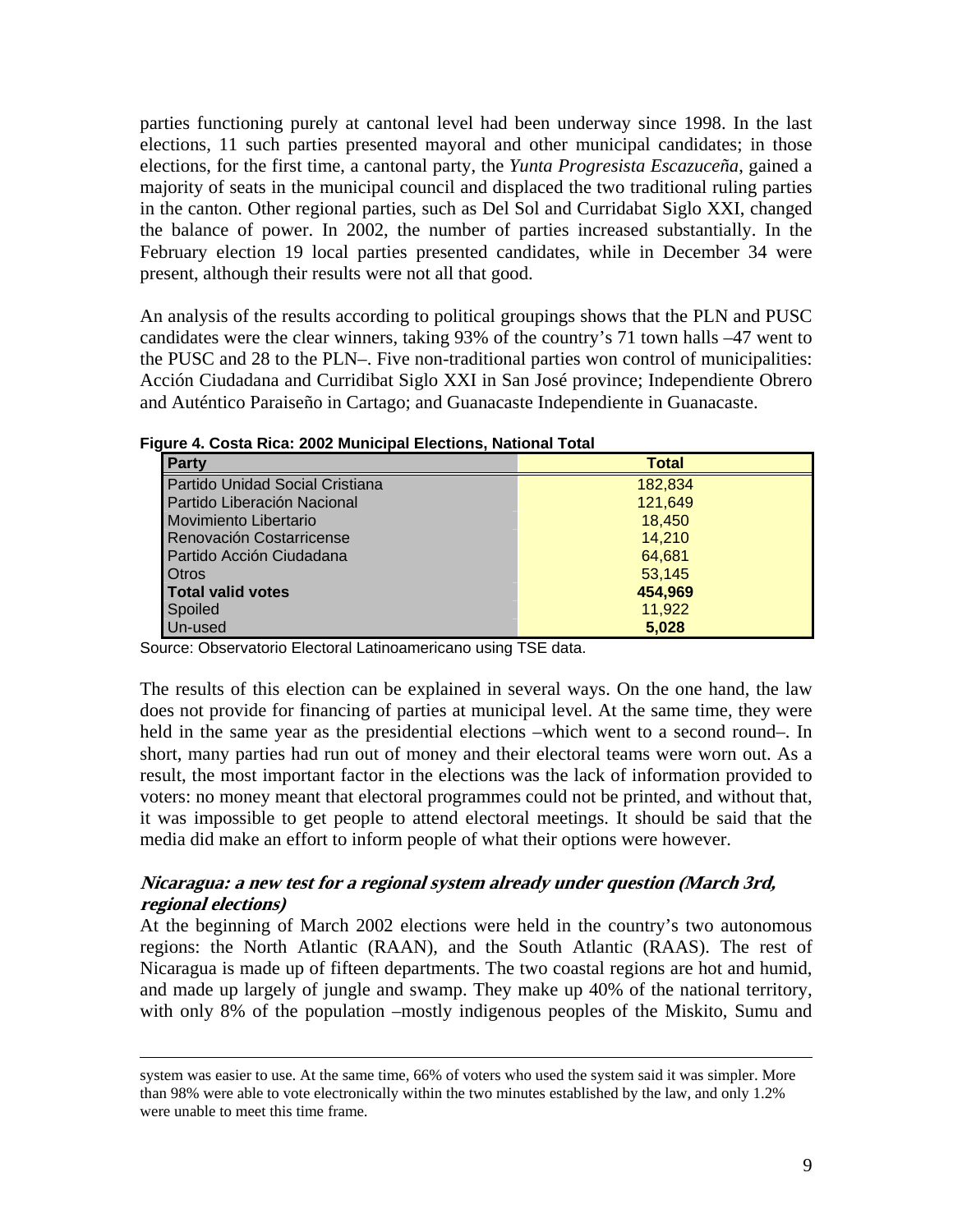Rama ethnic groups–. This was the fourth election held here since 1990. The overall climate was tense, and involvement in the elections was highlighted by voter apathy.

Political life in these regions is dominated by the highly active indigenous groups, who although they are numerically in the minority, have been a major part of the political scene since the 1970s. These groups fought alongside the Sandinistas during the revolution, but soon fell out when the government of Daniel Ortega attempted to transform the political and social structure of these regions and the indigenous peoples reacted in order to defend their culture, beliefs and traditional forms of organization. The conflict cooled off when these regions won autonomy. At present, the indigenous peoples are trying to consolidate this process, affirm their identity and delimit their territories. Faced with extreme poverty and rebuilding of areas affected by natural catastrophes, they have put their demands to the central government and multi-lateral agencies.

The March elections revealed the absence of state institutions in the regions, as well as the continuing after-effects of the national elections in 2001, which saw bitter conflict over the succession of the arch-conservative Arnaldo Alemán of the Constitutional Liberal Party (PLC). The first elections were focused on pacification and on the expectations of the indigenous peoples regarding regional autonomy. But by the third elections in 1998, it was clear that local people were not satisfied with the Regional Councils that had been established to this end. There were complaints that the national parties were making no effort to regulate the autonomous regimes, ignoring the demands of the indigenous peoples and accepting administrative corruption in the regional councils. This led to high abstention rates in 2002.

The North Atlantic Region has an electoral roll of 199,262 voters, while the South Atlantic Region has 84,982 voters, of whom only 35% live in urban or semi-urban areas. The parties competing were the PLC, the Sandinista National Liberation Front (FSLN), the indigenous Yapti Tasba Masraka Nanih Aslatakanka (YATAMA), and two smaller parties. The debate narrowed down to differences between those in favour of autonomy and 'neo-integrationists'<sup>18</sup>, represented by the PLC. However, the PLC is not against interethnic autonomy, but believes that integration mechanisms are needed with the rest of the country to be able to set a national agenda. The YATAMA fights exclusively for the interests of the Miskito ethnic group, while the FSLN sought a compromise agreement. This was interpreted by many local people more as a way of scoring points at the PLC's expense than as a credible option. YATAMA, which in the past had made alliances with the National Opposition Union (UNO) as well as the PLC, this time around decided to form a pact with the Sandinistas to keep the PLC out. The PLC carried the northern region with 35% of the vote, against the 32.9% of the Sandinistas and the 21.6% of YATAMA. In the south the PLC won a sufficient majority to allow it to run the Regional Council alone.

1

<sup>18</sup> For more details, see: González, *La Costa Atlántica a sus cuartas elecciones: autonomía o neointegración*.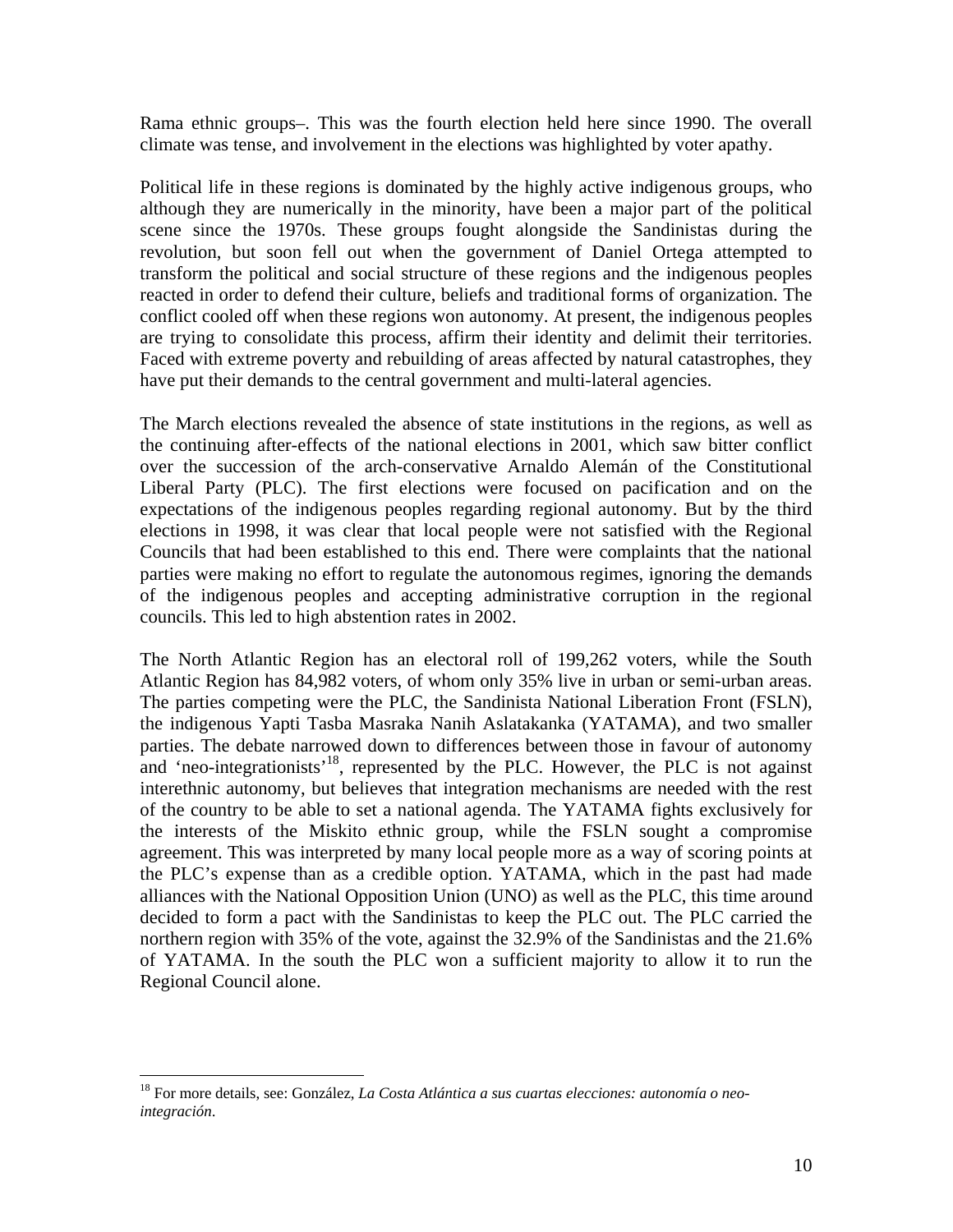| Figure 5. Nicaragua: 2002 Regional Elections, RAAN |  |  |
|----------------------------------------------------|--|--|
|                                                    |  |  |

| Party                                           | <b>Votes</b> | $\%$ |
|-------------------------------------------------|--------------|------|
| Partido Liberal Constitucionalista (PLC)        | 16,340       | 35.9 |
| Frente Sandinista de Liberación Nacional (FSLN) | 14,961       | 32.9 |
| Yapti Tasba Masraka Nanih Aslatakanka (YATAMA)  | 9,837        | 21.6 |
| Partido Movimiento de Unidad Costeña (PAMUC)    | 3,232        | 7.1  |
| Partido Resistencia Nicaragüense (PRN)          | 1,106        | 2.4  |
| <b>Total valid votes</b>                        | 45,476       | 100  |

Source: Observatorio Electoral Latinoamericano. Prepared using CSE data.

| Figure 6. Nicaragua: 2002 Regional Elections, RAAS |  |  |
|----------------------------------------------------|--|--|
|                                                    |  |  |

| <b>Party</b>                                    | <b>Votes</b> | $\%$ |
|-------------------------------------------------|--------------|------|
| Partido Liberal Constitucionalista (PLC)        | 17,186       | 62.2 |
| Frente Sandinista de Liberación Nacional (FSLN) | 7,315        | 26.5 |
| Yapti Tasba Masraka Nanih Aslatakanka (YATAMA)  | 1,726        | 6.2  |
| Partido Resistencia Nicaragüense (PRN)          | 1.425        | 5.2  |
| Total valid votes                               | 27,652       | 100  |

Source: Observatorio Electoral Latinoamericano. Prepared using CSE data.

The PLC garnered 45.8% of the regional vote, based on 73,128 valid votes. They were followed by the Sandinistas with 30.5% and, in third place, the YATAMA. The Movement for Coastal Unity (PAMUC) won 4.4% of the vote in the North Atlantic Region. It did not field candidates in the south. The Nicaraguan Resistance Party (PRN) garnered 3.5% of votes. The process was attended by observers from a number of NGOs such as Ética y Transparencia, the Institute for Development and Democracy (IPADE), the local Centre for Human Rights, Ciudadanos y Autonómicos, as well as the Organization of American States (OEA). The OEA's Electoral Observation Mission, which had been set up the year before in Managua during the troubled general elections of November 2001, criticized several aspects of the poll. Internal difficulties within the Supreme Electoral Council (CSE), particularly in relation to the matter of bringing witnesses to vote, sparked a crisis in the body, which was unable to reach quorum on many important decisions regarding the electoral process.

The OEA mission criticized the Acta de Promesa de Ley (APL), by which citizens with a valid identity card, but not registered to vote in their district, could still do so by appearing with two witnesses able to verify their address. Most parties opposed this, with the exception of the PLC, citing fears that outsiders would be brought into the region<sup>19</sup>. The report adds that discontent with the APL made the crisis in Electoral Council mre acute, leading to the loss of the necessary quorum just a few weeks before the election. The OEA mission, led by Santiago Murray, noted the weakness of the CSE, and its inability to reach agreements, which weakened its ability to impose its authority on the coming elections<sup>20</sup>. The CSE is a highly politicized body, divided between the PLC and the FSLN<sup>21</sup>. Finally, the OEA mission expressed its concern at the  $60\% - 65\%$  abstention

 $19$  Unidad para la promoción de la Democracía / OEA (2002 a)

<sup>&</sup>lt;sup>20</sup> Ibid<br><sup>21</sup> In its conclusions, the Mission stated, 'Our presence at the elections held in 2000, 2001, and on March 3, leads the mission to affirm that the Nicaraguan electoral process should, in the short term, be subject to a thorough examination and study by all those involved in the process, so that a consensus can be reached on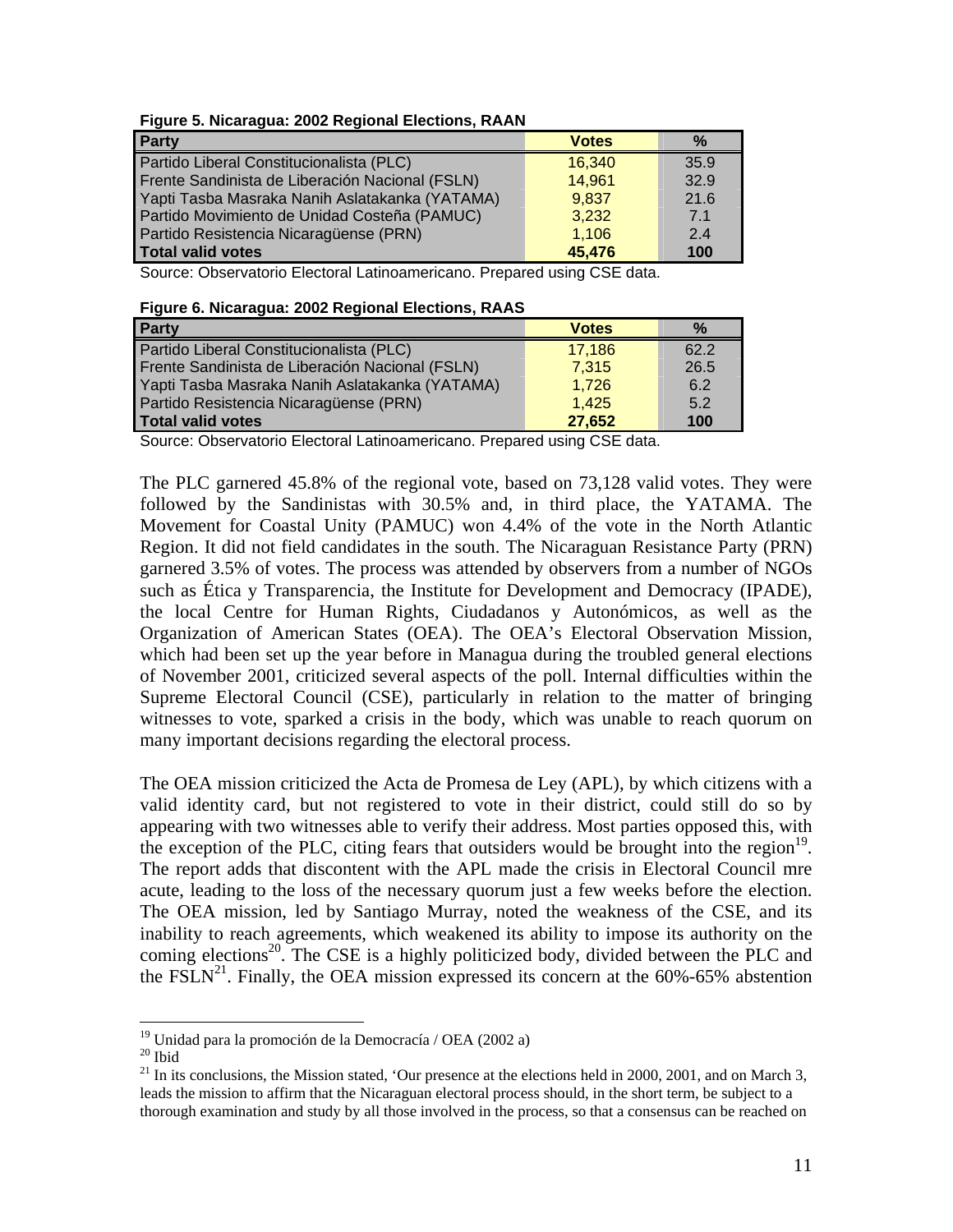rate (which is difficult to calculate given the number of unregistered voters), and called on the authorities to develop mechanisms to increase participation in the autonomous regions<sup>22</sup>.

# **Colombia: Elections hit by violence (March 10, legislative elections; May 26, presidential elections)**

The start of the election campaign coincided with the final collapse of the peace process initiated in 1999 by President Pastrana. Despite the creation of a non-conflict zone, the representatives of the Revolutionary Armed Forces of Colombia (FARC) and subjected any negotiations to the prior adoption of what they called 'revolutionary government measures.' Without entering here into an assessment of the results of the peace process initiated under the Pastrana government –much was achieved, but many mistakes were made– most Colombians regard it as a failure. Pastrana, a Conservative in origin<sup>23</sup>, came to power with a clear mandate to resolve the long-running internal conflict, but by the end of his term in office was seen as somebody who had tried hard, but failed to engage the FARC in dialogue.

However, conditions at home and abroad began to change regarding the narcoguerrillas. Pastrana succeeded in making the world see the links between the responsibility of consumer nations, the nature of the armed rebellion and drug-trafficking. Politicians in Europe and Latin America began to turn against the guerrillas. At the same time, the FARC, and to a lesser extent the ELN, were stepping up recruitment<sup>24</sup>, as was the regular army; finally managing to equal the rebels in numbers<sup>25</sup>. According to opinion polls, almost two thirds of the population supported US military intervention to resolve the conflict<sup>26</sup>. In the wake of September 11, the Bush administration showed itself willing to help Colombia's counter insurgency.

Everything –international context, military developments and public opinion– pointed to a political turning point and an escalation of the armed conflict. Álvaro Uribe, the former mayor of Medellín and governor of Antioquia, was the son of a landowner murdered by the FARC in the 1980s. He had built up a career through the Liberal Party. He had been accused while governor of working with right-wing paramilitaries through his *Convivir* rural self-defence programme for the peasantry. He had ties to the most conservative elements of the armed forces and landowners, but remained a member of the Liberal Party until the campaign to succeed Pastrana, when he began to distance himself from the party. Uribe called for a toughening of policy toward the guerrillas, but his party was reticent about this line, so he decided to stand as an independent. In short, Uribe proposed implementing his *Convivir* programme at a national level. This would involve

implementing reforms to solve the current problems facing the electoral process. (Unidad para la promoción de la Democracia / OEA, 2002 b).<br> $\frac{22 \text{ United years}}{22 \text{ United years}}$ 

<sup>&</sup>lt;sup>22</sup> Unidad para la promoción de la Democracia / OEA, *op.cit*<br><sup>23</sup> Although Pastrana's roots lie in the Conservative Party, the campaign that led him to the presidency was entitled, 'A Grand Alliance for change.'<br><sup>24</sup> Falcoff, Mark. *Colombia: A Questionable Choice of Objectives*.<br><sup>25</sup> Valenzuela, Arturo. *La política exterior norteamericana hacía Colombia tras el fracaso del proceso de* 

*paz.* 26 Falcoff, *op. cit*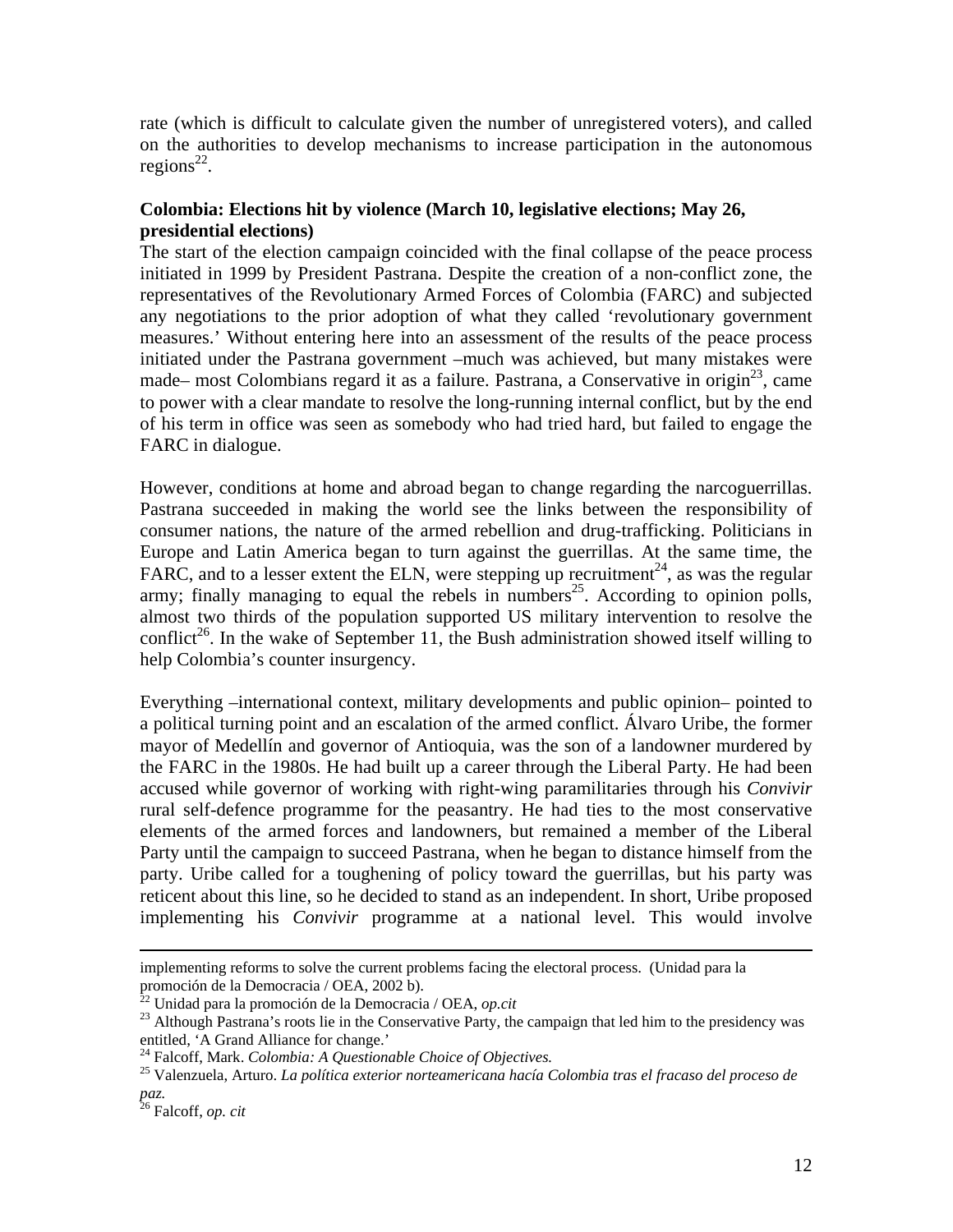strengthening the army and calling on the US for aid to do so. He called for an end to negotiation with the insurgents and a military solution. His campaign was also based on the renovation of the political system through institutional reform and the fight against poverty.

The official Liberal Party, the biggest in the country, proposed Horacio Serpa for the second time. By the end of 2001 he looked the sure winner. But the collapse of the peace process and his support for Pastrana changed things, leaving the field open for Uribe. The Conservative Party (PC) had been through an acute crisis in 2002, and its name was associated with the failure of the peace process. Days after the parliamentary elections, the head of the party, Carlos Holguín, stepped down (although he remains head of the party). Shortly after, presidential candidate Juan Camilo Restrepo withdrew his candidacy. Opinion polls gave him less than 1% of the vote. He also pointed to the support of many in his party for Uribe. This was the first time since 1849 that the Conservative Party had not presented a candidate. Instead, Uribe and Serpa both stood for the Liberal Party. Certain tendencies could already be seen in the legislative elections that would present themselves in the presidential poll two months later. While the PL maintained its minority, thanks to its die-hard support, the appearance of a number of small parties split the vote. Congress was changed by the drop in support for the two main parties, and the subsequent formation of coalitions. Uribe, the clear winner, but with no party, was the catalyst for this change. Of the 104 seats in the Senate, 20 were occupied by 'Official Liberals' who followed the party line, a third group emerged identified as pro-Uribe, and made up of conservatives, former leftists, indigenous parties and regional politicians who had begun to support him during the March elections. Another third remained largely independent. As Murillo has pointed out<sup>27</sup>, Uribe was the man to most benefit from this new makeup. The majority in Congress was a big boost to his proposals, particularly his ambitious aim to revoke the mandate of recently elected Congress members, and to reduce the number of legislators.

| Party                            | <b>Votes</b> | $\%$ |
|----------------------------------|--------------|------|
| Partido Liberal                  | 2,595,640    | 31.3 |
| Partido Conservador              | 910,788      | 11.0 |
| <b>Cambio Radical</b>            | 316,516      | 3.8  |
| Coalición                        | 235,339      | 2.8  |
| Equipo Colombia                  | 192,005      | 2.3  |
| Convergencia Popular Cívica      | 180,914      | 2.2  |
| Apertura Liberal                 | 162,621      | 2.0  |
| Movimiento Popular Unido         | 127,485      | 1.5  |
| Movimiento de Salvación Nacional | 114,193      | 1.4  |
| Colombia Siempre                 | 109,182      | 1.3  |
| Participación Popular            | 105,641      | 1.3  |
| <b>Others</b>                    | 3,242,528    | 39.1 |
| <b>Total valid votes</b>         | 8,292,852    | 100  |
| Spoiled or un-used               | 1,896,077    | 18.6 |
| Total                            | 10,188,929   | 100  |

| Figure 7. Colombia: 2002 Congressional Elections, by Political Party |  |
|----------------------------------------------------------------------|--|
|----------------------------------------------------------------------|--|

Source: Observatorio Electoral Latinoamericano. Prepared using data from the Registraduría Nacional de Colombia.

<sup>27</sup> Murillo and Fernández, *Elecciones Presidenciales 2002: Un desafío a la seguridad*.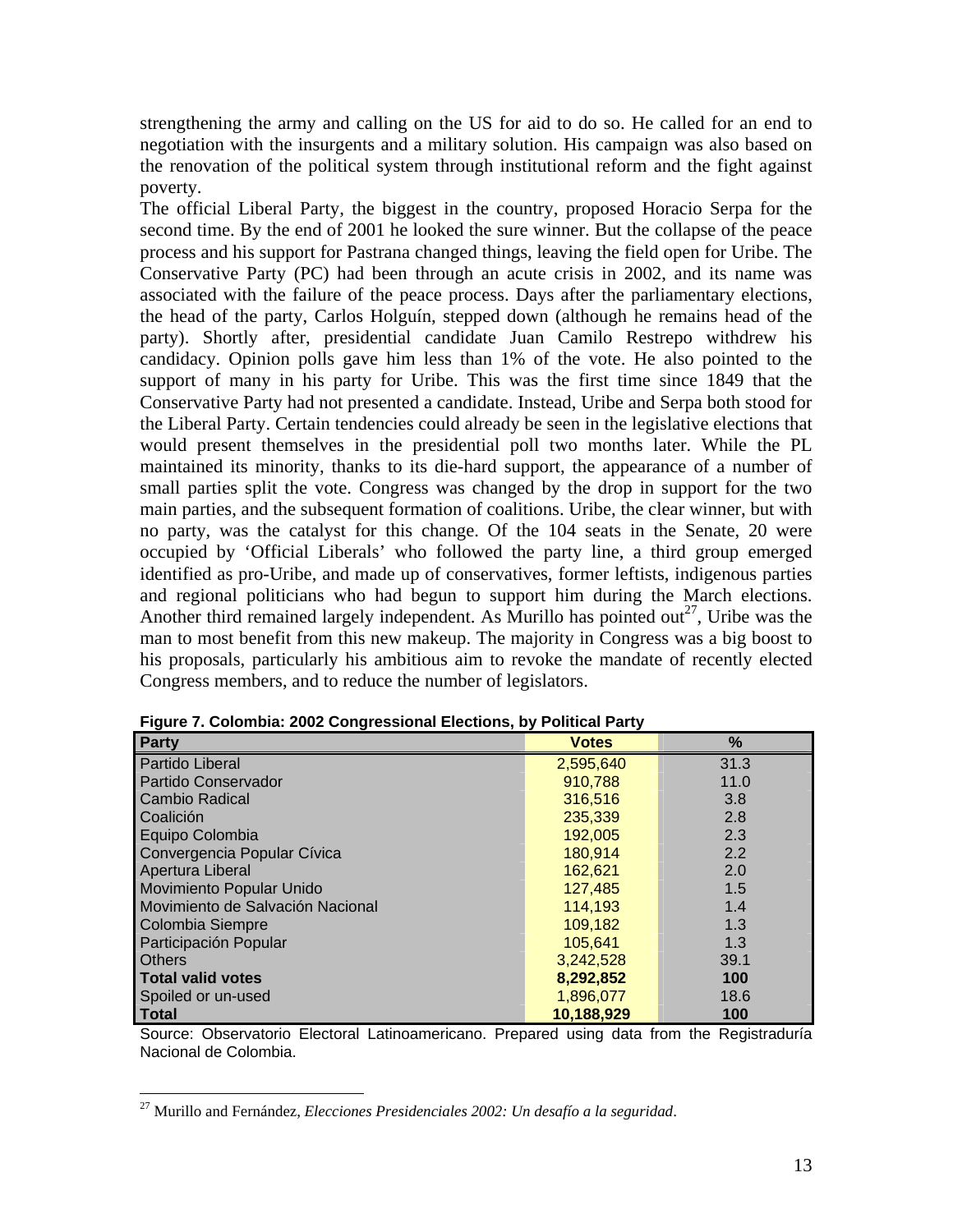| Party                          | <b>Votes</b> | %    |
|--------------------------------|--------------|------|
| Partido Liberal                | 2,655,855    | 29.1 |
| Partido Conservador            | 867,340      | 9.5  |
| Coalición                      | 548,542      | 6.0  |
| <b>Movimiento Nacional</b>     | 413,903      | 4.5  |
| Equipo Colombia                | 285,102      | 3.1  |
| Movimiento Integración Popular | 260,504      | 2.9  |
| Colombia Siempre               | 251,590      | 2.8  |
| <b>Cambio Radical</b>          | 219,801      | 2.4  |
| Movimiento Popular Unido       | 170,326      | 1.9  |
| Acción Laboral Moral           | 146,619      | 1.6  |
| Frente Social y Político       | 126,777      | 1.4  |
| Nueva Fuerza Democrática       | 121,424      | 1.3  |
| Anapo                          | 117,615      | 1.3  |
| <b>Others</b>                  | 2,937,424    | 32.2 |
| <b>Total valid votes</b>       | 9,122,822    | 100  |
| Un-used                        | 447,575      | 4.4  |
| Spoiled                        | 988,861      | 9.8  |
| <b>Total</b>                   | 10,111,683   | 100  |

**Figure 8. Colombia: Senate, by Political Party**

Source: Observatorio Electoral Latinoamericano. Prepared using data by the Registraduría Nacional del Estado Civil de Colombia.

On the eve of the May elections, the dissident liberal candidate continued to lead the opinion polls, but it was still unclear what would happen in the second electoral round. The results confirmed what the polls had reflected: Álvaro Uribe was elected with 54% of the vote, followed by Serpa with 32%. Luis Garzón of Polo Democrático came third, beating the independent candidate Noemí Sanín. Following two consecutive elections that had been resolved in the second round (1994 and 1998), the 2002 elections produced the most convincing result since 1986. The forecasts all showed that Uribe would win in the first round, and indeed he won even more votes than had been thought<sup>28</sup>.

 $\overline{a}$ 

| Party                                  | <b>Votes</b> | $\%$ |
|----------------------------------------|--------------|------|
| Primero Colombia (Alvaro Uribe V.)     | 5,862,655    | 54.0 |
| Partido Liberal (Horacio Serpa U.)     | 3,514,779    | 32.4 |
| Polo Democrático (Luis Eduardo Garzón) | 680.245      | 6.3  |
| Movimiento Si Colombia (Noemí Sanín)   | 641,884      | 5.9  |
| <b>Others</b>                          | 155,966      | 1.4  |
| <b>Total valid votes</b>               | 10,855,529   | 100  |
| Un-used                                | 196,116      | 1.7  |
| Spoiled                                | 198,089      | 1.8  |
| Total                                  | 11,249,734   | 100  |

Source: Observatorio Electoral Latinoamericano. Prapared using data by the Registraduría Nacional del Estado Civil de Colombia.

Although turn out at 46.7% was low, it was the highest in a first round in many years. The low level of participation is an issue still to be resolved, even at the level of political analysis: it tends to be attributed to incomplete electoral registers, the high number of

 $2^8$  The final poll carried out by the Centro Nacional de Consultoría gave Uribe 48%, and Serpa 32%. Napoleón Franco gave them 49% and 33% respectively.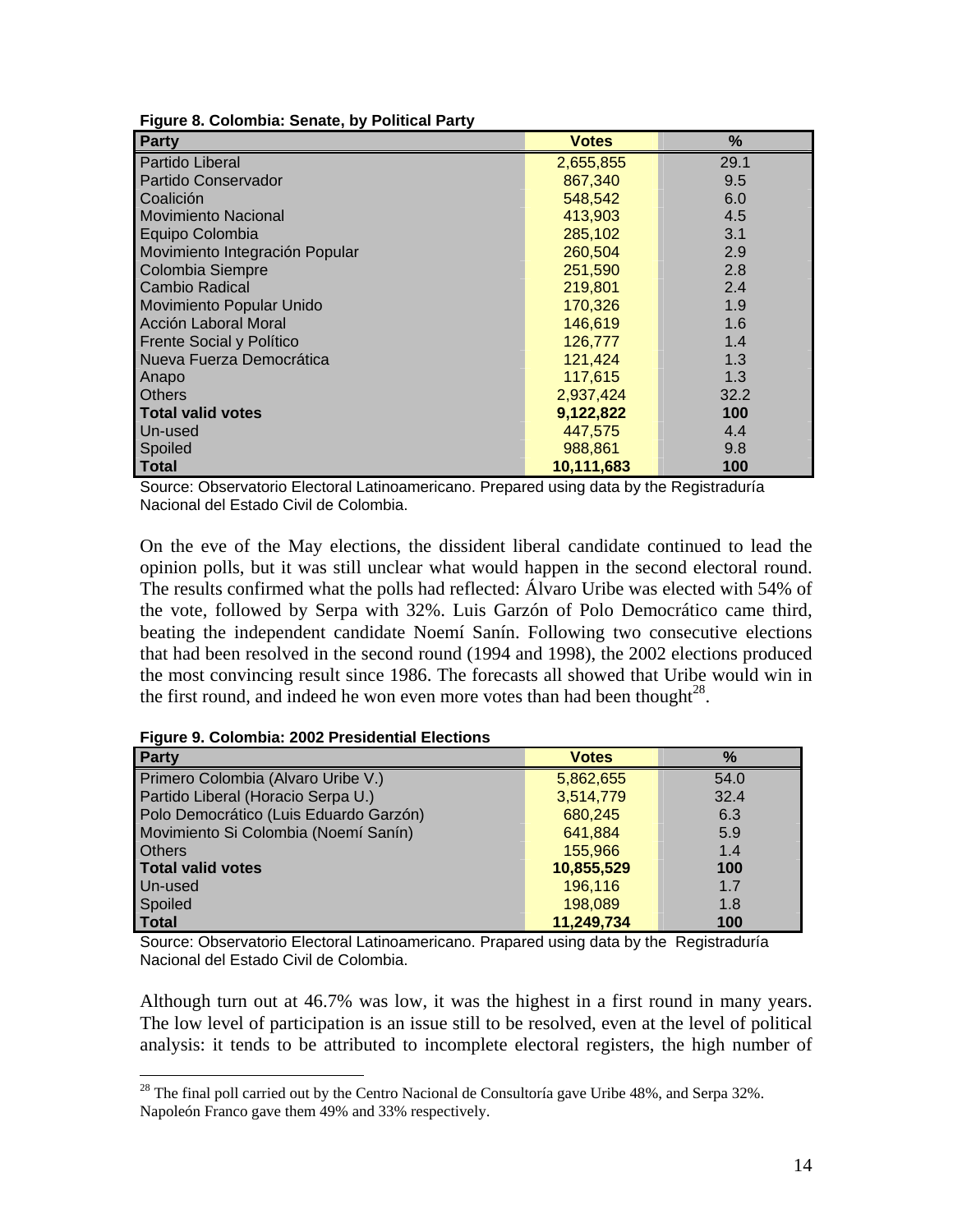displaced people due to political violence, and to the control that the insurgents have over certain rural areas. But beyond identifying specific causes, the exclusion of the rural population lies at the heart of the problem. No solution to this serious blemish on Colombia's democracy is in sight.

| Year | 1978 | 1982        | 1986                                                                 | 1990  | <b>1994-1st</b> | 1994- | 1998-1 <sub>st</sub> | $1998 -$ | 2002       |
|------|------|-------------|----------------------------------------------------------------------|-------|-----------------|-------|----------------------|----------|------------|
|      |      |             |                                                                      |       |                 | 2nd   |                      | 2nd      |            |
| TP   |      | 36.2% 43.0% | 40.4%                                                                | 30.1% | 26.0%           | 33.2% | 43.4%                | 49.7%    | $46.7\%$ . |
|      |      |             | . On the other contracts. Fix and and the contracts of the contracts |       |                 |       |                      |          |            |

**Figure 10. Colombia: Participation in the Presidential Elections, 1978-2002**

Source: Observatorio Electoral Latinoamericano.

Other analysts say that the May 2002 elections were marked by tension and uncertainty, in large part produced by the rebels, who did their best to interrupt the political process and to confuse voters intending to vote for Uribe. However, this produced the opposite result, seemingly confirming the strong stance that Uribe was taking in confronting these groups. The presidential elections of 2002 were considered by most Colombians as a challenge to the armed groups. Threats of violence did nothing to dissuade people from voting for Uribe. Popular support for the recently elected president will be a challenge for Uribe, given the high expectations people have placed in him to return law and order and peace<sup>29</sup>.

# **Dominican Republic: The PRD – from consolidation to dominance? (May 16: legislative and municipal elections)**

Almost four million Dominicans were eligible to vote for 32 senators, 150 deputies, 125 mayors, 787 local councillors, and as many more deputies in elections that presented 11,000 candidates. As happens year after year, the traditional parties –the Dominican Revolutionary Party (PRD), the Party for Dominican Liberation (PLD), and the Social Reformist Christian Party (PRSC)– took almost all votes. Nevertheless, some changes can be seen in the elections. Dominican politics was dominated during the second half of the twentieth century by Joaquín Balaguer, Juan Bosch and José Francisco Peña Gómez. The first, the leader of the PRSC, and the second, from the PRD (Bosch founded the party in 1939, and then left to form the PLD). Peña Gómez took over the PRD following Bosch's departure, and was its leader until he died. Despite their age, Balaguer and Bosch showed no signs of flagging, and the two strongmen pulled in the votes election after election. Bosch died in 2001, followed by Balaguer a year later. He had been president seven times, and was a candidate in the 2000 elections despite his 94 years of age. Peña Gómez was the leader most in touch with the masses. After several attempts to win the presidency, he died only days after the 1998 elections.

In the 2002 elections, Balaguer, who had been the last surviving strongman in Dominican politics, was also absent. His death opened a crisis within the PRSC. The party had emerged in 1985 from the fusion of the traditional Reformist Party and the Social Christian Revolutionary Party. But his death sparked a debate on the need for renovation. But so far, no clear sign of a new direction had emerged that would allow it to present itself as a credible electoral choice. But Bosch's PLD was also plunged into crisis, and

<sup>29</sup> Murillo, *op. cit.*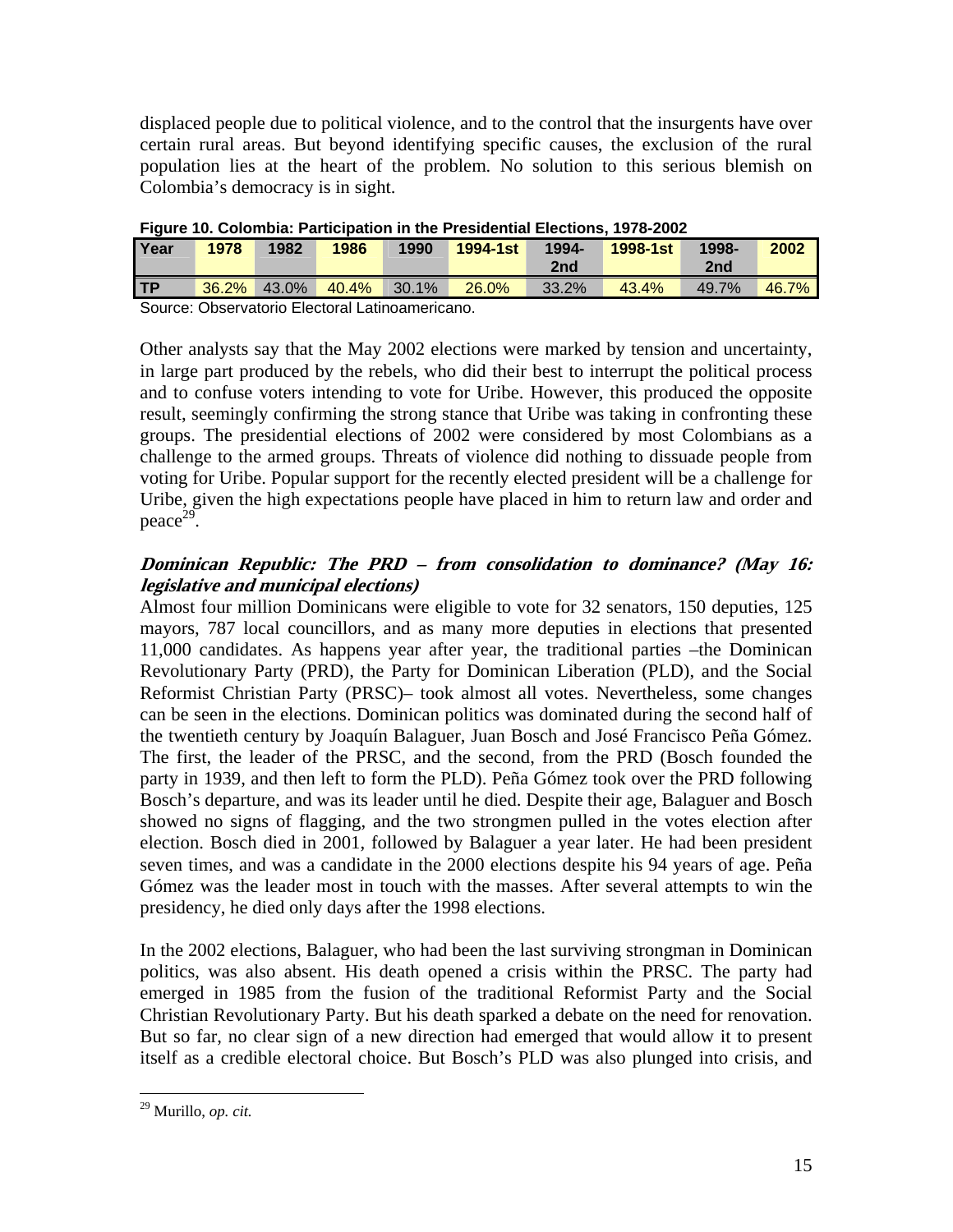now led by former president Leonel Fernández. With the death of their two legendary leaders, both parties were seriously weakened. The country had been showing strong growth for five years, and the governing PRD had consolidated its hold on power. It was no coincidence that three days after the death of Balaguer, Congress approved the reintroduction of a law allowing incumbent presidents to run for a second term. The way was open for Mejía.

Throughout 2001, the PRD was occupied in reforming the Constitution. Following the reform of 1994 and changes to the electoral law of 1997 and 1998, it was believed that the Constitution needed a thorough overhaul. Mejía's objective was to extend parliament until 2004, thus allowing legislative and presidential elections to take place at the same time, as well as to restore presidential re-election.. However, the PLD and the PRSC, as well as many in the PRD, opposed allowing presidents to stand for more than one term of office.

Mejía formed a Constitutional Reform Commission represented by all political parties, as well as other civic organizations, and coordinated by a representative of the Catholic Church. The three main parties eventually agreed on the extension of parliament, but rejected presidential re-election. Nevertheless, in December of that year, the president persuaded Parliament to change the law. But a wave of protests, as well as fears of the possible international repercussions persuaded the Supreme Court to annul the proposal. The 'counter-reform' did not affect the PRD's electoral results. And they won 42.2% of the legislative vote, and 41.4% of the municipal. The PLD came second, more than 10 points behind, but it did manage to take the capital –a traditional PRD stronghold–. For the first time, the left presented a single candidate, heading a 12-party coalition with three tickets: 16, the Polo Político MIUCA-Partido Comunista del Trabajo; 18, the Fuerza de la Revolución; and 19, the Partido Nueva Alternativa-Partido de los Trabajadores Dominicanos. Although they did not do well, they set a precedent. Following the victory of the PRD in the legislative and municipal elections of 1998, and the presidential poll of 2000, the party consolidated itself in its majority position, having won 27 of the 32 provinces in the country.

| <b>Party</b>                   | <b>Congress</b> | %    | <b>Municipal</b> | %    |
|--------------------------------|-----------------|------|------------------|------|
| P. Revolución Dominicana (PRD) | 963,735         | 42.2 | 942,820          | 41.4 |
| P. Reformista Social Cristiano | 556,431         | 24.4 | 607,491          | 26.6 |
| (PRSC)                         |                 |      |                  |      |
| Partido Liberación Dominicana  | 657,658         | 28.8 | 611,732          | 26.8 |
| (PLD)                          |                 |      |                  |      |
| <b>Others</b>                  | 105,585         | 4.6  | 117,662          | 5.2  |
| <b>Total valid votes</b>       | 2,283,409       | 100  | 2,279,705        | 100  |
| Spoiled and un-used            | 88,182          | 3.7  | 87,064           | 3.7  |
| <b>TOTAL</b>                   | 2,371,591       | 100  | 2,366,769        | 100  |

|  |  | Figure 11. Dominican Republic: 2002 Elections, National Total |
|--|--|---------------------------------------------------------------|

Source: Observatorio Electoral Latinoamericano. Prepared using data from the JCE.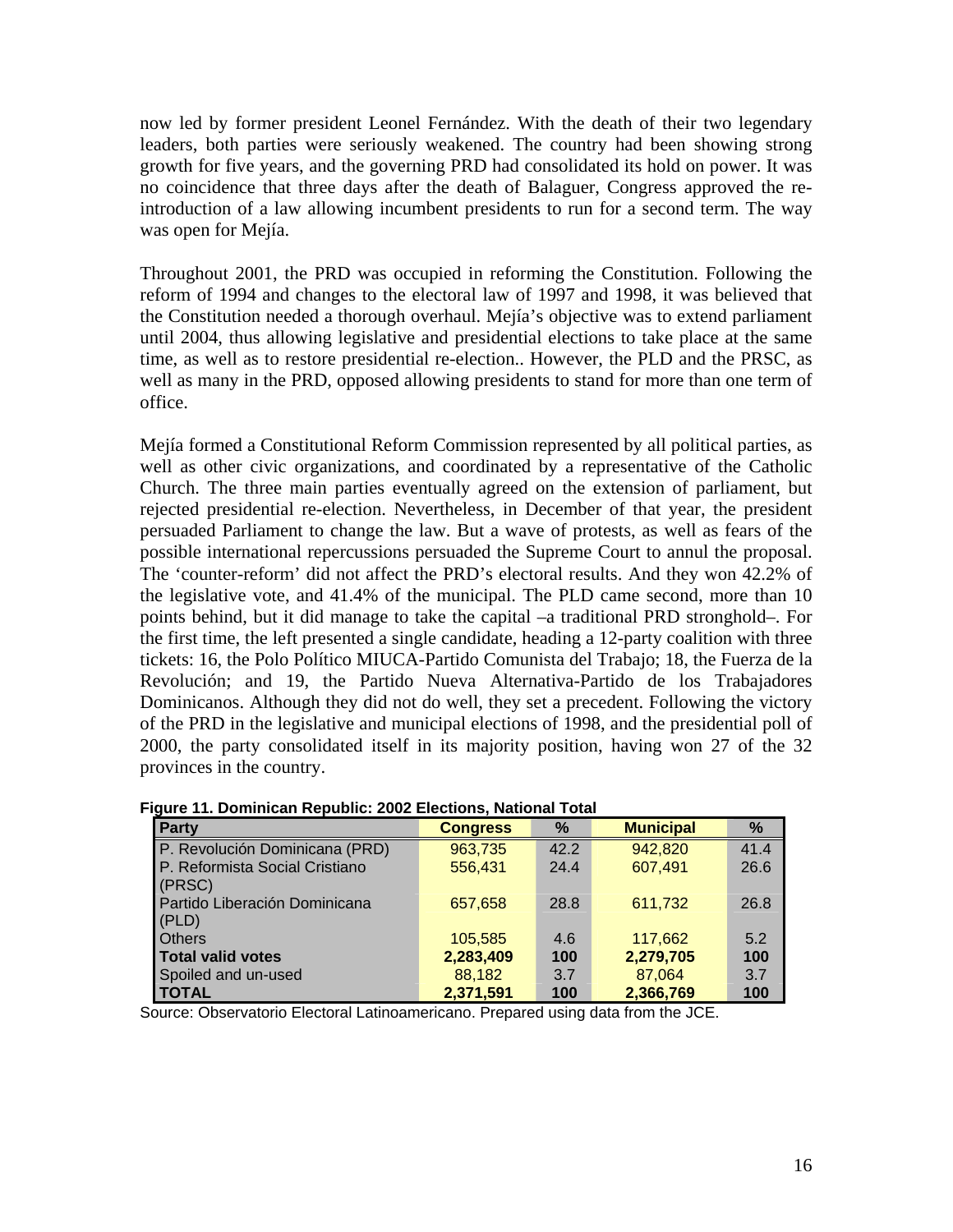|                         | <b>Congress</b> | $\%$ | <b>Municipal</b> | $\%$ |  |
|-------------------------|-----------------|------|------------------|------|--|
| Total eligible voters   | 4.594.941       | 100  | 4.644.791        | 100  |  |
| l Total number of votes | 2.371.591       | 51.6 | 2.366.769        | 50.9 |  |
|                         |                 |      |                  |      |  |

### **Figure 12. Dominican Republic: Electoral Participation, 2002**

Source: Observatorio Electoral Latinoamericano. Prepared using data from the JCE.

Participation rose by about 1 percentage point on the previous elections (presidential elections tend to attract around two thirds of the electorate), despite a campaign to encourage people to vote. Many attributed the low turn out, correctly in all probability, to the lack of interest that most Dominicans feel toward the legislative elections generally.

Despite the presence of international observers, differences still arose between supporters of the candidates<sup>30</sup>. A bulletin issued early in the process that annoyed all parties brought about the closure of the counting process for several hours by the National District Electoral Board. Despite this, there were no major incidents, and in general terms, order was maintained at all the voting centres, both rural and urban. For the first time a system using a closed, but unblocked ballot was used. Until the 1998 elections, the ballots had been blocked. This time around voters used the 'preferential' system, whereby they made their choice from a list of candidates provided by each party<sup>31</sup>.

Voters in the Distrito Nacional and the Province of Santo Domingo used the new system, marking the face of the deputy of their choice on the ballot paper. The figures for both areas were similar: of the 265,755 votes counted in the Distrito Nacional, 164,110 went for the preferential system, a percentage of 61.7%. In the province of Santo Domingo, of the 318,621 votes counted, 194,413 used the preferential system, or 61%. Patronage remains a problem, and the elections saw no reduction in the practice of handing out jobs or other favours to the party faithful. The three main parties are guilty of such practices, and this is an issue that will have to be addressed if the quality of democracy is to improve in the future.

# **Bolivia: the role of ethnicity, and changes to the party system (June 30, presidential and legislative)**

As René Mayorga<sup>32</sup> has pointed out, the Bolivian presidential elections of 2002 were the most uncertain and unpredictable in many years. Economic stagnation and growing social unrest led by peasant coca growers provided the catalyst for major changes to the political scene. First came the decision by Hugo Banzer to stand down from the presidency in August 2001. In May 2002 he died. This effectively brought out the collapse of the Nationalist Democratic Action party (AND), which the former general had created and led. The party, along with the Nationalist Revolutionary Movement (MNR) of Gonzalo Sánchez de Lozada, and the Leftist Revolutionary Movement of Jaime Paz Zamora, had dominated politics in Bolivia through a range of coalitions for 15

 $\overline{a}$ <sup>30</sup> Both sides accused the polling stations of not filling in the necessary paperwork correctly, or of nontallied counts, or lack of detail regarding the preferential voting system. This situation was largely due to

<sup>&</sup>lt;sup>31</sup> Manuel Morel Cerda, of the Central Electoral Borrad (JCE), described the success of the system as 'excepcional', and highlighted the increased presence of women in the process compared to 1998.

<sup>&</sup>lt;sup>32</sup> Mavorga, René. Las elecciones generales de 2002 y la metamorfosis del sistema de partidos en Bolivia.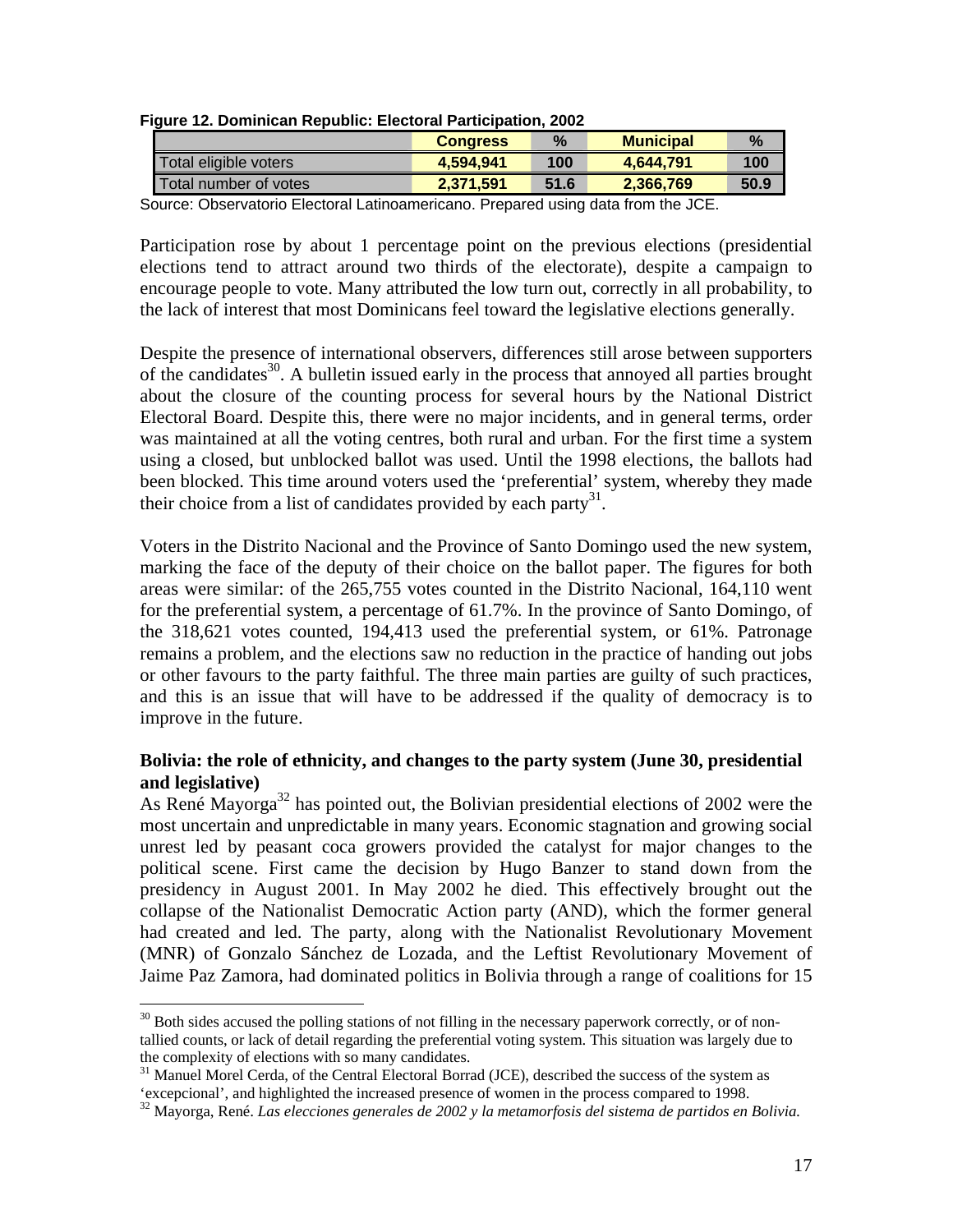years. This three-party domination could no longer function as before. Other parties, such as the Solidarity Civic Union (UCS) and CONDEPA, the Homeland Conscience, were lesser partners in the group.

Another aspect that characterized the electoral process was the appearance of new political forces, and their polarization with respect to the parties that had been governing Bolivia for two decades –a polarization that journalists and analysts called *sístémicos* versus *asistémicos*. *Asistémicos* was used to describe those parties that define themselves not just for their opposition to traditional politics, but also for their populist approach to economic policy. The better known within these groups are those in the indigenous movement and the coca growers –the Movement to Socialism (MAS) of Evo Morales, the Pachakuti Movement of Felipe Quispe, and the New Republican Force (NFR) of Captain Manfred Reyes Villa–. Closely linked to this trend was the third factor that played a key role: the appearance of ethno-politics. What really stands out within this *asístemico* polarity is the rise of the indigenous-coca growers movement; a force that was barely felt during the 1997 elections, but this time round garnered one third of votes. Its leaders not only achieved electoral success and political representation, but also lead a protest movement combining activism against the mainstream parties and the market economy with particular demands regarding the cultivation of coca, land ownership, and indigenous identity. At these elections, they succeeded in making their demands heard.

Amid this climate of uncertainty and change, the elections broke down into a fight between four candidates, none of which had the advantage, although most surveys put Manfred Reyes Villa of the NFR, a former member of the military and mayor of Cochabamba, ahead. He was also known for his criticism of the decision by the former president Sánchez de Lozada to privatize state enterprises. The results were a surprise: the winner was Gonzalo Sánchez de Lozada of the MNR with 22.46% of the votes, followed by Evo Morales of the MAS, and who had been last in the pre-election surveys. Sánchez de Lozada's 22% and the 21% garnered by Morales show how split the vote was. Reyes Villa came third with a minimally smaller number of votes. Overall participation was the same as in previous contests, with 72% of eligible voters turning out. This percentage was slightly lower than the elections of the 1980s.

| Figure 13. Bolivia: 2002 General Elections, National Total |  |
|------------------------------------------------------------|--|
|------------------------------------------------------------|--|

| Party                                        | <b>Votes</b> | $\frac{9}{6}$ |
|----------------------------------------------|--------------|---------------|
| Movimiento Nacionalista Revolucionario (MNR) | 624,126      | 22.46         |
| Movimiento al Socialismo (MAS)               | 581,884      | 20.94         |
| Nueva Fuerza Republicana (NFR)               | 581,163      | 20.91         |
| Movimiento de Izquierda Revolucionaria (MIR) | 453,375      | 16.31         |
| Movimiento Indígena Pachacuti (MIP)          | 169,239      | 6.09          |
| Unión Cívica Solidaridad (UCS)               | 153,210      | 5.51          |
| <b>Others</b>                                | 215,811      | 7.76          |
| Total valid votes                            | 2,778,808    | 100           |
| Un-used                                      | 130,685      | 4.37          |
| Spoiled                                      | 84.572       | 2.82          |
| <b>Total</b>                                 | 2,994,065    | 100           |

Source: Observatorio Electoral Latinoamericano. Prepared using data from the CNE.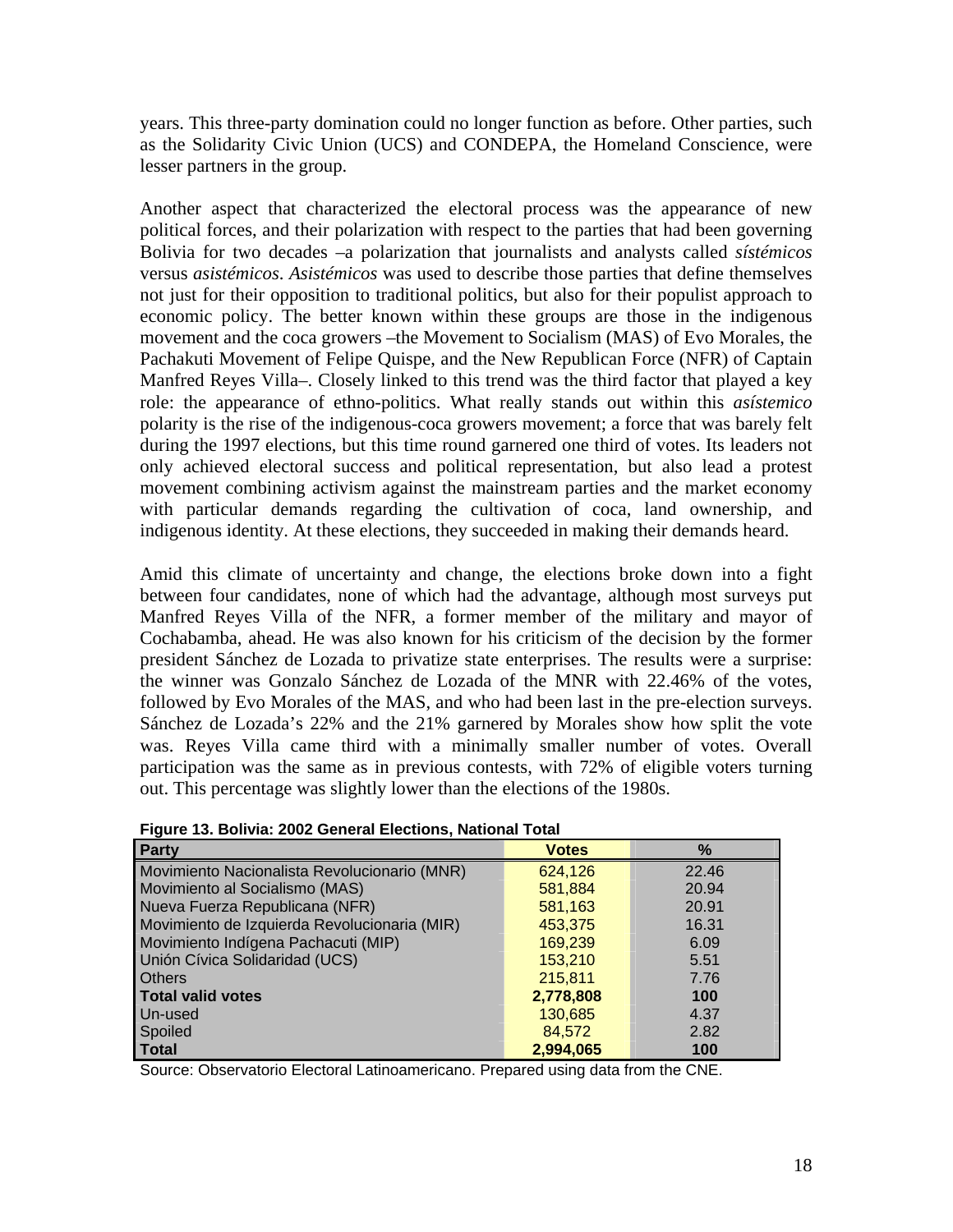|  | Figure 14. Bolivia: Electoral Participation, National Total, 2002 |  |
|--|-------------------------------------------------------------------|--|
|  |                                                                   |  |

| Total eligible voters   | 4.155.055 | 100   |
|-------------------------|-----------|-------|
| l Total number of votes | 2,994,065 | 72.05 |
|                         |           |       |

Source: Observatorio Electoral Latinoamericano. Prepared using data from the CNE.

Congress was given a clean sweep with a new broom. The results of the elections (the total of plural nominations –from the general vote, and the single nominations, elected in each electoral district–) shows that if the MNR and the MIR together make up 39% of the presidential vote, they also add up to 48% of the deputies, and 61.5% of senators. The disproportionate advantage achieved by the two traditional parties marked a milestone<sup>33</sup>. According to the Bolivian Constitution, Congress elects the president of the republic from between the two first majorities in the event that neither candidate won an absolute majority. The new Congress members, who gathered on August 4, elected Sánchez de Lozada thanks to an alliance between the MNR, most of the MIR, and the lesser partners of the AND and UCS, adding up to 84 votes out of 156 (that is to say, 54%). Evo Morales won the support of 43 Congress members (27% of the total) from the MAS, MIP, and other leftists.

This unprecedented result was a clear sign of the arrival of ethno-politics in Bolivia: when most of the indigenous members of Congress (25%) arrived to take their oath, they wore their traditional dress, and refused to speak Spanish; making long speeches in Aymara and Quechua. Congress members of the winning coalition had to find interpreters at the last minute to be able to follow proceedings. The NFR decided to annul their vote, supporting Reyes Villa, despite him not having made it through to the second round.

| <b>Party</b>                 | <b>Deputies</b> | $\frac{9}{6}$ | <b>Senators</b> | $\%$ |
|------------------------------|-----------------|---------------|-----------------|------|
| M. Nac. Revolucionario (MNR) | 36              | 27.7          | 11              | 42.3 |
| Mov. al Socialismo (MAS)     | 27              | 20.8          |                 | 26.9 |
| M. Izq. Revolucionaria (MIR) | 26              | 20.0          | 5               | 19.2 |
| N. Fza. Republicana (NFR)    | 25              | 19.2          | 2               | 7.7  |
| M.I. Pachacuti (MIP)         | 6               | 4.6           |                 |      |
| U. Cívica Solidaridad (UCS)  | 5               | 3.8           |                 |      |
| A. Dem. Nacionalista (ADN)   |                 | 3.1           |                 | 3.8  |
| P. Socialista (PS)           |                 | 0.8           |                 |      |
| <b>Total</b>                 | 130             | 100           | 26              | 100  |

**Figure 15. Bolivia: Composition of Congress, 2002**

Source: Observatorio Electoral Latinoamericano.

 $33$  For Mayorga, the data shows that the collapse of the three-way power sharing of the MNR, MIR, and ADN did not bring about the collapse of the respective parties, nor of the political system. And while the three-way arrangement disappeared, the MNR and the MIR still retained their relevancy, so much so that they were the driving force behind the coalition government. The MNR won the elections with 22.4% of the vote, garnering 47 seats, while the MIR was the third force, with 31 seats out of the total of 157.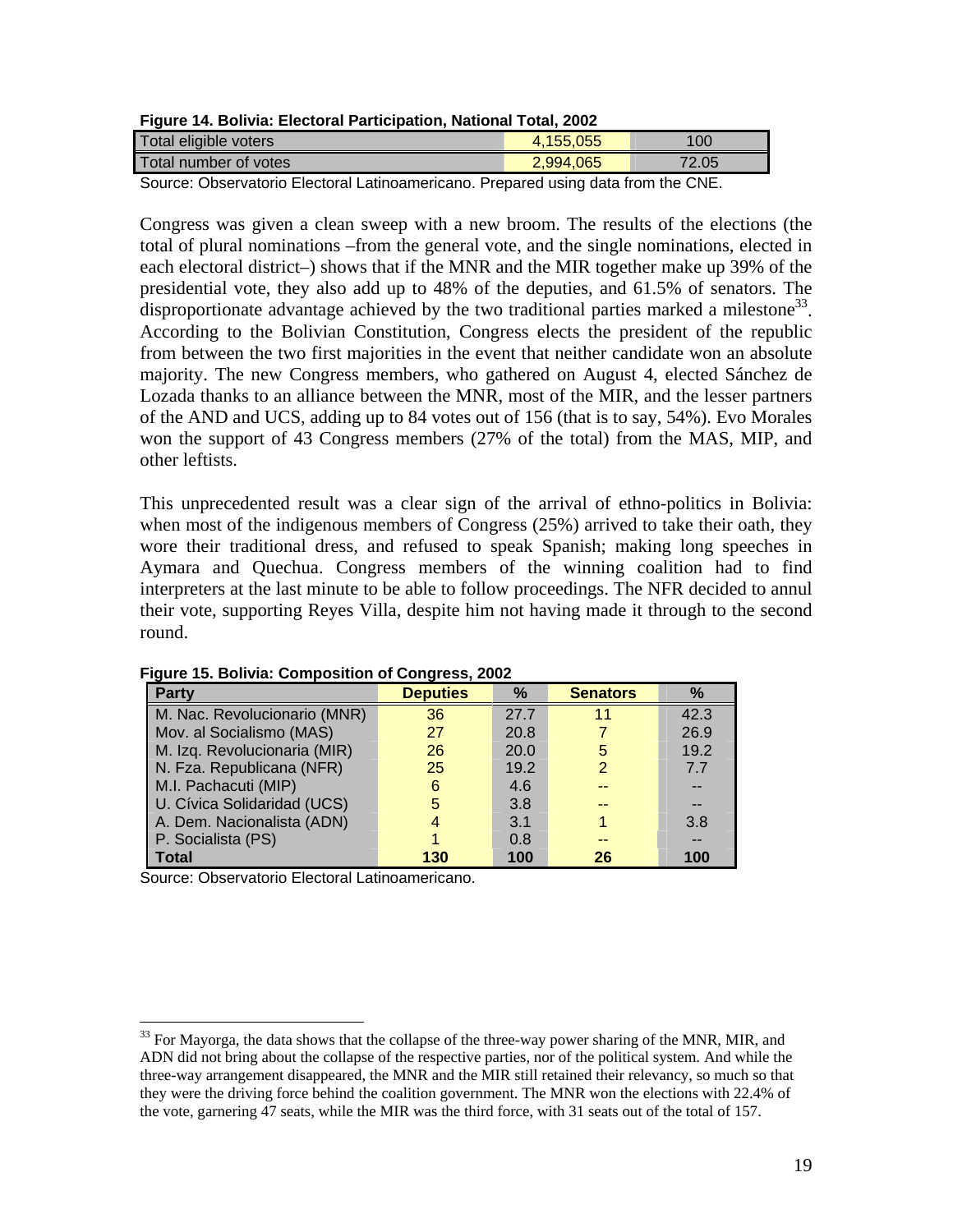| <b>Party</b>                 | Sánchez de<br>Lozada | <b>Morales</b><br>Ayma | <b>Blank &amp;</b><br><b>Invalid</b> |
|------------------------------|----------------------|------------------------|--------------------------------------|
|                              |                      |                        |                                      |
| M. Nac. Revolucionario (MNR) | 47                   |                        | --                                   |
| M. Izq. Revolucionaria (MIR) | 27                   | 2                      | 2                                    |
| U. Cívica Solidaridad (UCS)  | 5                    |                        |                                      |
| A. Dem. Nacionalista (ADN)   | 5                    |                        |                                      |
| Mov. Al Socialismo (MAS)     |                      | 34                     |                                      |
| M.I. Pachacuti (MIP)         |                      | 6                      | --                                   |
| N. Fuerza Republicana (NFR)  |                      |                        | 27                                   |
| P. Socialista (PS)           |                      |                        |                                      |
| Total                        | 84                   |                        | 29                                   |

Source: Observatorio Electoral Latinoamericano.

As noted above, the election reveals a number of important changes in voting composition. But these changes did not particularly affect the traditional parties of the MNR and the MIR, who put together the coalition that still governs in Bolivia. Instead, it was the opposition that was most affected. Aside from the collapse of AND, and the rise of the NFR –something which some analysts attribute to their respective leaders' links to the military– we see that CONDEPA and UCS, both of which are built around their charismatic leaders, saw their presence fall dramatically.

Mayorga argues that the main change to the party system lies not so much in the form of things, as in the emergence of a new 'asystemic' populism, which takes over from the previous version. His analysis does not underestimate, however, the underlying causes for the rise of indigenous politics<sup>34</sup>. An important effect of these elections was a territorial redistribution, and the regionalization of the vote. Although the MNR and the MIR (the latter to a lesser degree) are national parties, these elections produced a territorial break in two important regions: the relative majority of the MAS in four of the five departments where the indigenous population is concentrated, and the relative victory of the MNR in the eastern and Amazonian departments<sup>35</sup>.

| <b>Party</b>                   | 1997  | 2002  | <b>Difference</b> |
|--------------------------------|-------|-------|-------------------|
| A. Dem. Nacionalista (ADN)     | 22.26 | 3.39  | $-18.87$          |
| M.Nac.Revolucionario (MNR)     | 18.20 | 22.46 | $+4.26$           |
| M.Izq.Revolucionaria (MIR)     | 16.76 | 16.31 | $-0.45$           |
| Conciencia de Patria (Condepa) | 17.16 | 0.37  | $-16.79$          |
| U.Cívica Solidaridad (UCS)     | 16.11 | 5.51  | $-10.60$          |
| Mov. al Socialismo (MAS)       | --    | 20.94 | $+20.94$          |
| M.I.Pachacuti (MIP)            | 0.84  | 6.09  | $+5.25$           |
| N.Fza.Republicana (NFR)        | $-$   | 20.91 | $+20.91$          |

Source: Observatorio Electoral Latinoamericano.

These new realities challenge the ability of Sánchez de Lozada to govern. Although the MNR and the MIR are still important, they saw their vote increase after all, the rise of the

 $34$  For an in-depth analysis of the effects of the 2002 elections on the Bolivian party system, see Mayorga (2002) and Lazarte (2002), both of whom draw very different conclusions: the first emphasizing continuity, and the latter, change. 35 Mayorga. *Op. cit*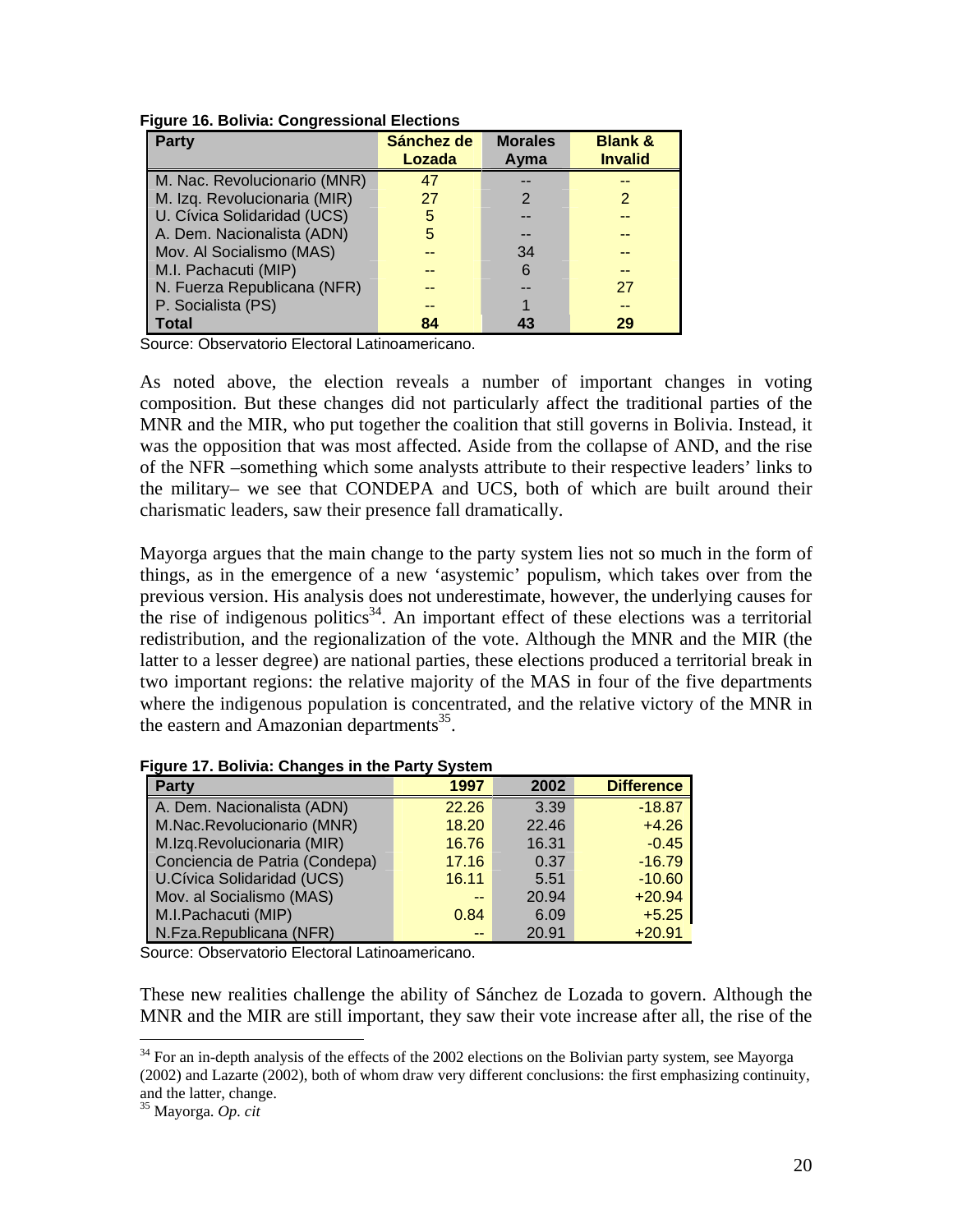MAS and MIP, which come from a different political culture to the 'democratic pact' that characterized politics until now. This raises many questions, particularly because these parties are also involved in social protest, which at times has been violent, and because they are closer to the logic and dynamic of a protest movement than they are to the practices of institutional party politics.

The first months of the new government did not provide any auspicious signs that these groups were about to change in their outlook and approach; if this tendency persists, then one can only hope that the coalition supporting the presidency is able to provide stability.

# **Brasil: Finally, the left wins office (October 6, first round of presidential, state, and legislative elections, October 27, second round)**

There are 115 million voters in Brazil, and the general elections in the world's eighthlargest economy saw 1,656 posts up for renewal, starting with the president's job, as well as 513 deputies, 64 senators, 27 governors, and 1,050 local legislators. The government of Fernando Henrique Cardoso had made some mistakes, but he was one of the few presidents in the region in recent years to leave office with a relatively high popularity rating. The elections would not only determine the future for Brazil, but they would also have hemispheric repercussions, encapsulating the image of the continent following the collapse of Argentina.

Brazilian politics is complex, and characterized by a wide range of parties operating solely at the regional level. These elections brought changes to the coalitions that had dominated politics during the 1990s. In the two previous elections, won by Cardoso, the fight was polarized between his wide-ranging center-right coalition and the Workers Party (PT) candidate, Luiz Inácio Lula da Silva, who had stood each time since 1989, increasing his support over the years, and winning 31% of the vote in 1998.

By 2002 the PT had matured, accumulating experience over the years through regional and municipal administrations. The coalition built around Lula took in all the parties of the left, and included a Liberal running mate. This was effectively a announcement of the ample support it would have in parliament, backed by the explicit recommendation of former presidents Sarney and Franco. At the same time, it was clear that the coalition around Cardoso was collapsing fast.

The break with the Liberal Front Party (PFL), and a clash with the conservative senator Magalhaes, as well as arguments over the pre-candidacy of Roseanna Sarney, and differences with huge numbers of PMDB supporters, all generated problems that weakened the long-standing coalition. Two center-left candidates, Ciro Gomes and Anthony Garotinho presented a minor threat to Lula. On election day, Lula won an important victory, garnering 46.4% of the vote, leaving his nearest rival Serra in second place with 23.2%. Garotinho was a surprise third place, winning eight%, while Ciro came in fourth with 12%.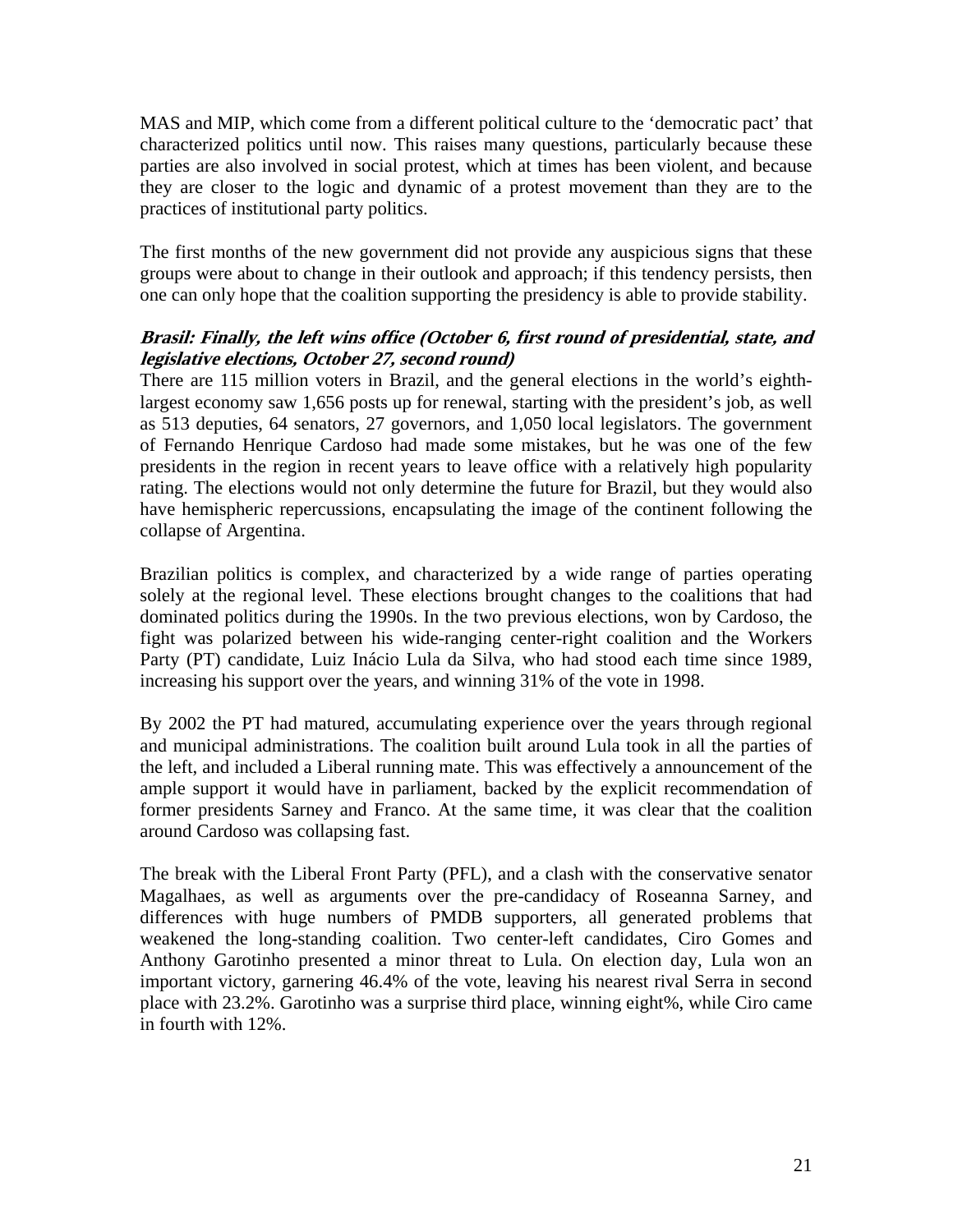| <b>Candidate/Party</b>             | <b>1st Round</b> | %    | <b>2nd Round</b> | %    |
|------------------------------------|------------------|------|------------------|------|
|                                    | (Oct-6-02)       |      | (Oct-27-02)      |      |
| Luiz Inácio 'Lula' da Silva, PT-PL | 39,454,692       | 46.4 | 52,793,364       | 61.3 |
| José Serra, PSDB-PMDB              | 19,705,061       | 23.2 | 33,370,739       | 38.7 |
| Anthony Garotinho, PSB             | 15,179,879       | 17.9 |                  |      |
| Ciro Gomes, PPS-PDT-PTB            | 10,170,666       | 12.0 |                  |      |
| José Maria, PSTU                   | 402,232          | 0.5  |                  |      |
| Rui Costa Pimenta, PCO             | 38,619           | 0.0  |                  |      |
| <b>Total valid votes</b>           | 84,951,149       | 100  | 86,164,103       | 100  |
| Un-used                            | 2,873,720        | 3.0  | 1,727,760        | 1.9  |
| Spoiled                            | 6,976,107        | 7.4  | 3,772,138        | 4.1  |
| <b>Total</b>                       | 94,804,126       | 100  | 91,664,259       | 100  |

|  |  | Figure 18. Brazil: 2002 Presidential Elections, National Total |  |
|--|--|----------------------------------------------------------------|--|
|  |  |                                                                |  |

Source: Observatorio Electoral Latinoamericano. Prepared using data from the TSE.

In the second round, which took place three weeks later, Lula won 61% of the vote, 20 points ahead of José Serra. In the end, Lula won the support of most of the Brazilian political elite, including Gomes and Garotinho. Lula's story is a fairytale come true: an un-educated former machinist who rises to become president of the nation. These elections saw a higher-than-usual turnout, even in a country where voting is obligatory. And even if the second round saw a slight fall off, in absolute terms, the number of valid votes was higher.

#### **Figure 19. Brazil: 2002 Electoral Participation, National Total**

| Total eligible voters             | 115.253.816 | 1001  |
|-----------------------------------|-------------|-------|
| Total number of votes - 1st Round | 94.804.126  | 82.31 |
| Total number of votes – 2nd Round | 91.664.259  | 79.5  |

Source: Observatorio Electoral Latinoamericano. Prepared using data from the TSE.

The legislative elections were characterized by regionalism. The PT won most seats in Congress, although in%age terms it gained little: 17.3% of the Senatorial vote; and 18% of the Congressional vote, which translated into 139 seats in Congress, and 22 in the Senate. This was done by a coalition of nine parties: five from the left (PSB, PDT, PPS, PCB, and the PV); and five from the center right (PL, PTB, PMN, PSL).

But the real basis for Lula's government lay in his potential allies, the PMDB and the PPB. These two centrist parties have 113 deputies between them, as well as 21 senators. They could support Lula in passing some of the key laws he needed to pass. By this calculation, Lula now had 72% of the Congress, and 64% of the Senate behind him. However, he cannot count on either set of allies' unconditional support. In reality, his coalition is more delicate than was Cardoso's.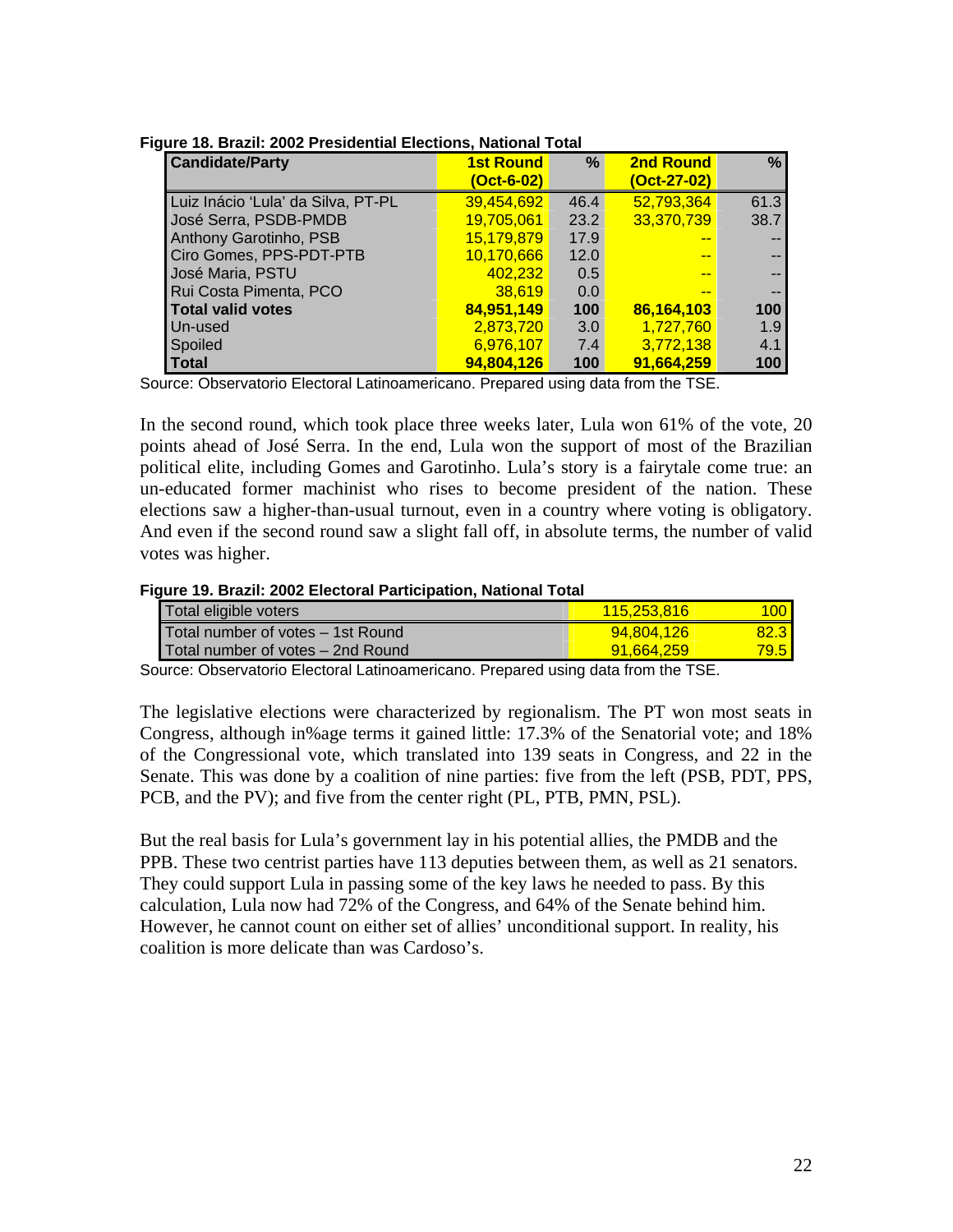| Party <sup>36</sup> | 1998-2002      | %    | 2002-06 | %    |
|---------------------|----------------|------|---------|------|
| <b>PMDB</b>         | 23             | 28.4 | 19      | 23.5 |
| <b>PFL</b>          | 18             | 22.2 | 19      | 23.5 |
| PT                  | $\overline{8}$ | 9.9  | 14      | 17.3 |
| <b>PSDB</b>         | 14             | 17.3 | 11      | 13.6 |
| <b>PDT</b>          | 5              | 6.2  | 5       | 6.2  |
| <b>PSB</b>          | 3              | 3.7  | 4       | 4.9  |
| PTB                 | 5              | 6.2  | 3       | 3.   |
| PL                  |                | 1.2  | 3       | 3.7  |
| PPB                 | $\overline{2}$ | 2.5  |         | 1.2  |
| <b>PPS</b>          | $\overline{2}$ | 2.5  |         | 1.2  |
| <b>PSD</b>          | $- -$          | --   |         | 1.2  |
| <b>Total</b>        | 81             | 100  | 81      | 100  |

### **Figure 20. Brazil: Composition of Senate, 1998–2006**

Source: Observatorio Electoral Latinoamericano; Alcántara Sáez (1999).

| <u>rigure 21. Diazil. Composition or Congress, 1990–2000</u> |                |      |                   |      |  |  |  |  |  |
|--------------------------------------------------------------|----------------|------|-------------------|------|--|--|--|--|--|
| Party                                                        | 1998-2002      | %    | 2002-06           | $\%$ |  |  |  |  |  |
| <b>PT</b>                                                    | 59             | 11.5 | 91                | 17.7 |  |  |  |  |  |
| PFL                                                          | 110            | 21.4 | 84                | 16.4 |  |  |  |  |  |
| <b>PMDB</b>                                                  | 98             | 19.1 | 74                | 14.4 |  |  |  |  |  |
| <b>PSDB</b>                                                  | 95             | 18.5 | 71                | 13.8 |  |  |  |  |  |
| <b>PPB</b>                                                   | 55             | 10.7 | 49                | 9.6  |  |  |  |  |  |
| <b>PDT</b>                                                   | 24             | 4.7  | 21                | 4.1  |  |  |  |  |  |
| <b>PSB</b>                                                   | 23             | 4.5  | 22                | 4.3  |  |  |  |  |  |
| <b>PTB</b>                                                   | 25             | 4.9  | 26                | 5.1  |  |  |  |  |  |
| PL                                                           | 18             | 3.5  | 26                | 5.1  |  |  |  |  |  |
| <b>PPS</b>                                                   | $\overline{3}$ | 0.6  | 15                | 2.9  |  |  |  |  |  |
| $PC$ do $B$                                                  | $- -$          |      | 12                | 2.3  |  |  |  |  |  |
| <b>PRONA</b>                                                 | --             |      | 6                 | 1.2  |  |  |  |  |  |
| PSD                                                          | --             |      | $\overline{4}$    | 0.8  |  |  |  |  |  |
| <b>Others</b>                                                | 3              | 0.6  | $12 \overline{ }$ | 2.3  |  |  |  |  |  |
| Total                                                        | 513            | 100  | 513               | 100  |  |  |  |  |  |

# **Figure 21. Brazil: Composition of Congress, 1998–2006**

Source: Observatorio Electoral Latinoamericano; Alcántara Sáez (1999).

 $\overline{a}$ 

Opposition in both houses comes from the PSDB and the PFL, with 27% of the Congress, and 37% of the Senate. But it is at the state level that the governing coalition is weakest. The traditional parties and the opposition control the majority of states, as well as the most heavily populated and the most important. This is an important factor to bear in mind.

 $36$  PMDB: Party of the Brazilian Democratic Movement – PFL: Party of the Liberal Front – PT: Workers Party – PSDB: Party of Brazilian Social Democracy – PPB: Brazilian Progressive Party – PC do B: Communist Party – PPS Popular Socialist Party – PRONA: Party of the Reconstruction of the National Order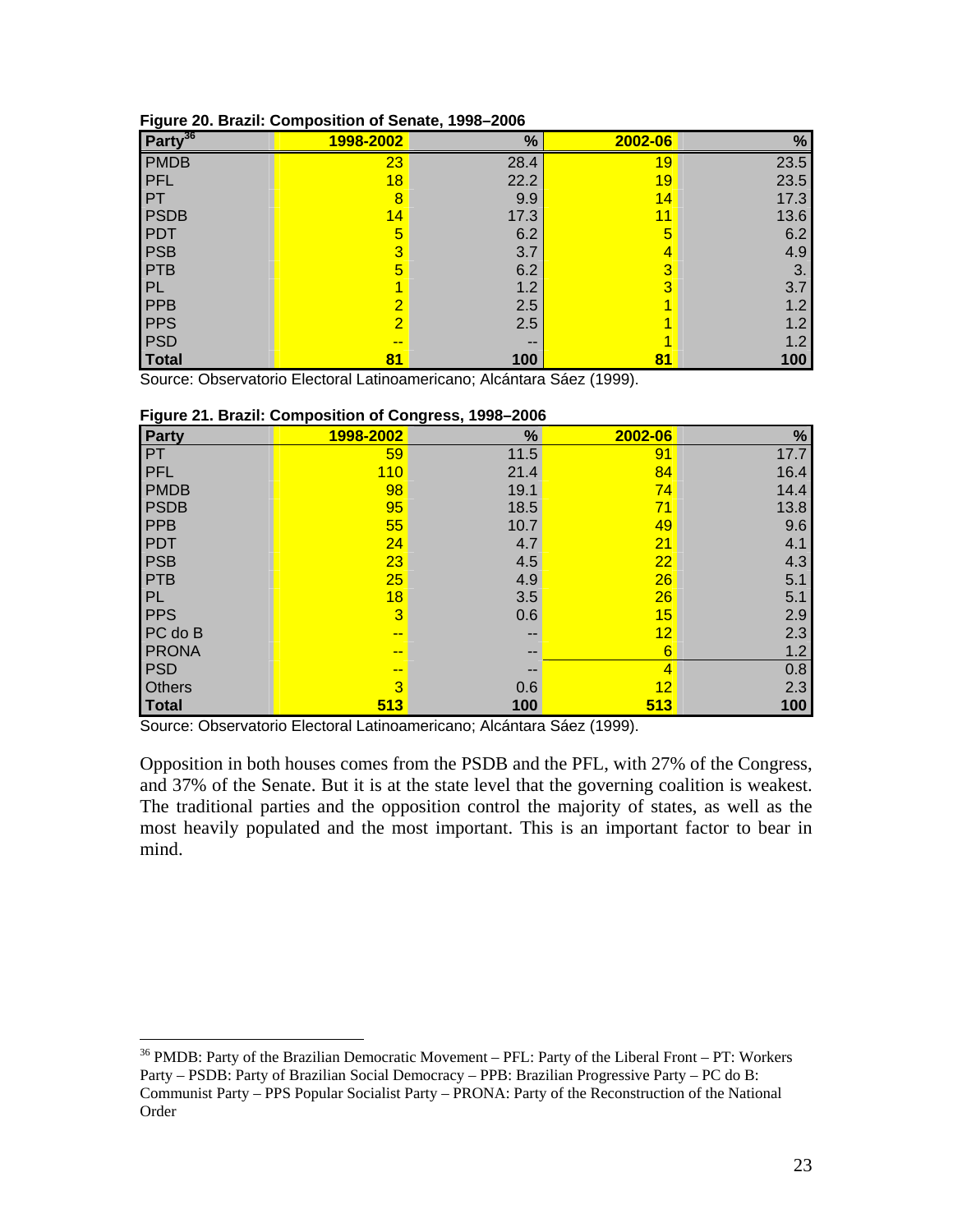| Party       | <b>States</b>  | <b>States</b>                                         |
|-------------|----------------|-------------------------------------------------------|
| <b>PSDB</b> |                | São Paulo, Minas Gerais, Ceará, Paraíba, Rondônia,    |
|             |                | Goiás y Pará                                          |
| <b>PMDB</b> | 5              | Rio Grande do Sul, Santa Catarina, Paraná, Pernambuco |
|             |                | y el DF                                               |
| <b>PFL</b>  | 4              | Bahia, Tocantins, Maranhão y Sergipe                  |
| <b>PSB</b>  | 4              | Rio de Janeiro, Espírito Santo, Rio Grande do Norte y |
|             |                | Alagoas                                               |
| PT          | 3              | Mato Grosso do Sul, Piauí y Acre                      |
| PPS         | $\overline{2}$ | Amazonas y Mato Grosso                                |
| <b>PSL</b>  |                | Roraima                                               |
| PDT         |                | Amapá                                                 |
| Total       | 27             |                                                       |

### **Figure 22. Brazil: States by Political Party, 2002–06**

Source: Observatorio Electoral Latinoamericano.

Voter intention surveys, as in the three previous elections, accurately reflected the final result of an election in which 90 million people voted. In the figure that corresponds to the first round, on the basis of weekly averages of four pollsters, a clear tendency toward Lula began to show itself from the beginning<sup>37</sup>. What changed was the 'no-Lula' vote, which at different times was led by Ciro Gomes, José Serra, and Anthony Garotinho. The surveys generally were accurate as regards the second round, although Serra's performance was better than had been predicted.

| Firm             |                  | <b>Toledo</b>    | <b>Vox</b>      | <b>Datafol</b> |              | <b>Vox</b>    | CNT/            |       | <b>Datafol Datafol</b> | CNT/                    |
|------------------|------------------|------------------|-----------------|----------------|--------------|---------------|-----------------|-------|------------------------|-------------------------|
|                  | <b>Ibope</b>     | & Asoc.          | <b>Populi</b>   | ha             | <b>Ibope</b> | <b>Populi</b> | <b>Sensus</b>   | ha    | <u>ha</u>              | <b>Sensus</b>           |
|                  | 19 <sub>to</sub> | 19 <sub>to</sub> | 10 <sub>8</sub> |                | 12 to        | 148           | 14 <sub>8</sub> |       |                        | $22$ to                 |
| Dates:           | 21/10            | 21/10            | 11/10           | 11/10          | 14/10        | 15/10         | 16/10           | 17/10 | 23/10                  | 24/10                   |
| Lula             | 60%              | 63.7%            | 60%             | 58%            | 60%          | 60%           | 59.3%           | 61%   | 59%                    | 57.8%                   |
| Serra            | 32%              | 26.3%            | 30%             | 32%            | 31%          | 30%           | 30.8%           | 32%   | 31%                    | 31.0%                   |
| <b>Blank</b>     | 3%               | 3.3%             | 4%              | 4%             | 4%           | 3%            | $10\%$ *        | 4%    | 4%                     | $11.4\%$ <sup>*</sup> ) |
| <b>Undecided</b> | 5%               | 5.5%             | 6%              | 6%             | 5%           | 7%            | $-1$            | 3%    | 6%                     | --                      |
| Lula-Serra       | <b>28%</b>       | 37%              | 30%             | 26%            | 29%          | 30%           | <b>29%</b>      | 29%   | 28%                    | <b>27%</b>              |

#### **Figure 23. Brazil: Voter Intention Surveys, 2nd Round**

(\*) Includes undecided.

 $\overline{a}$ 

Source: Observatorio Electoral Latinoamericano.

 $37$  We are using data from between January and October of the four main Brazilian polling companies: Ibope; Data Folha; Vox Populi, and CNT / Sensus.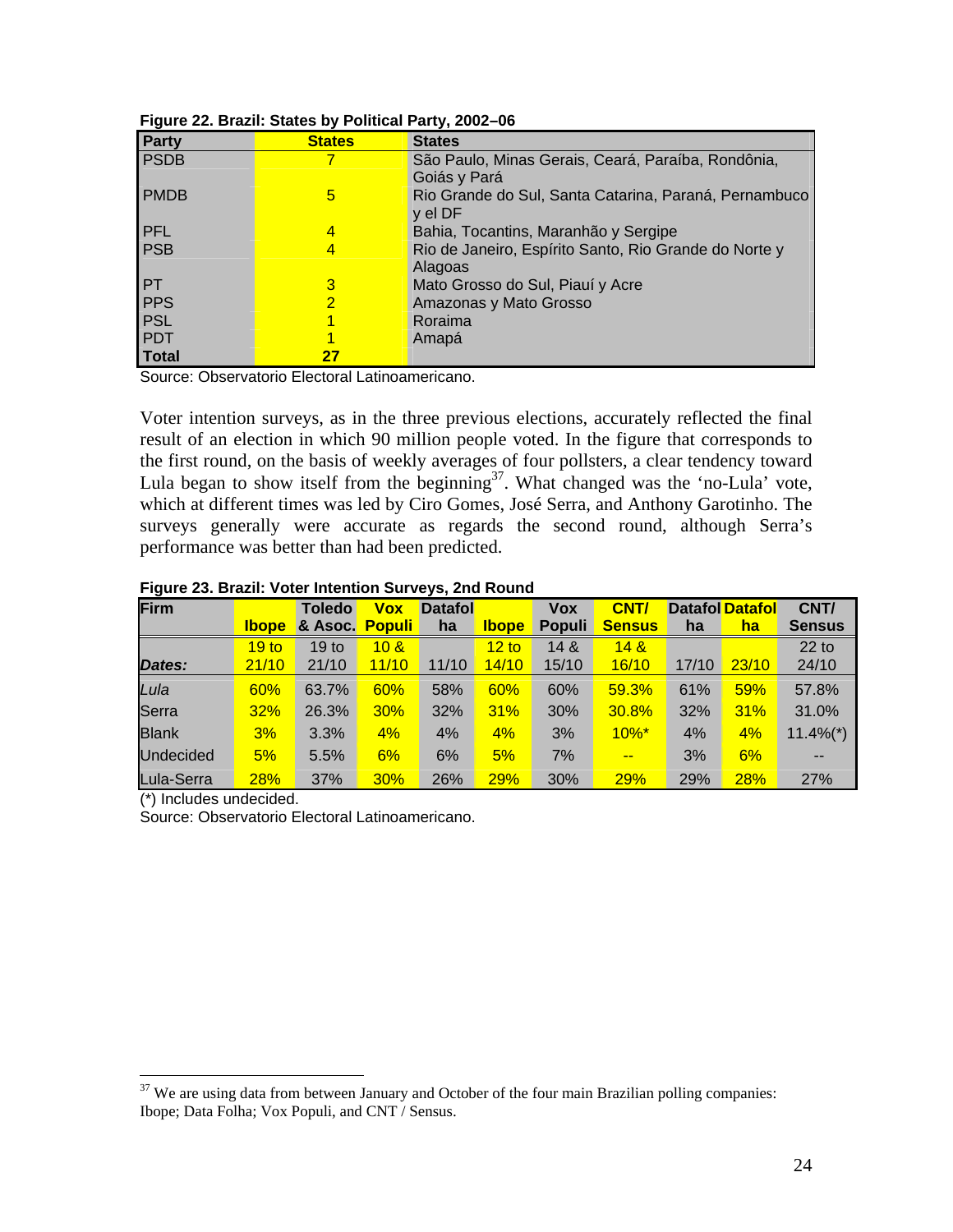



Source: average weekly from Ibope, DataFolha, Vox Populi and CNT/Sensus.

These elections used more than 414,000 electronic voting booths, with numbered keyboards to vote, and a screen showing a photograph of the candidates to help the illiterate. The urns were connected to the Internet to regional counting centers, as well as keeping their own copy. This system meant that a provisional count could be made within three hours of the polling stations closing, through a centralized counting system that was scrutinized by all parties.

The key feature of the presidential elections in Brazil was a change in popular thinking about the chances of the left in Latin American politics. As Paramio<sup>38</sup> has pointed out, the triumph of the PT, with more than 60% of the second round vote, would seem to suggest that a similar shift to the left could take place in future elections. The enormous economic, political, and demographic importance of Brazil within Latin America means that Lula's win will have had a similarly enormous influence on the political process throughout the continent. It also means that his presidency will be under considerable scrutiny<sup>39</sup>.

# **Ecuador: a return to democracy and a split vote (October 20, legislative and municipal, as well as first round of presidential elections – second round November 24)**

Amid a climate of crisis, eleven candidates ran for the presidency: the largest number of candidates since 1992. On October 20, Ecuadorians were to elect deputies, provincial and municipal councillors, mayors, and deputies to the Andean Parliament.

<sup>38</sup> See Paramio's análisis: *Perspectivas de la Izquierda en América Latina*. Real Instituto Elcano working papers, 2003.

 $39$  Ibid.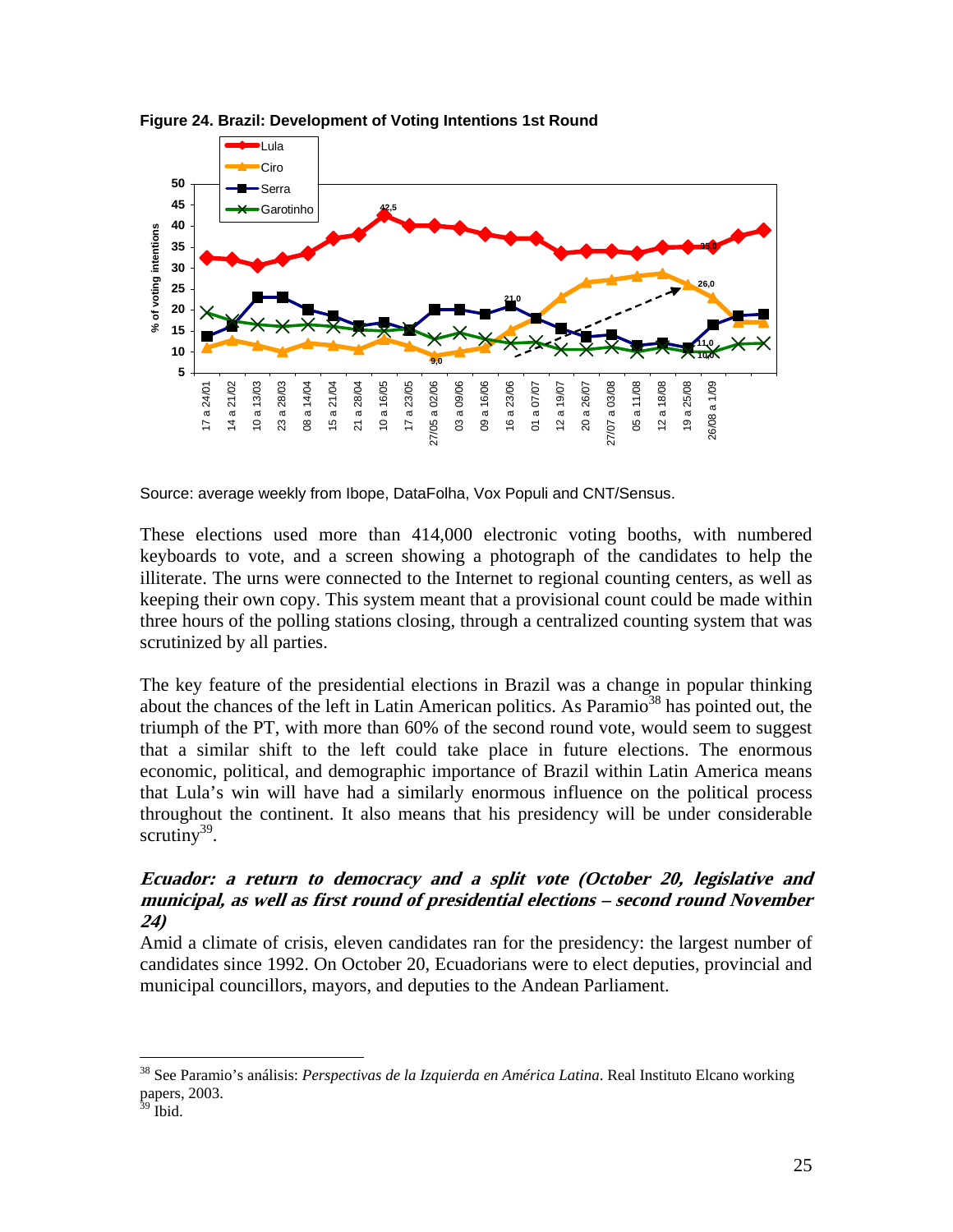Ecuador is one of the poorest countries in the Americas, and has been in crisis for several years. In 2000, the economy went over to the dollar. But even if this halted inflation, it also saw a drastic fall in the income of the country's poorest. Protest and economic demands were articulated by a new force, the indigenous movement, who claim to represent 50% of the population. They had already shown their clout by overthrowing president Mahuad in January 2000.

Since that time, the country has been undergoing an institutional transformation under Vice-President Gustavo Noboa. The remains of the former system that was run from Quito and Guayaquil fought for a place alongside new formations and parties based on personalities. As a result of the economic and social crisis, the indigenous movement was able to dominate the elections.

The key feature of the elections was criticism of the role of the established political parties. Public opinion was clearly in favor of the arrival of new faces on the political scene. These figures had few clear policies, and their appeal lay in their personality. Few were in favor of reverting back to the former currency, or implementing any potentially traumatic measures. They were essentially, 'anti-political' and anti-American.

There were common themes to the rhetoric of these new arrivals, but they came from different backgrounds, as was noted by Simón Pachano<sup>40</sup>. The only pro-business candidate was Alvaro Noboa, a banana magnate. Lucio Gutiérrez, who had led the rebellion that had overthrown Mahuad, was an intriguing mix of populist, leftist, nationalist, and a certain military authoritarianism.

Former president Rodrigo Borja was the face of the establishment, while León Roldós called for a renewal of the country's social democratic tradition. A wide range of ideologies was represented, but while the regional factor had been important in the last elections, this time round it was not a factor.

According to the opinion polls, only six candidates stood any chance of winning: the four already mentioned, as well as Javier Neira of the Social Christian Party (PSC), Jacobo Bucaram of the Ecuadorian Roldosista Party (PRE). Until the last elections, the PSC, PRE, the Popular Democracy left-wing alliance (which had carried Mahuad to power), and the centre-left coalition of Democratic Left, had been consolidating their position, and jointly won 80% of the vote. Furthermore, they were regionally based – the first two along the coast, and the other two in the mountain areas.

Nevertheless, for the first time since 1979, the second round of the elections saw two 'outsider' candidates running for president: Gutiérrez, via the Patriotic Society Party (PSP), and Álvaro Noboa of the Institutional National Action Renovation Party (PRIAN). The two represented recently created parties, and managed to garner a little more than one third of votes. The traditional parties however, dominated Congress, meaning that if either won, they would face serious problems in forming a government and then running the country.

<sup>40</sup> See: Pachano, Simón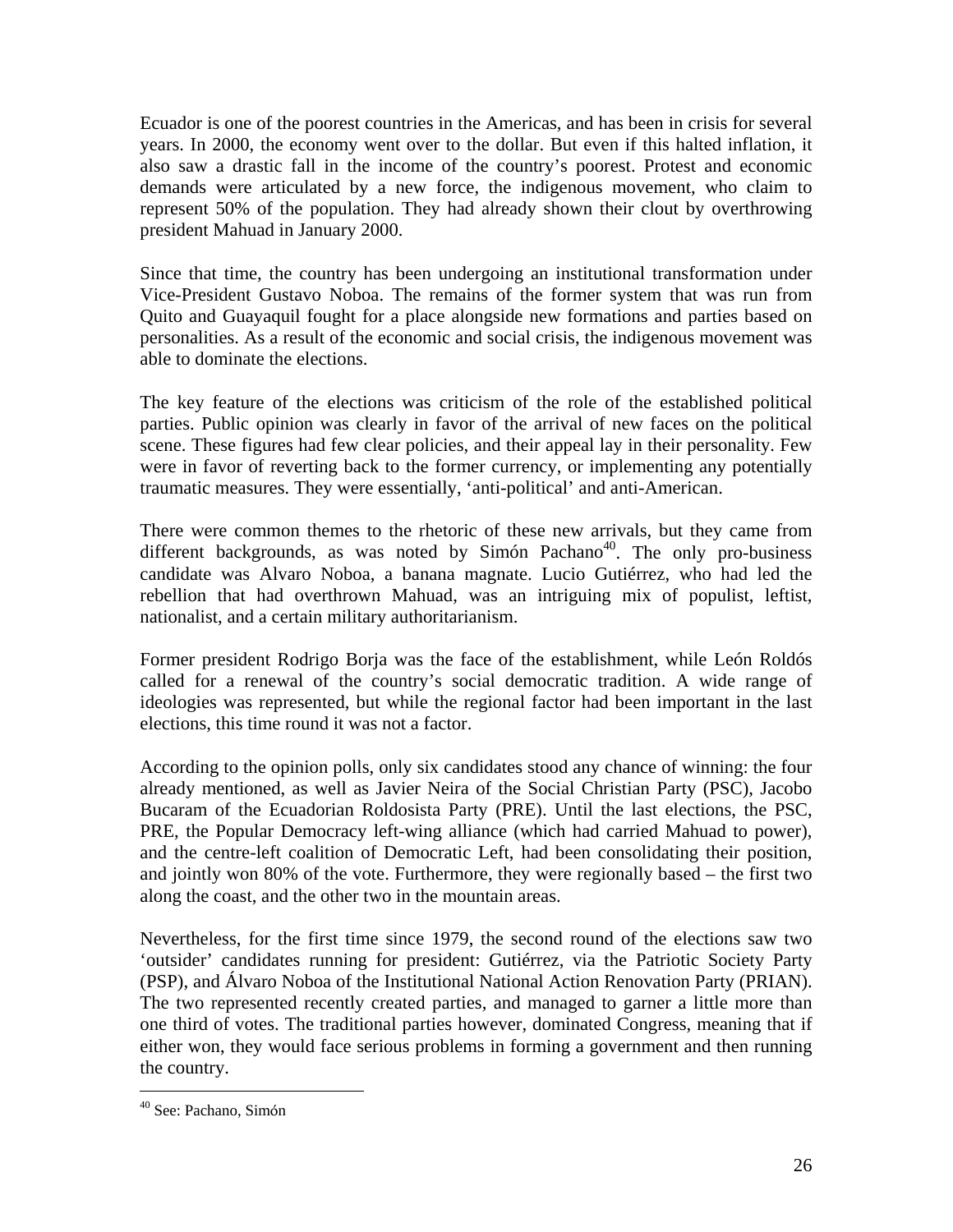The PSP candidate, Lucio Gutiérrez, whose party is made up mainly of former members of the armed forces, was supported by the Pachakutic New Country Movement of Plurinational Unity, which could rally the majority of peasant and indigenous organizations (CONAIE, FENOCIN, the Confederación del Seguro Campesino, among others), as well as trades unions such as CEOSL, and movements like the CMS, which was led by Napoleón Saltos, and the traditional left as represented by several parties whose roots lay in the Communist Party such as the PCE, the PCMLE, and others.

The popularity of Gutiérrez among Ecuador's poorest was largely based on his leadership of the indigenous-military revolt of January 2000, when for a few hours he led the National Salvation Junta. Gutiérrez' campaign was built around his attacks on corruption and smuggling, as well as on an emotive and populist discourse. Noboa is a powerful businessman who was able to finance his own campaign – the most costly in the election – and which was largely based on the idea of transferring efficient management of a business to that of a country. Like Gutiérrez, he took advantage of being an outsider, and the poor image that traditional politicians have among voters.

Six candidates won between 12% and 21% of the vote. Gutiérrez and Noboa went through to the second round one month later. Gutiérrez was the surprise of the election, with no opinion polls predicting his victory. León Roldós, vice-president under Osvaldo Hurtado, came third, heading an unlikely alliance of socialists, former conservatives and Christian Democrats. The PSC and PRE came fifth and sixth respectively, after Borja.

| <b>Candidate/Party</b>         | <b>1st Round</b><br>(Oct-20-02) | $\%$  | <b>2nd Round</b><br>(Nov-24-02) | $\%$  |
|--------------------------------|---------------------------------|-------|---------------------------------|-------|
| PSP/MUPP-NP (Gutiérrez Borbúa) | 943,123                         | 20.64 | 2,803,243                       | 54.79 |
| PRIAN (Noboa Pontón)           | 794,614                         | 17.39 | 2,312,854                       | 45.21 |
| RP (Roldós Aguilera)           | 703,593                         | 15.40 | --                              |       |
| ID (Borja Ceballos)            | 638,142                         | 13.97 | --                              |       |
| PSC (Neira Menéndez)           | 553,106                         | 12.11 | --                              |       |
| PRE (Bucaram Ortíz)            | 544.688                         | 11.92 | --                              |       |
| <b>Others</b>                  | 391.916                         | 8.58  | --                              | --    |
| <b>Total valid votes</b>       | 4,569,182                       | 100   | 5,116,097                       | 100   |
| Un-used                        | 483,905                         | 9.13  | 640,074                         | 11.02 |
| Spoiled                        | 245,494                         | 4.63  | 50.938                          | 0.88  |
| <b>Total</b>                   | 5,298,581                       | 100   | 5,807,109                       | 100   |

**Figure 25. Ecuador: 2002 Presidential Elections, National Total** 

Source: Observatorio Electoral Latinoamericano. Prepared using data from the TSE.

The polls clearly pointed to the need for a second round, but they failed to take into account the technical draw, as well as the split vote. Many people thought right up until the last moment that former president Borja would be in the recount, but he ended up fourth. In the second round the polls were right to put Gutiérrez ahead; he took 55% of the vote, but they underestimated Noboa's poor performance.

The last poll carried out by a company called Informe Confidencial was based on 1,200 interviewees. This gave Gutiérrez 55.5% of the vote, and Noboa 20%. The Cedatos-Gallup poll showed 45% for Gutiérrez, and 30% for Noboa. The analysts say that the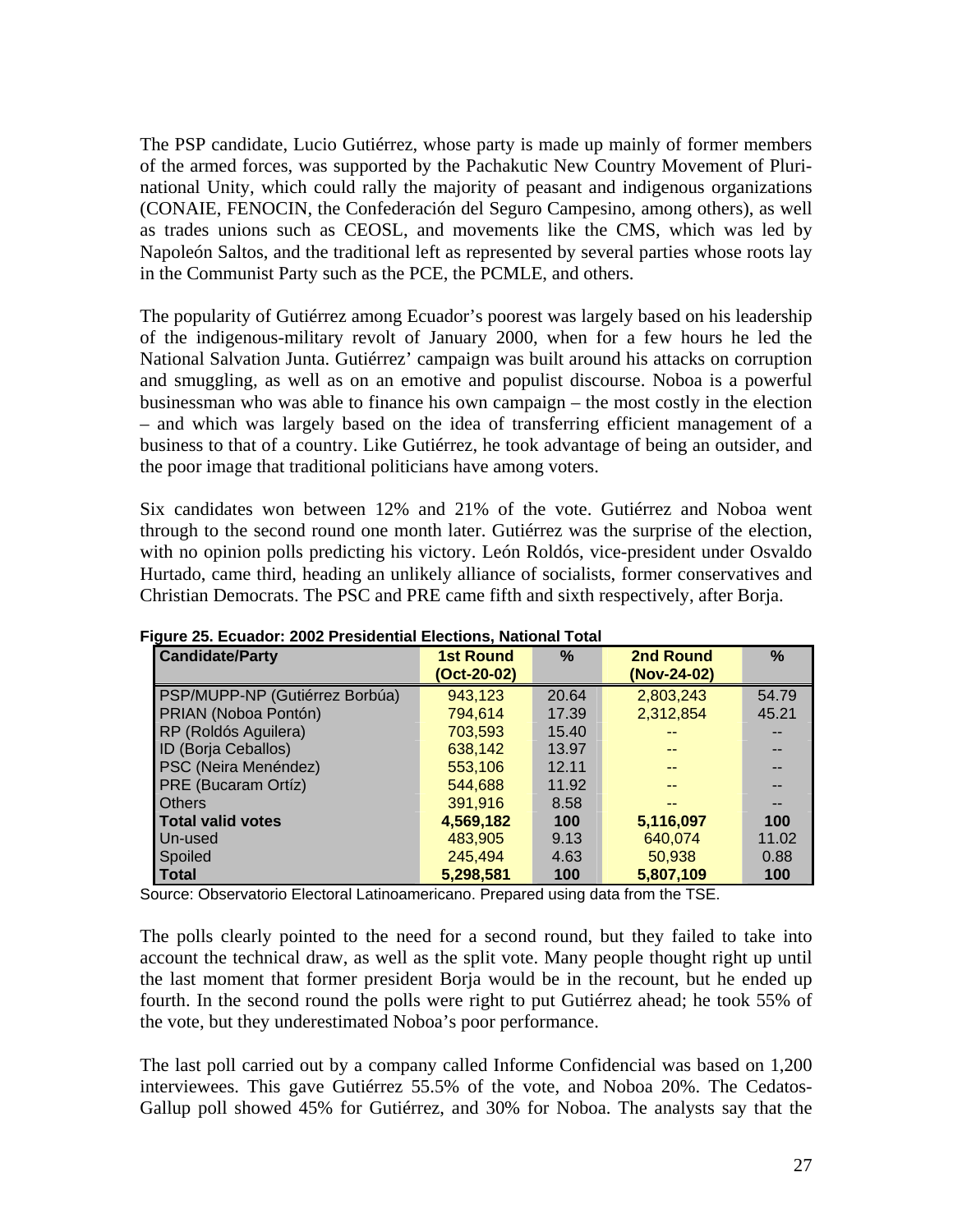regional factor was not important in the second round, although there is no data to show to what extent this diminished. It may well be that it played a role, given that Noboa is from the coast, where 49% of the electorate live, and Gutiérrez from the mountain regions, where 47% of voters reside.

In the first round, only 35% of voters turned up (2,855,000), while 13% spoiled their vote. This was a record, and highlights the concerns mentioned above. Participation increased by more than half a million votes in the second round. This was the opposite to what happened in the other two elections that year. The legislative elections demonstrated the tendency toward a split vote. The PSC won 24 of the Congress' 100 seats, giving it the most, despite coming fifth in the presidential elections. It also did well in the elections to the Andean Parliament.

### **Figure 26. Ecuador: 2002 Electoral Participation, National Total**

| Total eligible voters             | 8.154.425 | 100  |
|-----------------------------------|-----------|------|
| Total number of votes – 1st Round | 5.298.581 | 65.0 |
| Total number of votes – 2nd Round | 5.807.109 | 71.2 |

Source: Observatorio Electoral Latinoamericano. Prepared using data from the TSE.

# **Figure 27. Ecuador 2002: Composition of Parliament (2003-07)**

| . ت<br>Party               | <b>Seats</b> | $\%$ |
|----------------------------|--------------|------|
| PSC<br>PRE                 | 24           | 24   |
|                            | 15           | 15   |
| ID                         | 13           | 13   |
| <b>PRIAN</b>               | 10           | 10   |
| PSP/MUPP-NP and allies (1) | 21           | 21   |
| <b>DP</b>                  | 4            |      |
| Others                     | 13           | 13   |
| <b>Total</b>               | 100          | 100  |

(1) The block representing the government is made up of 6-7 deputies; we add here a series of allied indigenous groups from the left, most of whom do not belong to Gutiérrez' party. Source: Observatorio Electoral Latinoamericano. Prepared using data from the TSE.

The results have forced a rethink on the process of governing. The political parties, although weakened and in crisis, are still very much alive, and a powerful presence in Congress and at local level. The new distribution of parties in Congress points to the need for alliances and coalitions, as well as problems for a president whose support comes from the left, but who will have to pass unpopular measures from the start of his term in office.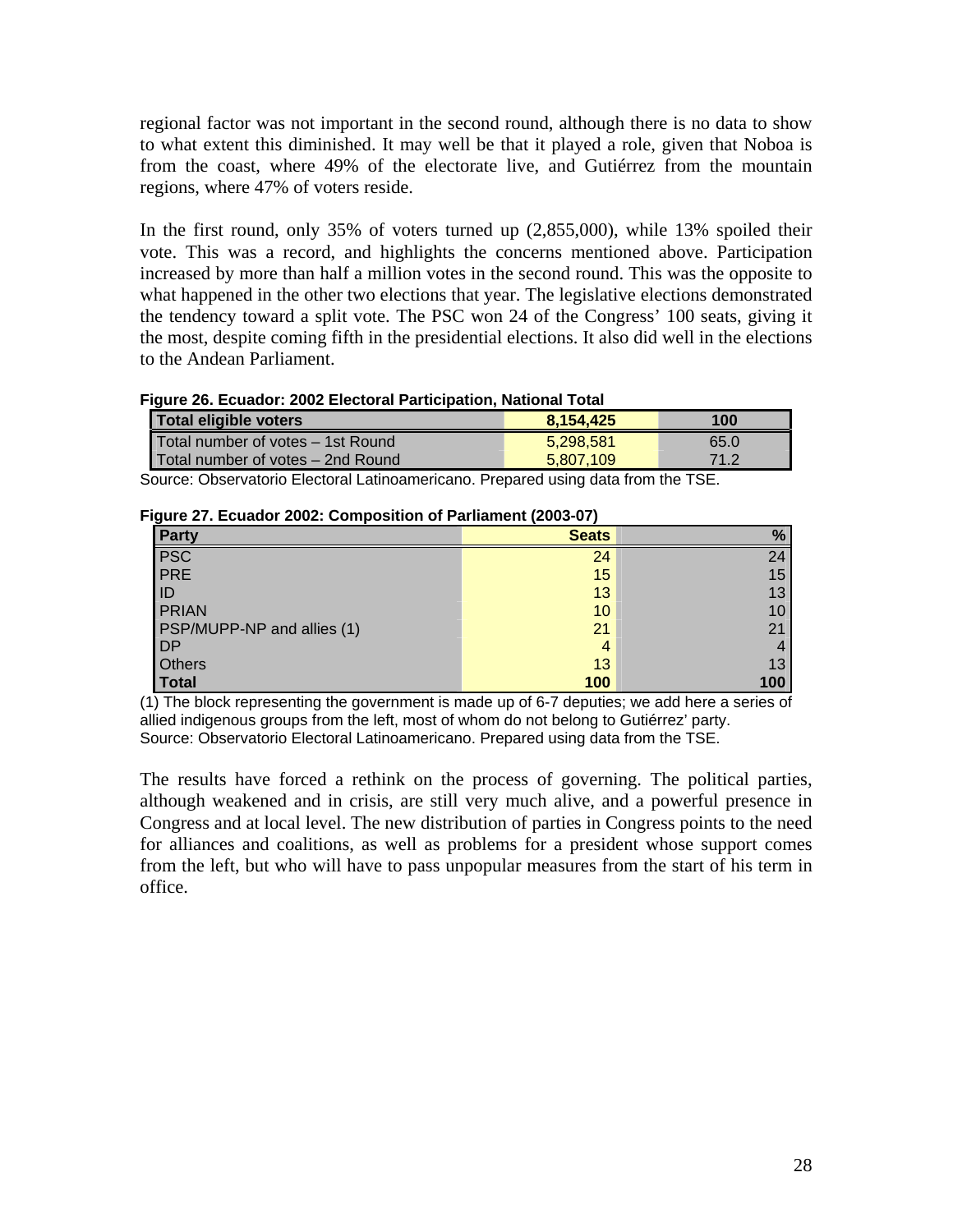| <b>Candidate/Party</b>   | <b>Votes</b> | %     |
|--------------------------|--------------|-------|
| <b>PSC</b>               | 802,795      | 22.12 |
| MCNP(1)                  | 736,494      | 20.30 |
| <b>PRE</b>               | 460,836      | 12.70 |
| <b>PRIAN</b>             | 445,369      | 12.27 |
| <b>PSP/MUPP-NP</b>       | 365,190      | 10.06 |
| MPD(2)                   | 186,741      | 5.15  |
| <b>Others</b>            | 631,339      | 17.40 |
| <b>Total valid votes</b> | 3,628,764    | 100   |
| Un-used                  | 795,297      | 15.08 |
| Spoiled                  | 848,356      | 16.09 |
| <b>Total</b>             | 5,272,417    | 100   |

**Figure 28. Ecuador: 2002 Elections to the Andean Parliament, National Total (2003-07)** 

(1) Movimiento Ciudadanos por un Nuevo País, a municipal party.

(2) Movimiento Popular Democrático, a left-wing party that supported Gutiérrez.

Source: Observatorio Electoral Latinoamericano. Prepared using data from the TSE.

The second-round campaign produced a candidate who showed a willingness to reach agreement with a wide range of sectors, both at home and abroad, but who soon ran into problems with his leftist allies. The presence of members of indigenous movements in his government, while attempting to keep the United States and multi-lateral lending institutions happy, suggest a delicate balancing act will be necessary if he is to run a country on the edge of chaos.

Given the situation it was no surprise that accusations of fraud surfaced. The main candidates, particularly the two that went through to the second round, reported irregularities in the counting process. In response, observers were sent in from the OAS and the European Union. Both concurred that the elections had passed off without major incidents, and played down the accusations of fraud, although the EU noted that a series of irregularities had prompted the suspension of voting in some areas<sup>41</sup>.

# **Peru: a new regional map at the political level (November 17, regional, provincial, and municipal elections)**

Peru's electoral calendar has been a busy one over the last four years, and there were fears of 'voter fatigue' at the November 17 elections. These polls would be important because they were to initiate a process of regionalization. The 1998 and 1999 municipal elections were followed by two rounds of presidential elections – and which took place amid accusations of fraud on the part of then-president Fujimori. These were repeated in 2001, with another two rounds of presidential elections.

The process of regionalization began the day before the election with the passing of a law to this end by the president. This created 25 new regions that corresponded to the 24 departments and the El Callao Constitutional Province that existed previously. Their names have been kept, along with their territorial demarcations, but regional governors

1

<sup>&</sup>lt;sup>41</sup> In the first round, the elections were postponed in the cantons of Guayas (Naranjito, after urns were Burned, and in Palestina due to a widespread boycott of the election), in the parish of Cojimíes and in the canton of Pedernales, as well as in one polling station in the canton of Tosagua en Manabí (boycott in the first and protests in the second after papers were found that had previously been marked). For more details see: *European Union Electoral Misión in Ecuador, 2002*.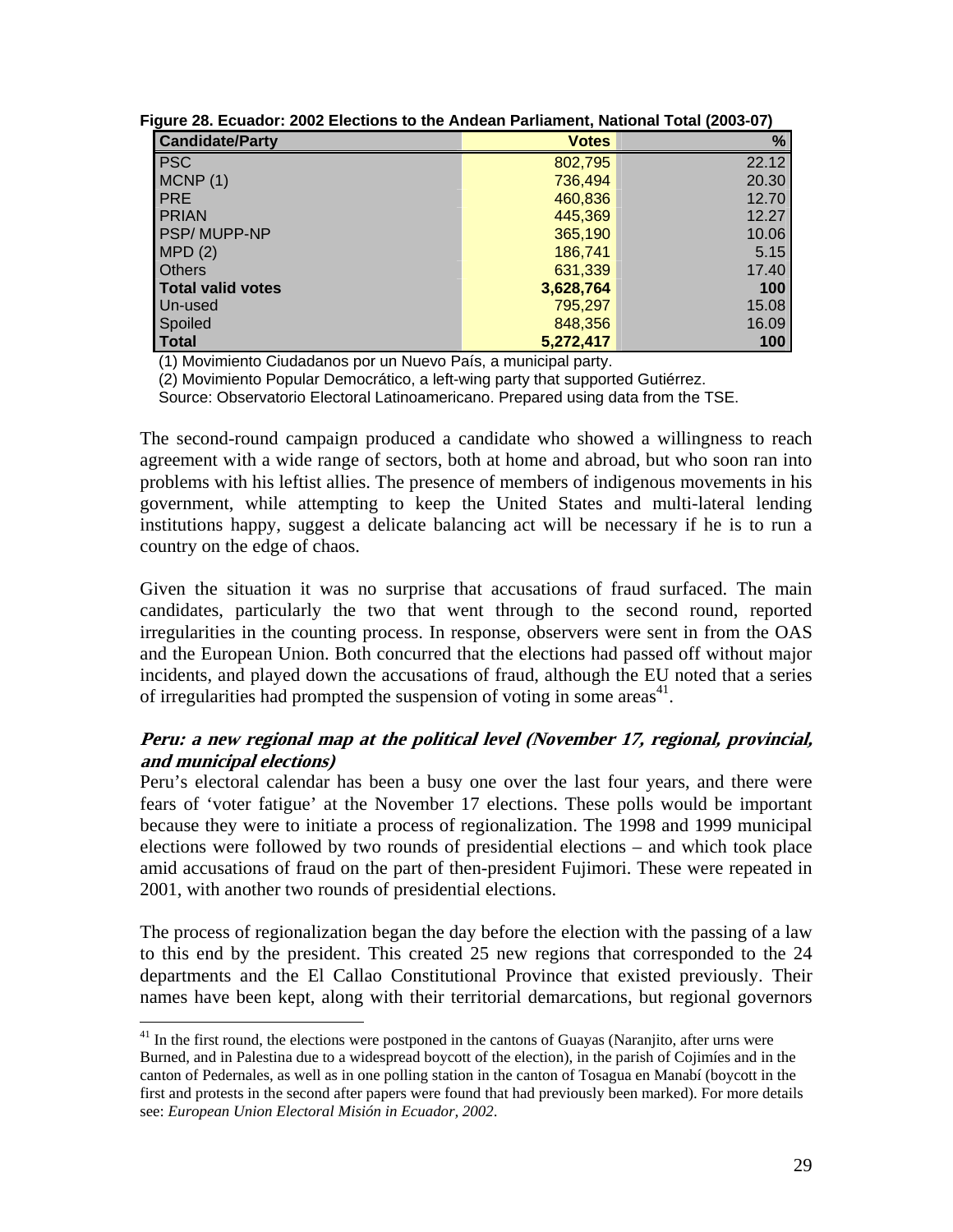will now administer them. Furthermore, the larger regions will also acquire new responsibilities and some degree of fiscal autonomy. From a political point of view, the aim is to take the pressure off the central government. Peru's centralist tradition has always placed considerable responsibility in the president. Behind the measures lies the belief that a greater role for the regions in the political process will improve government.

The elections on November 17 would see the appointment of 25 new presidents and vicepresidents of the newly created regions, along with 229 members of regional councils, and who would be charged with the job of decentralizing the country. These elections would also differ from the 1998 polls under Fujimori in that there would be no second round. Mayors would be decided simply on the basis of the most votes.

The 25 new regional governments were elected before the law regulating them had been implemented. Congress had already approved it, but the cabinet had not ratified it. Despite this, the regional elections took place without incident. Observer missions, among them one from the Organization of American States, highlighted the good organization and running of the electoral process.

The elections were a complicated affair. There were 1,634 district councillors (among them mayors), 194 provincial councillors, and for the first time, the direct election of regional councillors, with a president, vice president, and councillor. This represented 12,138 municipal authorities, among them mayors and aldermen, as well as 278 at regional level, among them presidents, vice-presidents, and councillors for the 25 regions. In all, 105,000 candidates divided between thousands of lists.

The outcome was that APRA won 24.1% of the vote, followed by Possible Peru (PP) with 13.5% of votes, trailed by the National Unity party  $(UN - an$  alliance that includes the Social Christians) with 8.6%. It is not easy to identify a clear winner. Perhaps this was the opposition APRA, which now controls 12 of the 25 regions. But its vote at all other levels was much lower.

A clear loser did emerge though. This was the PP, the part of the president. It won only one region, and came fourth in the provincial and district polls. In Lima, Luis Castañeda of National Action – an alliance that includes the Popular Christian Party, as well as other lesser forces) won, beating off Alberto Andrade of We are Peru, and who failed to go through to the second round. Participation was higher than expected, despite the 'voter fatigue' mentioned earlier. Around 84% of voters turned out. This was higher than expected, given that these were local elections, and little information was available to voters about the full meaning of the regional restructuring.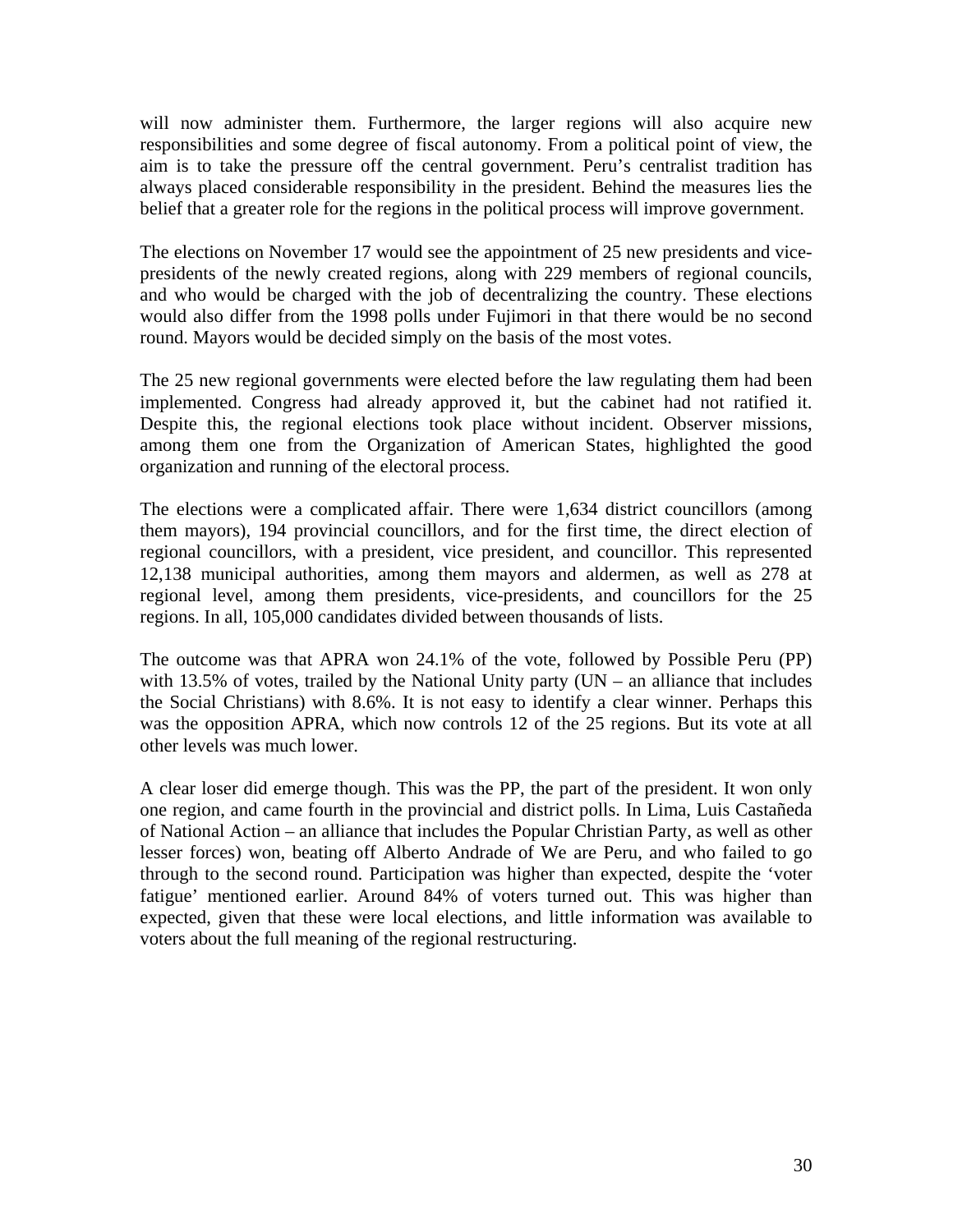| Party                     | <b>Regional</b> | %    | <b>Provincial</b> | %    | <b>District</b> | %    |
|---------------------------|-----------------|------|-------------------|------|-----------------|------|
| Partido Aprista Peruano   | 1,800,563       | 24.1 | 1,300,822         | 12.1 | 966,065         | 13.1 |
| Perú Posible              | 1,007,405       | 13.5 | 834,114           | 7.8  | 532,126         | 7.2  |
| Alianza Unidad Nacional   | 643,859         | 8.6  | 1,900,371         | 17.7 | 1,103,352       | 15.0 |
| Somos Perú                | 466.102         | 6.2  | 1,575,415         | 14.7 | 1,113,751       | 15.1 |
| Acción Popular            | 441,390         | 5.9  | 512,643           | 4.8  | 337.748         | 4.6  |
| Unión por el Perú - F.    | 418,046         | 5.6  | 245,667           | 2.3  | 174,105         | 2.4  |
| <b>Amplio</b>             |                 |      |                   |      |                 |      |
| Fuerza Democrática        | 234,613         | 3.1  | 242,092           | 2.3  | 128.691         | 1.7  |
| <b>Movimiento Nueva</b>   | 215,239         | 2.9  | 217,500           | 2.0  | 129,884         | 1.8  |
| Izguierda                 |                 |      |                   |      |                 |      |
| Alianza para el Progreso  | 207,110         | 2.8  | 137,206           | 1.3  | 66,830          | 0.9  |
| Renacimiento Andino       | 130,406         | 1.7  | 154,652           | 1.4  | 112,597         | 1.5  |
| Frente Indep. Moralizador | 102,735         | 1.4  | 90,922            | 0.8  | 51,387          | 0.7  |
| <b>Others</b>             | 1,800,534       | 23.2 | 3,375,365         | 31.4 | 2,536,632       | 34.4 |
| <b>Total valid votes</b>  | 7,468,002       | 100  | 10,745,502        | 100  | 7,367,878       | 100  |
| Un-used                   | 565,623         | 6.5  | 1,127,808         | 8.8  | 639,163         | 7.3  |
| Spoiled                   | 715,375         | 8.2  | 952,609           | 7.4  | 752.446         | 8.6  |
| <b>Total</b>              | 8,749,000       | 100  | 12,825,919        | 100  | 8,759,487       | 100  |

**Figure 29. Peru: 2002 Local Elections, National Total** 

Source: Observatorio Electoral Latinoamericano. Prepared using data from Fernando Tuesta Soldevilla of the Oficina Nacional de Procesos Electorales (ONPE).

#### **Figure 30. Peru: 2002 Electoral Participation, National Total**

| l Participation       | <b>Region</b> | $\%$ | <b>Province</b> | $\%$ | <b>District</b> | $\%$ |
|-----------------------|---------------|------|-----------------|------|-----------------|------|
| Total eligible voters | 10,525,040    | 100  | 15,293,397      | 100  | 10,374,056      | 100  |
| Total number of votes | 8.749.000     | 83.1 | 12.825.919      | 83.9 | 8.759.487       | 84.4 |

Source: Observatorio Electoral Latinoamericano. Prepared using data from Fernando Tuesta Soldevilla of the Oficina Nacional de Procesos Electorales (ONPE).

The local nature of the elections favoured a split among voters, unlike in the 2001 presidential elections, when four parties garnered 96.4% of the vote. This time around, the four-most voted parties won an average of 52.4% in the provincial and district elections.

The elections show that all the national parties saw their ability to act seriously curtailed, with the appearance of new forces and personalities from the regions, who now control 28% of the regions, and more than 40% of the provinces and districts. Another characteristic of the new map is that while a wide range of parties hold posts at national, regional, provincial, and municipal levels, none of them have a truly national presence.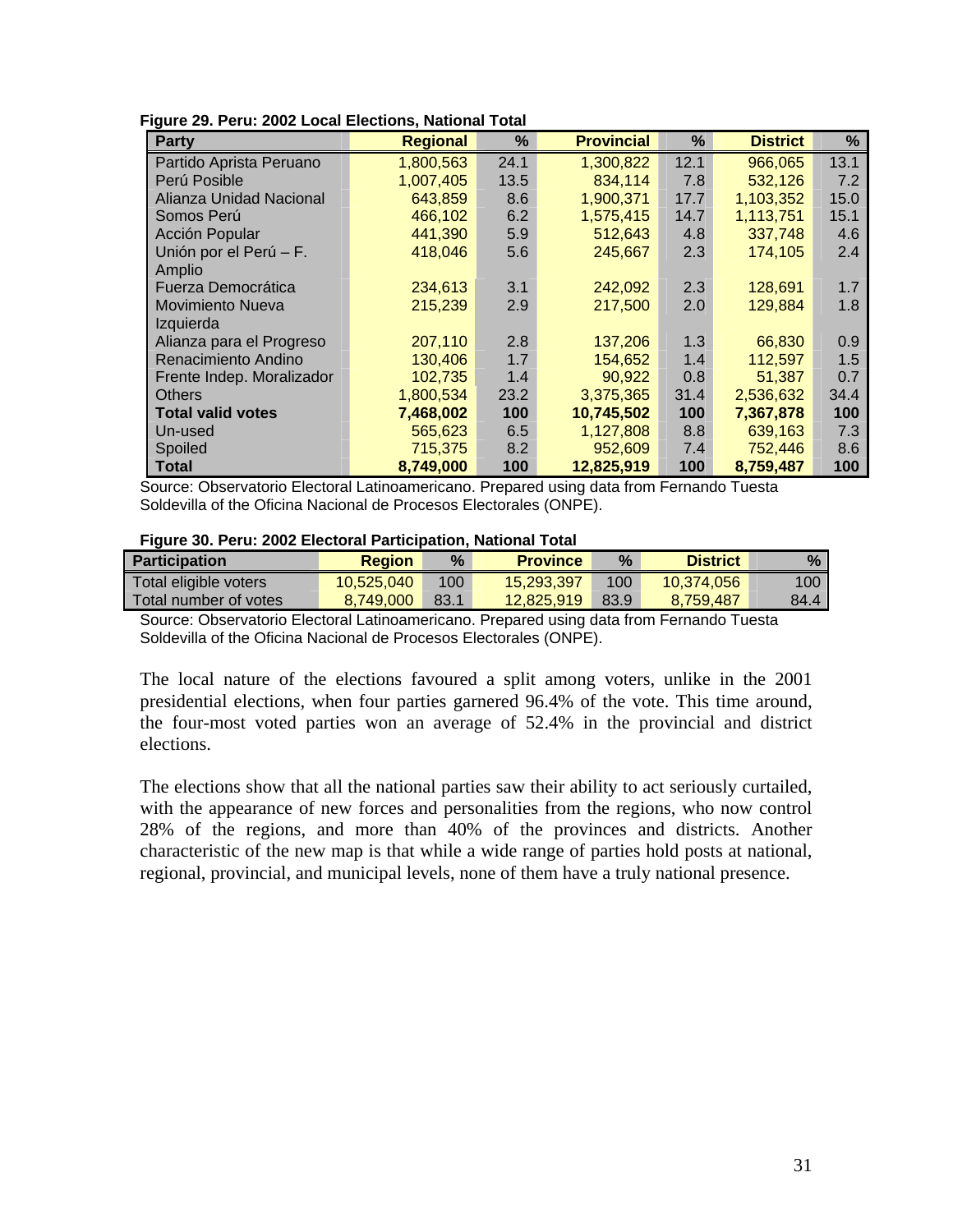| Party                      | <b>Region</b>  | $\%$ | <b>Province</b> | %    | <b>District</b> | %    |
|----------------------------|----------------|------|-----------------|------|-----------------|------|
| Partido Aprista Peruano    | 12             | 48.0 | 34              | 17.5 | 199             | 12.2 |
| Perú Posible               |                | 4.0  | 12              | 6.2  | 192             | 11.8 |
| Alianza Unidad Nacional    |                | --   | 12              | 6.2  | 140             | 8.6  |
| Somos Perú                 |                | 4.0  | 19              | 9.8  | 143             | 8.8  |
| Acción Popular             |                |      | 11              | 5.7  | 104             | 6.4  |
| Unión por el Perú - F.     | $\overline{2}$ | 8.0  | 6               | 3.1  | 34              | 2.1  |
| Amplio                     |                |      |                 |      |                 |      |
| Fuerza Democrática         |                |      | 3               | 1.5  | 36              | 2.2  |
| Movimiento Nueva Izquierda |                | 4.0  | 3               | 1.5  | 28              | 1.7  |
| Alianza para el Progreso   |                |      |                 | 0.0  | 17              | 1.0  |
| Renacimiento Andino        |                |      | 5               | 2.6  | 27              | 1.7  |
| Frente Indep. Moralizador  |                | 4.0  | $\overline{2}$  | 1.0  | 19              | 1.2  |
| <b>Others</b>              |                | 28.0 | 87              | 44.8 | 695             | 42.5 |
| Total                      | 25             | 100  | 194             | 100  | 1.634           | 100  |

**Figure 31. Peru: A New Regional Political Map** 

Source: Observatorio Electoral Latinoamericano. Prepared using data from Fernando Tuesta Soldevilla of the Oficina Nacional de Procesos Electorales (ONPE).

| <u>.</u><br><b>Party</b>      | <b>Regionals</b> | $\%$ | <b>Provincial</b> | %    | <b>District</b> | $\%$ |
|-------------------------------|------------------|------|-------------------|------|-----------------|------|
|                               | (a)              | (b)  | (a)               | (b)  | (a)             | (b)  |
| Partido Aprista Peruano       | 92%              | 24.1 | 93.8%             | 12.1 | 89.3%           | 13.1 |
| Perú Posible                  | 88%              | 13.5 | 92.8%             | 7.8  | 92.2%           | 7.2  |
| Alianza Unidad Nacional       | 88%              | 8.6  | 83%               | 17.7 | 71.8%           | 15.0 |
| Somos Perú                    | 80%              | 6.2  | 64.4%             | 14.7 | 53.8%           | 15.1 |
| Acción Popular                | 72%              | 5.9  | 79.4%             | 4.8  | 67.3%           | 4.6  |
| Unión por el Perú - F. Amplio | 52%              | 5.6  | 38.7%             | 2.3  | 26.9%           | 2.4  |
| Fuerza Democrática            | 36%              | 3.1  | 24.7%             | 2.3  | 20%             | 1.7  |
| Movimiento Nueva Izquierda    | 64%              | 2.9  | 52%               | 2.0  | 31%             | 1.8  |
| Alianza para el Progreso      | 16%              | 2.8  | 14.4%             | 1.3  | 9.8%            | 0.9  |
| Renacimiento Andino           | 24%              | 1.7  | 27.3%             | 1.4  | 21.5%           | 1.5  |
| Frente Indep. Moralizador     | 8%               | 1.4  | 11.3%             | 0.8  | 12.2%           | 0.7  |

(a) Extent of participation of party at regional, provincial and district level.

(b) Results obtained.

Source: Observatorio Electoral Latinoamericano. Prepared using data from Fernando Tuesta Soldevilla of the Oficina Nacional de Procesos Electorales (ONPE).

As can be seen from the previous figure, which compares the national presence of parties with the number of votes obtained, only the APRA, the PP, and to a lesser extent National Unity, can claim a real presence at national level. A second group of parties has a limited presence on the national stage, and then there is a third group of parties (not included in this figure) who are active only at the local level.

# **CONCLUSIONS**

In general, all the elections reflect the political and economic crisis that has hit the region. A key feature has been that voters have turned away from the traditional parties, and opted for new forces. A mix of a 'punishment vote' and frustration seems to have been the attitude of many, and this has created some unexpected results, both for the democratic process and then for the ability of the president to govern<sup>42</sup>.

 $\overline{a}$ 42 See: Paramio, L. *Frustración de los electores y crisis de la democracía.*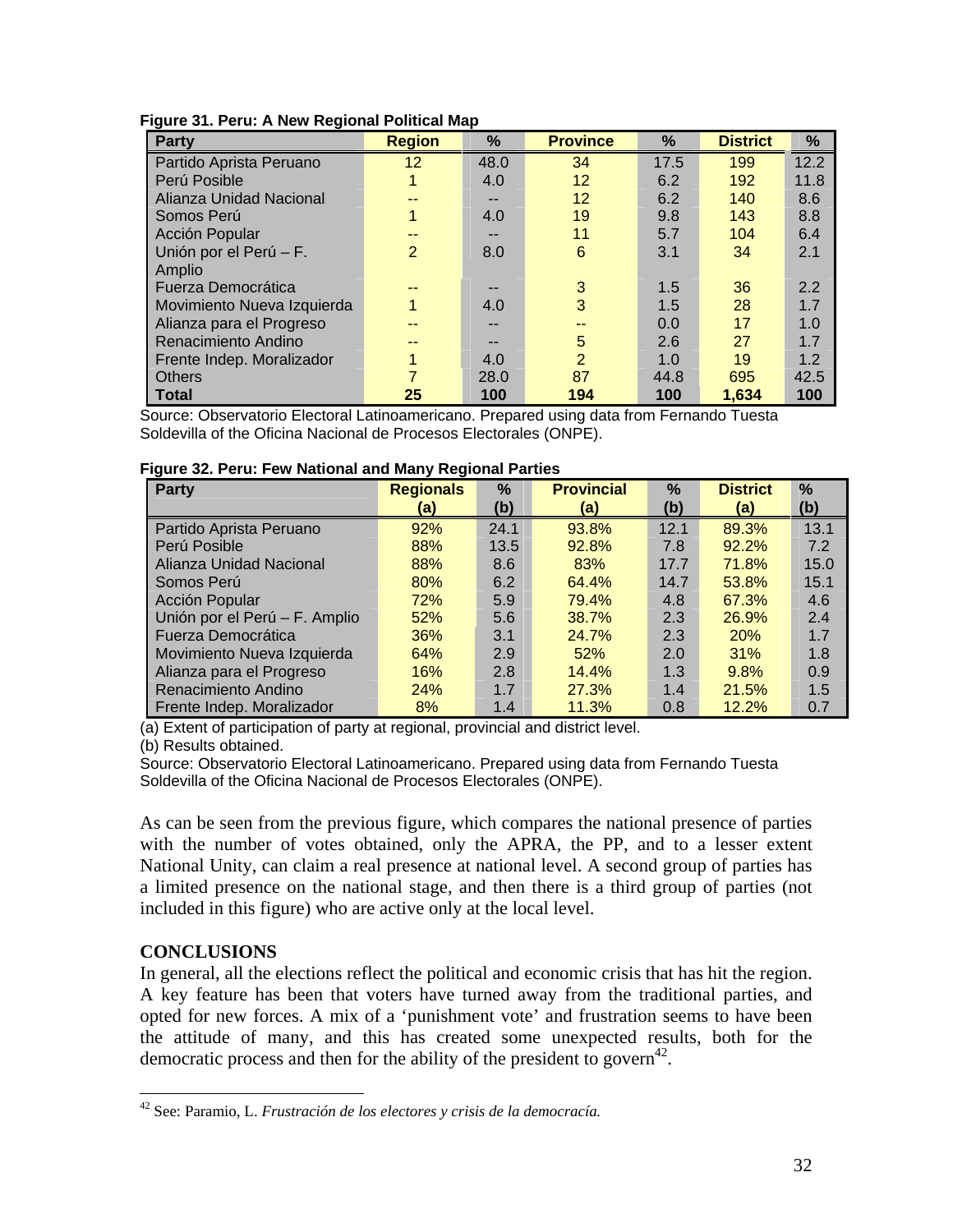In Bolivia and Ecuador, the ethnic question took on unprecedented relevance. There was no indication that Evo Morales, the leader of the coca-growing peasants, would reach second place, and few believed that Lucio Gutiérrez, the former coup leader with leftist leanings would sweep the board in Ecuador. In both cases, the indigenous movements are at the root of the success of the presidential candidates. Ethno-politics has arrived as a force to be reckoned with in Latin American politics.

In both cases, it is clear that voters have punished the traditional parties that had previously dominated the system. In Ecuador, Gutiérrez was not only a new candidate facing off against the established political class. He also had a reputation for being close to the people thanks to his role in the coup that overthrew Jamil Mahuad in January 2000. His victory is largely due to the disappointment of an electorate that has not shared in the benefits of economic growth (60% of the population lives below the poverty line), and that is looking for a leader to address their needs.

In Bolivia, the parties that for two decades dominated the political system have now been replaced by new forces supported by the majority indigenous and mixed race sections of the population. Protest politics, largely led by the Aymara and Quechua peoples, has become a political force to contend with.

From now on, the system created by the MNR, the MIR, and the AND, and which had been the basis for many coalitions, was no longer guaranteed. Two new parties, the MAS of Evo Morales, and the NFR of Manfred Reyes Villa<sup>43</sup>, would join with two of the traditional forces to constitute the new scenario, with all the challenges this presupposes for the running of the country.

In Brazil, Lula's victory reflected an important change in priorities for a large part of the electorate. Lula was able to forge alliances across a wide range of the political spectrum, and also allay fears about his leftist origins. But the real reason for his victory was that voters wanted a candidate that would address the country's grave social problems rather than simply promising economic growth.

Lula's campaign addressed such basic issues as reducing poverty, social inequality, and hunger. This struck a chord with an electorate worn down by economic problems. At the same time, as Paramio<sup>44</sup> has pointed out, the victory of Lula in Brazil will have changed attitudes about the chances of the left in politics in Latin America.

In Colombia, a dissident from the Liberal Party – which has traditionally alternated power with the Conservative Party – won the presidency in the first round. Álvaro Uribe's campaign presented him as a strong candidate prepared to take on the guerrillas following the failure of his predecessor to negotiate a peaceful settlement with the armed activists. The Colombian example shows the frustration of a population worn down by a

<sup>&</sup>lt;sup>43</sup> See analysis by Lazarte and Mayorga referred to in bibliography

<sup>&</sup>lt;sup>44</sup> See analysis by Paramio, L. *Perspectivas de la izquierda en América Latina. Op. cit.*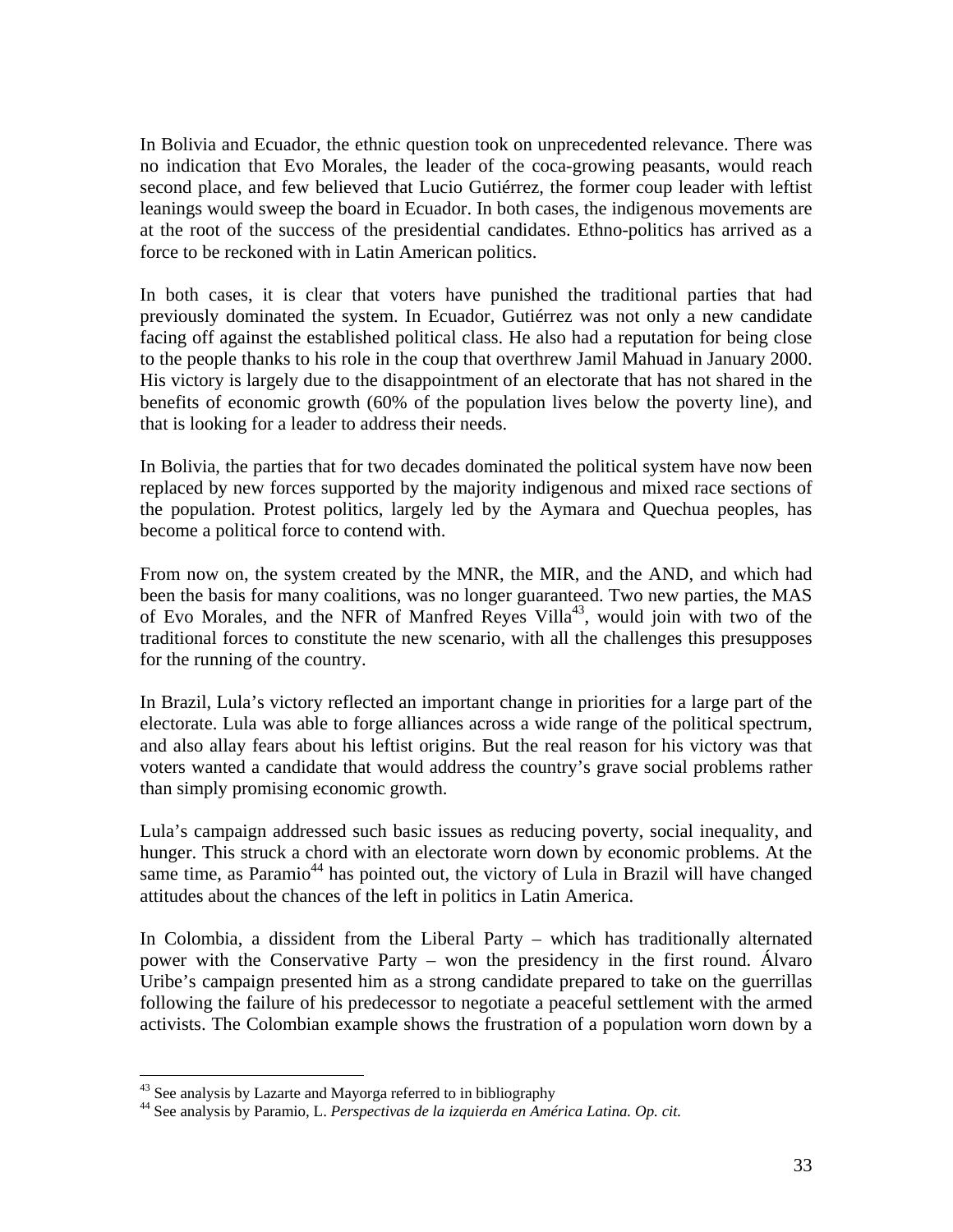conflict that has damaged not only the economy, but also made life hard for many people, and which previous administrations had been unable to resolve.

The results of the parliamentary elections, held two months before the presidential poll, were tough on the traditional parties. They then lost further support. Many of the Liberal and Conservative candidates sympathized with Uribe, or followed his lead to declare themselves independents. The Conservative Party did badly, and was riven by internal fighting.

The electoral results in Costa Rica are another example of the loss of appeal that traditional parties have suffered, as well as a growing apathy on the part of the electorate toward national politics. The winner early on was clearly going to be Ottón Solís, the National Liberation Party (PLN) dissident. The Citizens' Action Party (PAC) emerged to take 25% of the vote, taking away support from the traditional parties, with the result that the Parliament was split between several smaller parties.

For the first time, a presidential election went through to a second round in Costa Rica. The winner was Abel Pacheco of the Christian Social Unity Party (PUSC). His victory was attributed in part to the split vote. The National Liberation Party (PLN) was the big loser in the elections. Another first was the holding of local elections on a separate date to the presidential poll. Voters were generally disinterested, and turn out was the lowest ever. A new electronic voting system was successfully tried out during the elections.

The Peruvian regional elections saw the first elections after the creation of 25 new regions; part of a process of decentralization that will devolve administrative and fiscal power to the regions. The elections produced a high turnout. The vote was split, and the ruling party was only able to win one of the regions. APRA benefited most from the split vote, winning 12 regions, although its overall vote was lower than in previous polls.

Two aspects stand out in the elections held in the Dominican Republic: the worsening crisis in the PRSC following the death of Joaquín Balaguer in 2002. At the same time, the PRD strengthened its position, and is now the major political force in the country. These elections also saw the use of a new closed, but unblocked ballot paper, allowing voters to exercise their preference from a list of candidates for each party.

Finally, the regional elections in Nicaragua were dominated by indigenous movements. Turn out was very low, and organization suffered as a result of the crisis within the Supreme Electoral Council.

An overall analysis reveals the following key characteristics: with the exception of Nicaragua and Costa Rica, turn out was the same as in previous years. In Colombia, a country with a traditionally low turn out on polling day, 42.9% of the electorate voted in the parliamentary elections, and 46.5% in the presidential elections. This is slightly higher than at the last elections (44% and 41% respectively).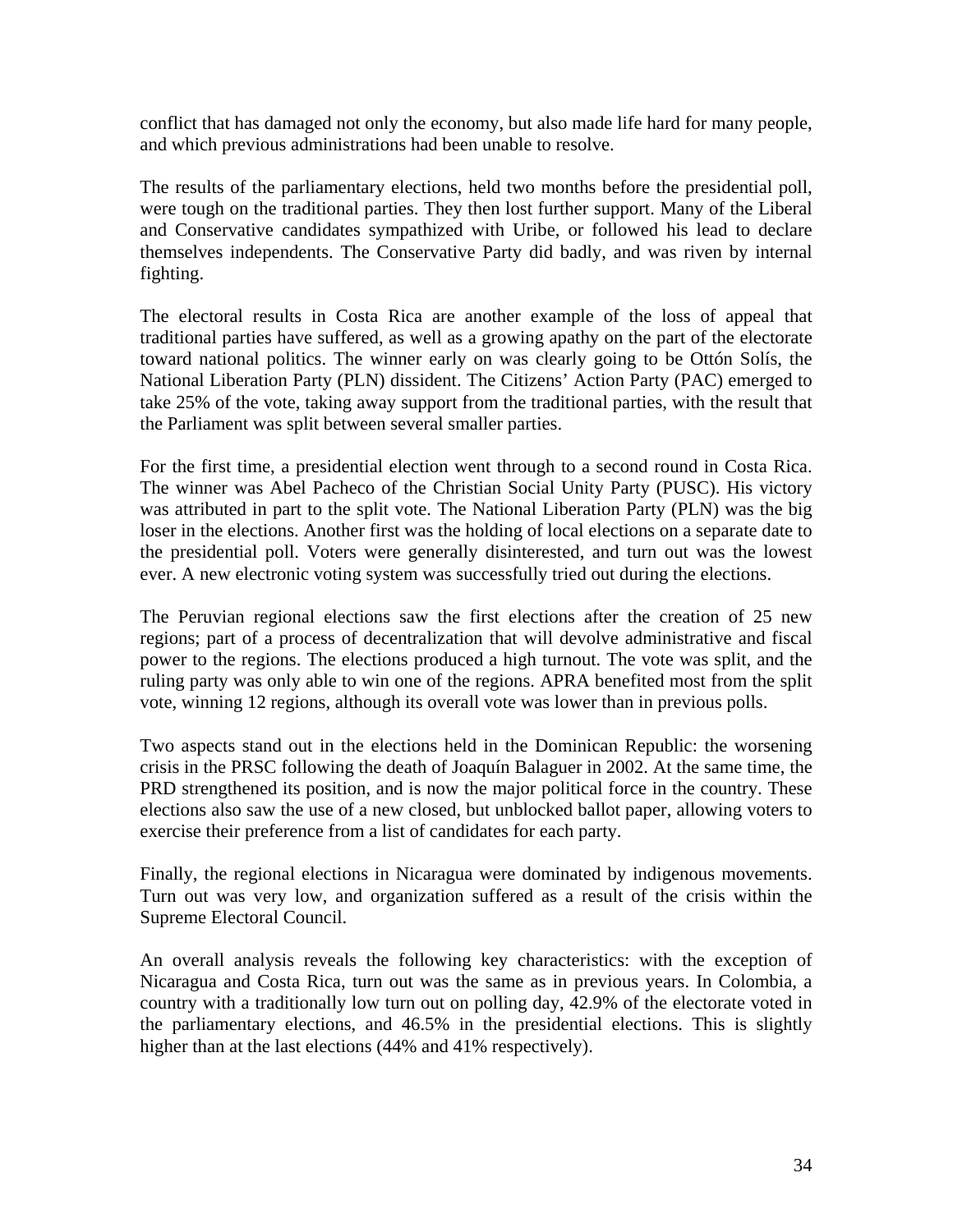Brazil, Bolivia, and the Dominican Republic maintained traditional voter participation levels. Peru saw an 80% participation, while in Ecuador; the first round brought a poor turn out, although the second round produced a record number of participants.

| <b>Country</b> | <b>Type of Election</b>             | <b>Electoral Participation 2002</b><br>(%) |
|----------------|-------------------------------------|--------------------------------------------|
| <b>Bolivia</b> | General June 30                     | 72                                         |
| Brazil         | General (1st round) October 6       | 82                                         |
|                | Presidential (2nd round) October 27 | 80                                         |
| Colombia       | Legislatives March 10               | 43                                         |
|                | Presidential May 26                 | 46                                         |
| Costa Rica     | General (1st round) February 3      | 69                                         |
|                | Presidential (2nd round) April 7    | 61                                         |
|                | Municipal December 1                | 23                                         |
| Ecuador        | General (1st round) October 20      | 65                                         |
|                | Presidential (2nd round) November   | 71                                         |
|                | 24                                  |                                            |
| Peru           | Regional, provincial and municipal  | 83                                         |
|                | November 17                         |                                            |
| Dominican      | Legislative and municipal May 16    | 51                                         |
| Republic       |                                     |                                            |

**Figure 33. Electoral Participation, 2002** 

Second rounds were necessary in every presidential election except for Colombia, where Uribe won in the first round. In Costa Rica, the emergence of a third force that attracted a lot of votes forced a second round. This was the first time this had been necessary.

In Bolivia, the presidential race was so close that Congress had to appoint the winner.

With the exception of Brazil, every election saw the emergence of new electoral forces. As noted earlier, these new parties won support from large sectors of an electorate longtired with the traditional forces. This was particularly the case with Ecuador, Bolivia, Colombia, and Costa Rica, with the corresponding changes to the make up of their Congresses and the challenges fragmentation will bring to the process of government.

Another outcome of most of the elections held in 2002 was a change in the composition of Congress. In Costa Rica, three main parties won more or less equal numbers of seats, with a smaller, fourth party able to swing the balance in any negotiations. In Ecuador, the governing party did not win a majority, and Congress is still controlled by the traditional parties. This will create problems for the government in pushing through its program.

Brazil is used to the presence of a large number of parties in Congress, as well as at the regional level. Lula's victory did not however give his party a strong presence in Congress or at regional level, which will mean the need for alliances and coalitions across the political spectrum. A similar situation exists in Colombia and Bolivia, with particular emphasis on the impact of ethnic-based parties on the composition of parliament in the latter case. With the exception of Costa Rica, the ruling party lost power.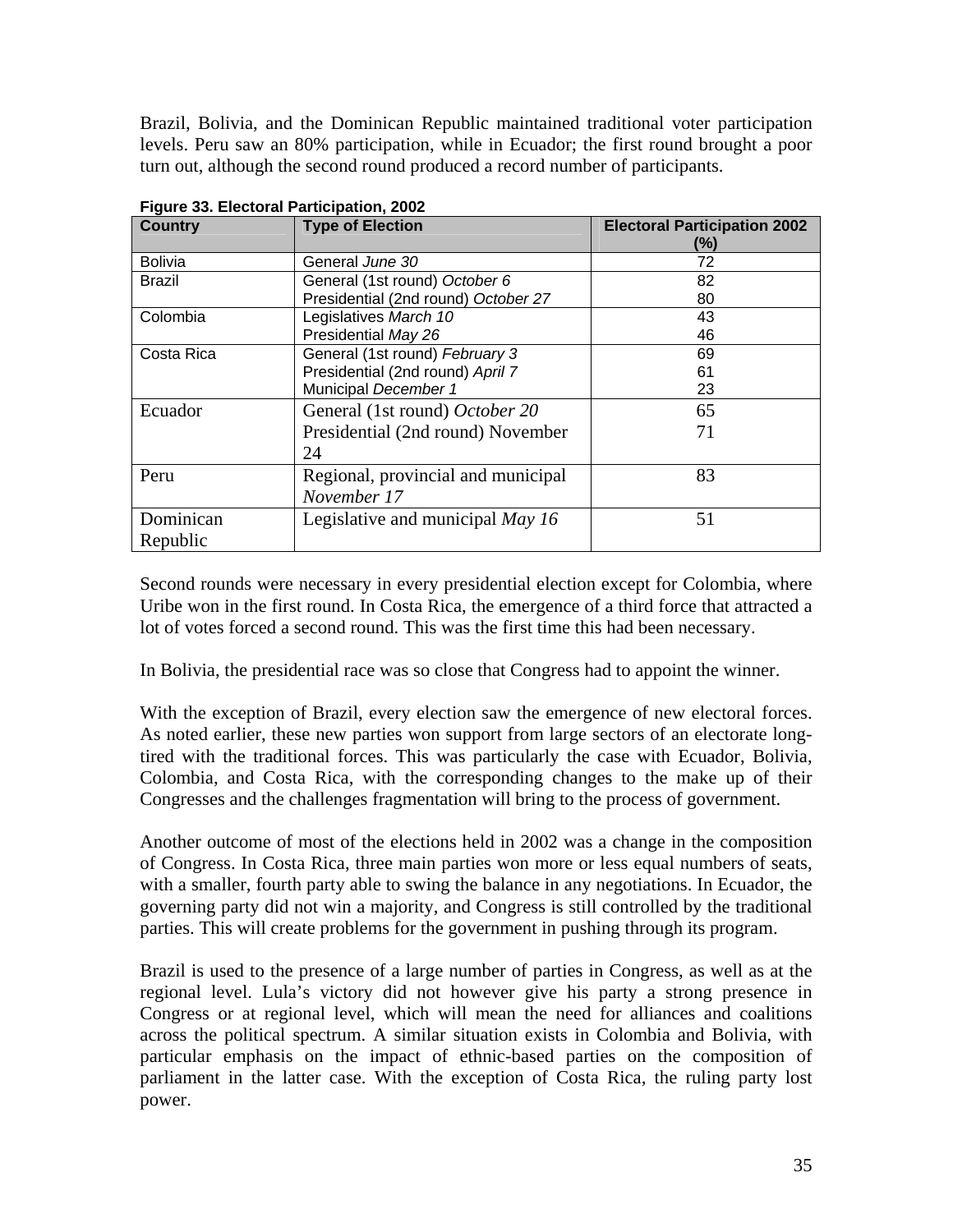In short, the main characteristics in most countries were higher abstention rates, popular support for new candidates and parties, a reduction in support for traditional parties, presidential contests going to a second round, and the fragmentation of most Congresses. These trends are clearly linked to the sense of disappointment that most electorates felt at their governments' inability to improve living conditions, all of which contributed to a growing frustration with politicians.

This same failure also largely explains the inability of the parties to respond to the realities of most people's lives. The traditional parties have been losing support steadily over recent years. Their loss of credibility opens the way for 'independent' candidates looking to distance themselves from the traditional parties, but who do not necessarily help create enduring political institutions. It is to be seen whether the new parties, while strengthening democracy, are also able to offer any real alternative.

*Daniel Zovatto and Julio Burdman*

### **Bibliography**

Alcántara, M. *Los sistemas políticos de América Latina*. Madrid; Tecnos, 1999. Alcántara, M. and Freidenberg, F. 'Los Partidos Políticos en América Latina'. Published in: *Observatorio Electoral Latinoamericano Latinoamericano*, *www.observatorioelectoral.org*, Biblioteca 2002. Burdman, Julio. *El giro anti-mercado en América latina*. Observatorio Electoral Latinoamericano, *http://www.observatorioelectoral.org/biblioteca/?bookID=16*. 2002 CEPAL, *Balance preliminar de las economías de América Latina y el Caribe 2002*. Cerdas, Rodolfo. *Una nueva emergencia de movimientos políticos podría conducir a una división del voto*. Observatorio Electoral Latinoamericano, 2001 *http://www.observatorioelectoral.org/informes/analisis/?country=costa\_rica&file=0109 13*  Domínguez, Norma. *Elecciones en Brasil 2002*. Observatorio Electoral Latinoamericano, 2002, *http://www.observatorioelectoral.org/informes/analisis/?country=brasil&file=021003)* Falcoff, Mark. *Colombia: A Questionable Choice of Objectives*. *Latin American Outlook*, 03/2002. González, Miguel. *La costa atlántica a sus cuartas elecciones: autonomía o neointegración*. In: *Confidencial*, year 6, No. 274. Lagos, Marta *Latinobarómetro: Informe de Prensa 2002*. Lazarte, Jorge *¿El fin del sistema de partidos?* Observatorio Electoral Latinoamericano, *http://www.observatorioelectoral.org/informes/analisis/?country=bolivia&file=020315* Mayorga, René. *Las elecciones generales de 2002 y la metamorfosis del sistema de partidos en Bolivia*. Observatorio Electoral Latinoamericano, 2002. *http://www.observatorioelectoral.org/biblioteca/?bookID=19)* 

Murillo, Gabriel and Fernández, Andrea. (2003). *Elecciones Presidenciales 2002: Un desafío a la seguridad*. Mimeo.